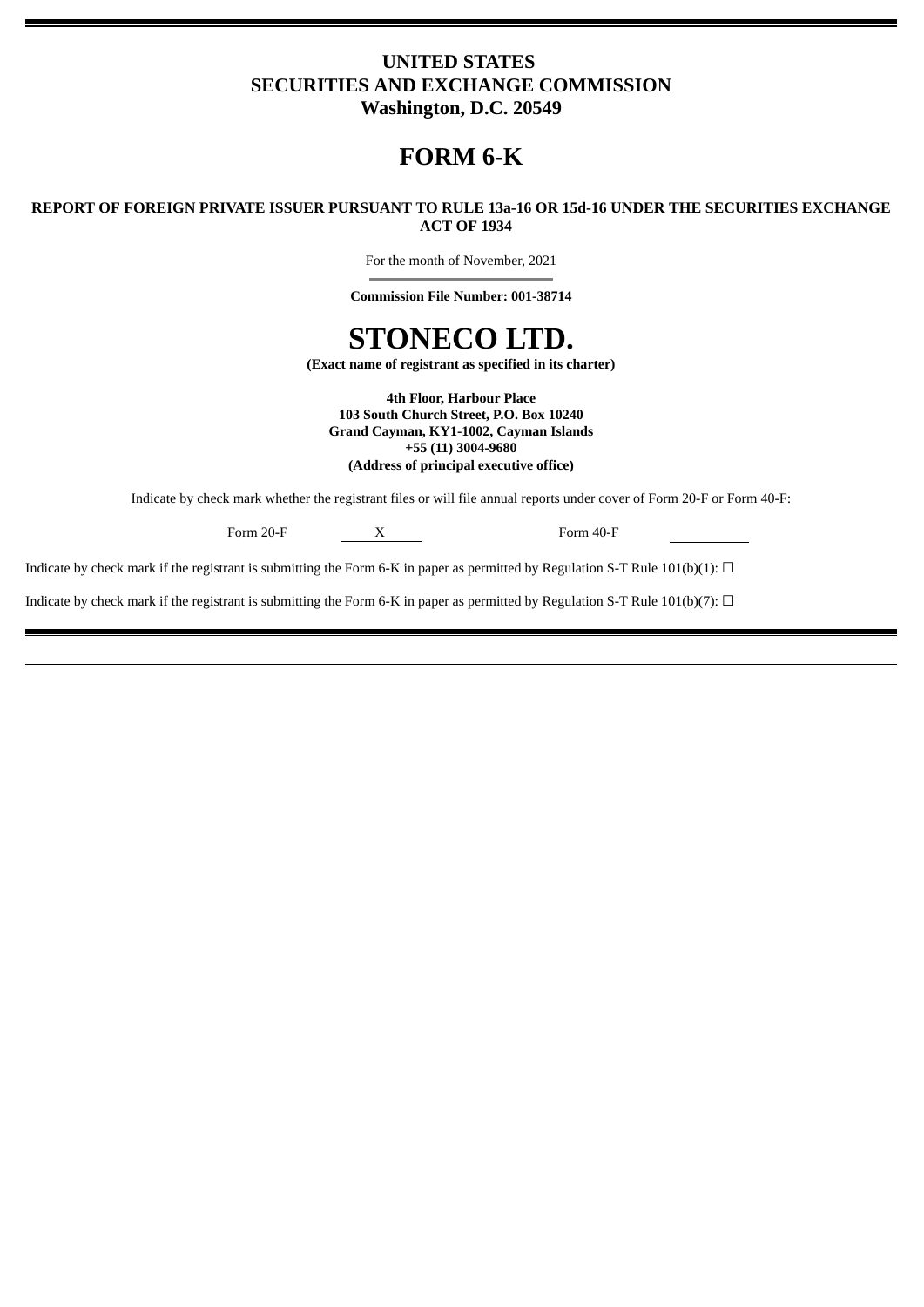# **SIGNATURE**

Pursuant to the requirements of the Securities Exchange Act of 1934, the registrant has duly caused this report to be signed on its behalf by the undersigned, thereunto duly authorized.

# **StoneCo Ltd.**

By: /s/ Thiago dos Santos Piau Name: Thiago dos Santos Piau Title: Chief Executive Officer

Date: November 16, 2021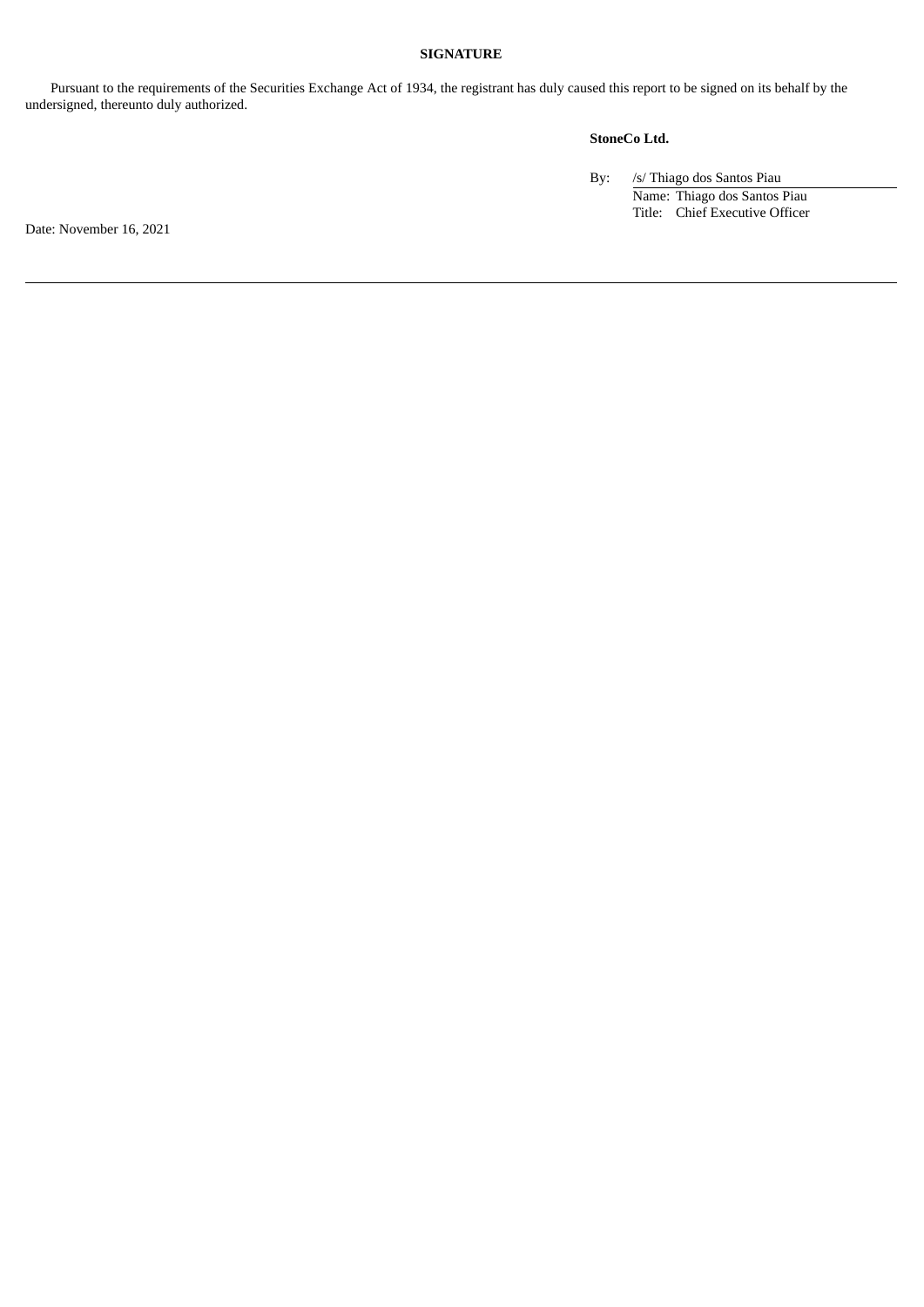# **EXHIBIT INDEX**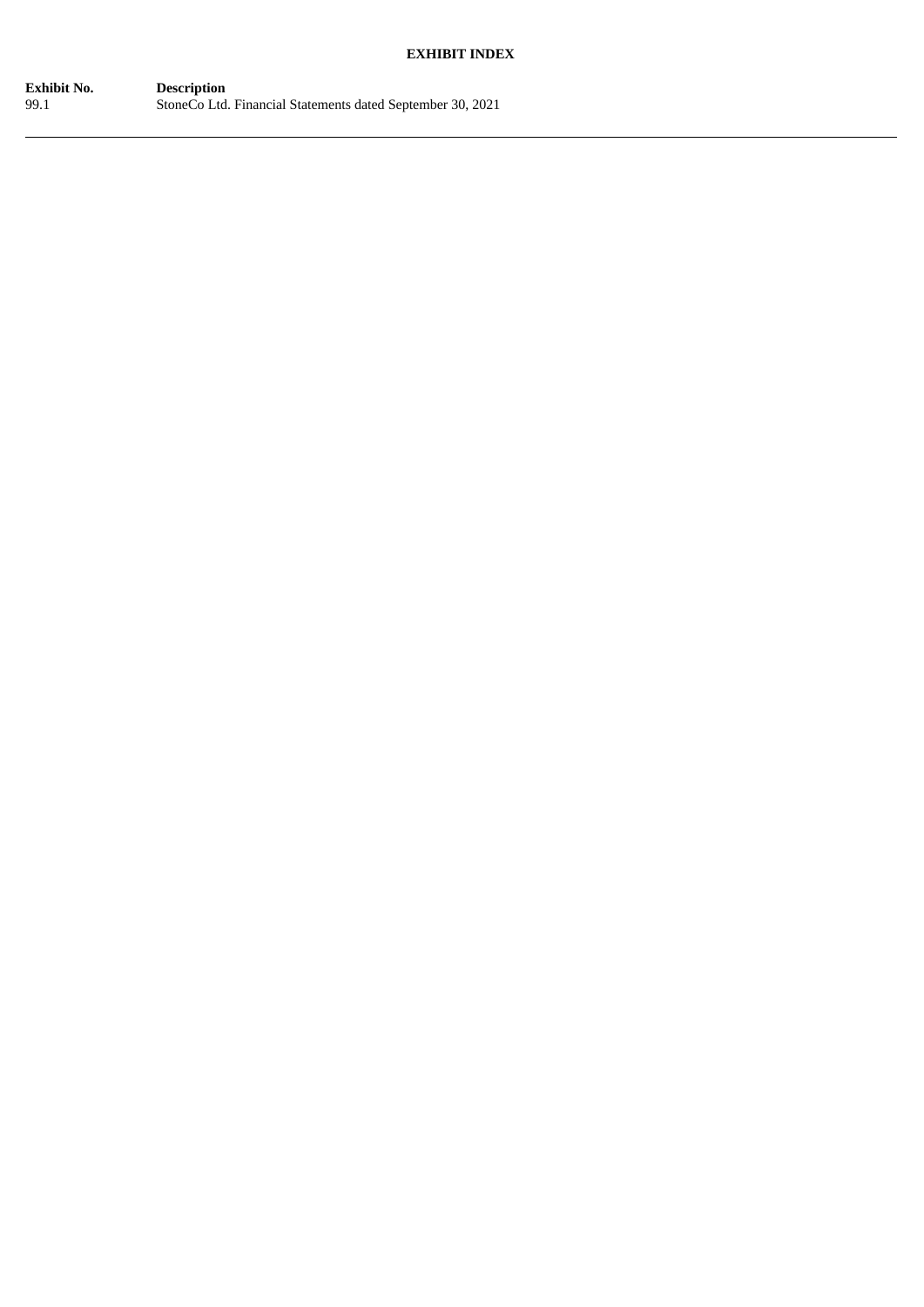# **Unaudited Interim Condensed Consolidated Financial Statements**

**StoneCo Ltd.**

September 30, 2021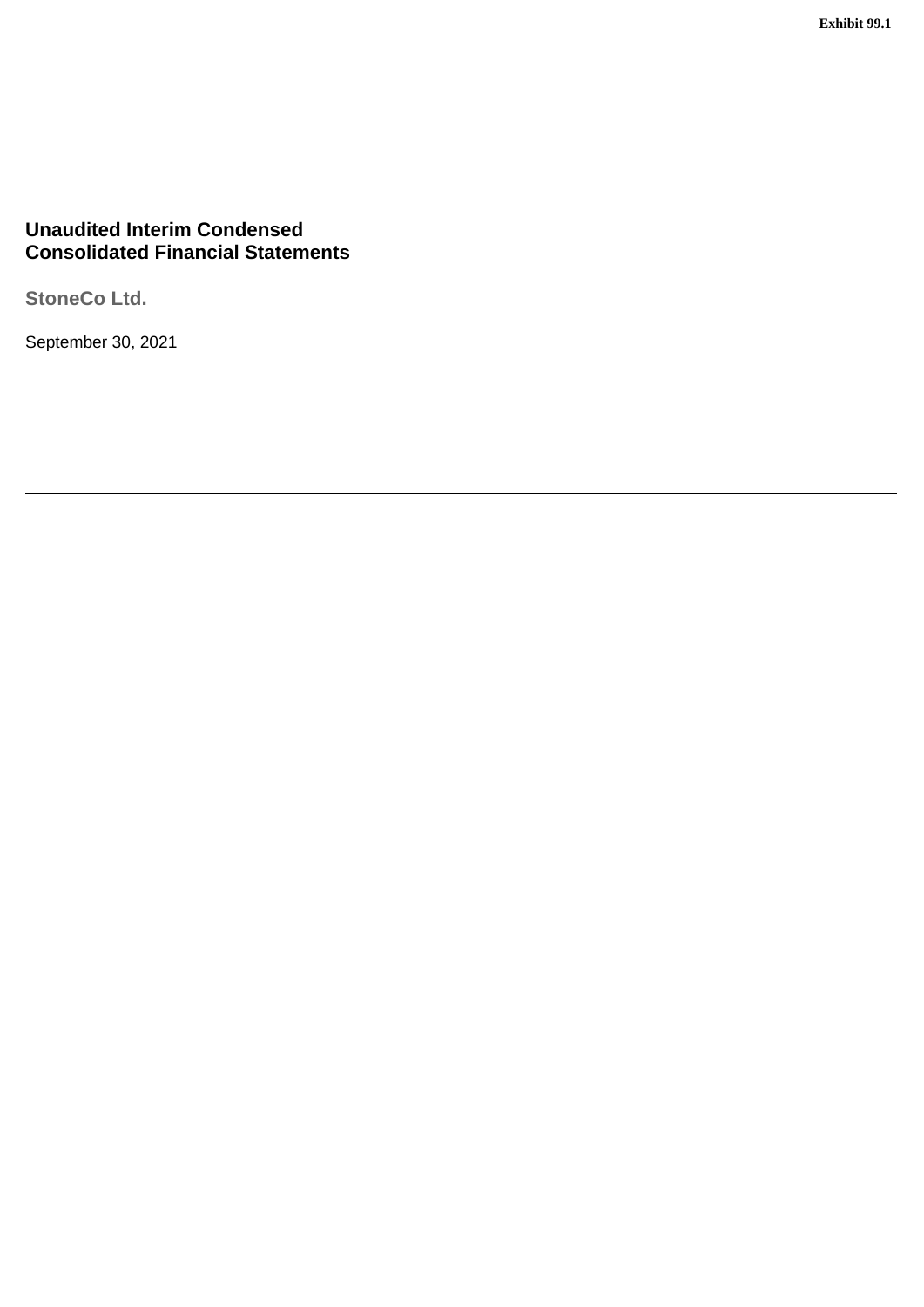Unaudited interim condensed consolidated statement of financial position As of September 30, 2021 and December 31, 2020 (In thousands of Brazilian Reais)

|                                        | <b>Notes</b> | September 30,<br>2021 | December 31,<br>2020 |
|----------------------------------------|--------------|-----------------------|----------------------|
| <b>Assets</b>                          |              |                       |                      |
| <b>Current assets</b>                  |              |                       |                      |
| Cash and cash equivalents              | 5            | 3,041,892             | 2,446,990            |
| Short-term investments                 | 6            | 2,245,996             | 8,128,058            |
| Financial assets from banking solution | 21.6         | 1,616,100             | 714,907              |
| Accounts receivable from card issuers  | 7            | 18,456,427            | 16,307,155           |
| Trade accounts receivable              | 8            | 1,256,039             | 1,415,850            |
| Recoverable taxes                      |              | 148,936               | 56,365               |
| Prepaid expenses                       |              | 172,593               | 67,658               |
| Derivative financial instruments       |              | 179,483               | 43,103               |
| Other assets                           |              | 234,730               | 94,738               |
|                                        |              | 27,352,196            | 29,274,824           |
| <b>Non-current assets</b>              |              |                       |                      |
| Trade accounts receivable              | 8            | 92,229                | 382,106              |
| Receivables from related parties       | 13.2         | 4,586                 | 7,200                |
| Deferred tax assets                    | 9.2          | 316,331               | 138,697              |
| Prepaid expenses                       |              | 225,314               | 51,164               |
| Other assets                           |              | 132,823               | 85,571               |
| Long-term investments                  | 6            | 1,999,967             |                      |
| Investment in associates               |              | 67,680                | 51,982               |
| Property and equipment                 | 10.1         | 1,301,325             | 717,234              |
| Intangible assets                      | 11           | 8,218,847             | 1,039,886            |
|                                        |              | 12,359,102            | 2,473,840            |
|                                        |              |                       |                      |
| <b>Total assets</b>                    |              | 39,711,298            | 31,748,664           |

The accompanying notes are an integral part of these unaudited interim condensed consolidated financial statements.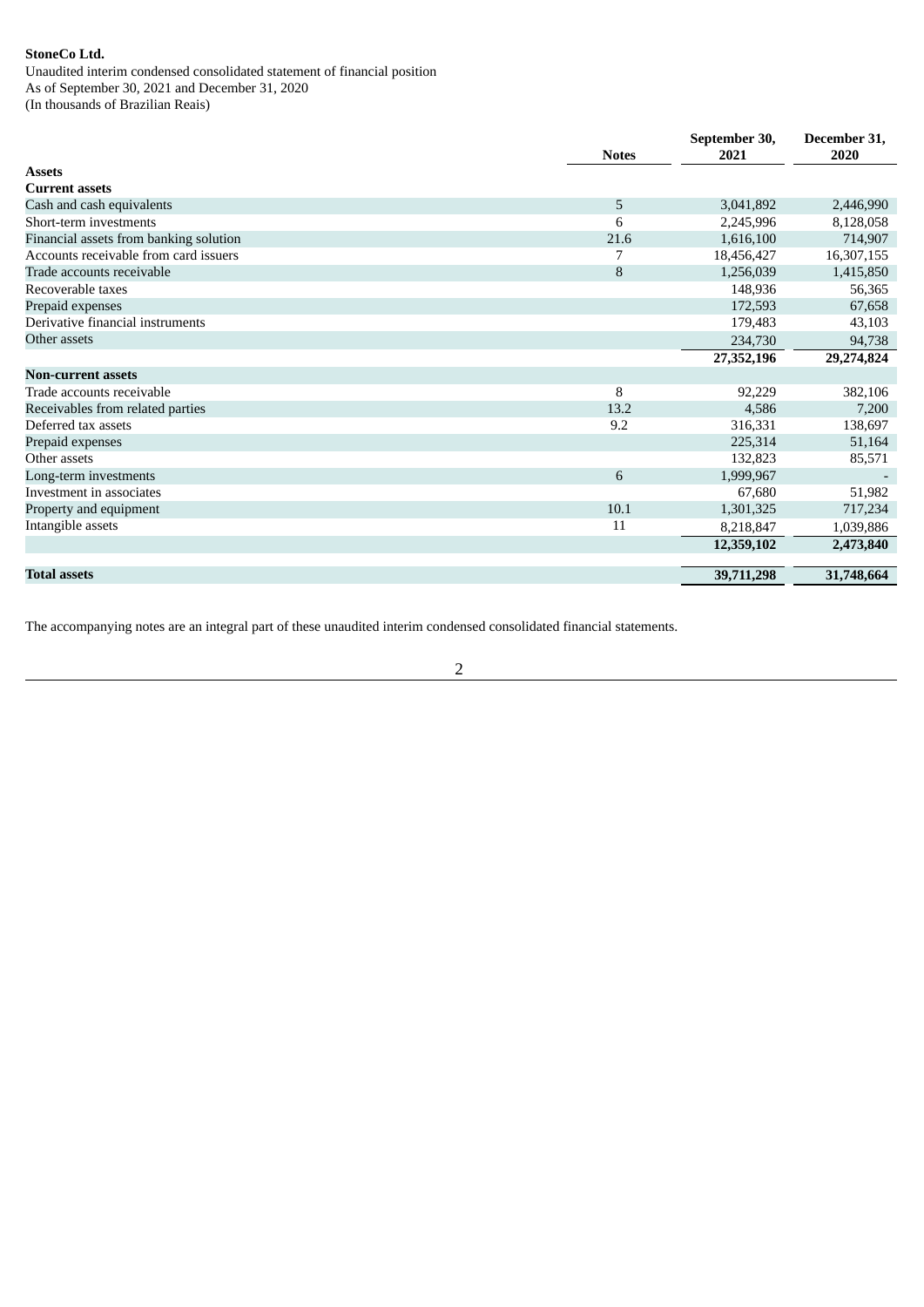Unaudited interim condensed consolidated statement of financial position As of September 30, 2021 and December 31, 2020 (In thousands of Brazilian Reais)

|                                             | <b>Notes</b> | September 30,<br>2021 | December 31,<br>2020 |
|---------------------------------------------|--------------|-----------------------|----------------------|
| <b>Liabilities and equity</b>               |              |                       |                      |
| <b>Current liabilities</b>                  |              |                       |                      |
| Deposits from banking customers             | 21.6         | 1,514,647             | 888,113              |
| Accounts payable to clients                 | 15           | 14,455,243            | 8,860,379            |
| Trade accounts payable                      |              | 397,583               | 180,491              |
| Loans and financing                         | 12           | 1,461,486             | 1,184,737            |
| Obligations to FIDC quota holders           | 12           | 1,379,311             | 1,960,121            |
| Labor and social security liabilities       |              | 316,884               | 173,103              |
| Taxes payable                               |              | 174,512               | 106,835              |
| Derivative financial instruments            |              | 16,630                | 16,233               |
| Other liabilities                           |              | 72,837                | 10,369               |
|                                             |              | 19,789,133            | 13,380,381           |
| <b>Non-current liabilities</b>              |              |                       |                      |
| Accounts payable to clients                 | 15           | 2,810                 |                      |
| Loans and financing                         | 12           | 3,028,725             | 524,363              |
| Obligations to FIDC quota holders           | 12           | 1,242,943             | 2,414,429            |
| Deferred tax liabilities                    | 9.2          | 654,331               | 61,086               |
| Provision for contingencies                 | 14.1         | 42,090                | 10,150               |
| Labor and social security liabilities       |              | 55,344                | 81,258               |
| Other liabilities                           |              | 376,081               | 284,972              |
|                                             |              | 5,402,324             | 3,376,258            |
| <b>Total liabilities</b>                    |              | 25,191,457            | 16,756,639           |
| Equity                                      | 16           |                       |                      |
| Issued capital                              |              | 76                    | 75                   |
| Capital reserve                             |              | 14,485,433            | 13,479,722           |
| <b>Treasury shares</b>                      |              | (1,065,184)           | (76,360)             |
| Other comprehensive income                  |              | 123,180               | (5,002)              |
| Retained earnings                           |              | 890,832               | 1,455,027            |
| Equity attributable to owners of the parent |              | 14,434,337            | 14,853,462           |
| Non-controlling interests                   |              | 85,504                | 138,563              |
| <b>Total equity</b>                         |              | 14,519,841            | 14,992,025           |
|                                             |              |                       |                      |
| <b>Total liabilities and equity</b>         |              | 39,711,298            | 31,748,664           |

The accompanying notes are an integral part of these unaudited interim condensed consolidated financial statements.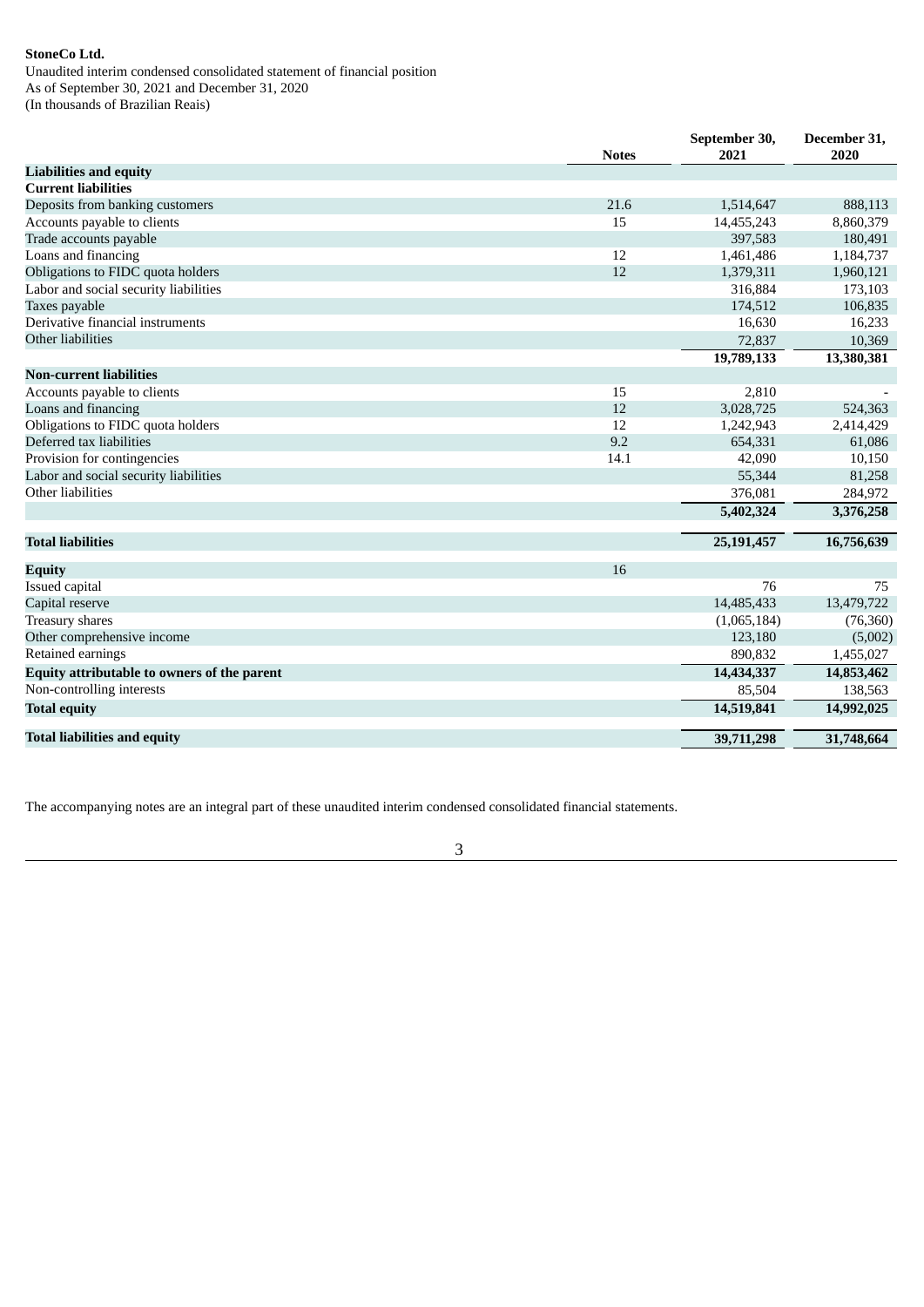Unaudited interim consolidated statement of profit or loss For the nine and three months ended September 30, 2021 and 2020 (In thousands of Brazilian Reais, unless otherwise stated)

|                                                                  |              | Nine months ended September 30 |             | Three months ended September 30 |            |  |
|------------------------------------------------------------------|--------------|--------------------------------|-------------|---------------------------------|------------|--|
|                                                                  | <b>Notes</b> | 2021                           | 2020        | 2021                            | 2020       |  |
| Net revenue from transaction activities and other                |              |                                |             |                                 |            |  |
| services                                                         | 18           | 1,114,181                      | 808,855     | 436,707                         | 354,088    |  |
| Net revenue from subscription services and equipment             |              |                                |             |                                 |            |  |
| rental                                                           | 18           | 663,809                        | 266.080     | 370.972                         | 92,517     |  |
| Financial income                                                 | 18           | 1,016,517                      | 1,146,017   | 607,708                         | 460,132    |  |
| Other financial income                                           | 18           | 156,230                        | 97,471      | 54,251                          | 27,578     |  |
| <b>Total revenue and income</b>                                  |              | 2,950,737                      | 2,318,423   | 1,469,638                       | 934,315    |  |
| Cost of services                                                 |              | (1,067,699)                    | (556, 707)  | (525, 614)                      | (208, 053) |  |
| Administrative expenses                                          |              | (599, 214)                     | (270, 023)  | (359, 762)                      | (106, 165) |  |
| Selling expenses                                                 |              | (694, 143)                     | (366, 045)  | (308, 223)                      | (139, 539) |  |
| Financial expenses, net                                          |              | (580, 843)                     | (275, 655)  | (330,745)                       | (64, 691)  |  |
| Fair value adjustment on equity securities designated<br>at FVPL |              | (500, 011)                     |             | (1,341,178)                     |            |  |
| Other income (expenses), net                                     |              | (134,793)                      | (86, 839)   | (29, 105)                       | (43, 283)  |  |
|                                                                  | 19           | (3,576,703)                    | (1,555,269) | (2,894,627)                     | (561, 731) |  |
| Loss on investment in associates                                 |              | (9,211)                        | (3, 913)    | (2,793)                         | (1,095)    |  |
| Profit (loss) before income taxes                                |              | (635, 177)                     | 759,241     | (1,427,782)                     | 371,489    |  |
| Current income tax and social contribution                       | 9.1          | (127, 173)                     | (161, 518)  | (42, 605)                       | (91, 153)  |  |
| Deferred income tax and social contribution                      | 9.1          | 186,455                        | (66, 377)   | 210,173                         | (31,210)   |  |
| Net income (loss) for the period                                 |              | (575, 895)                     | 531,346     | (1,260,214)                     | 249,126    |  |
| Net income (loss) attributable to:                               |              |                                |             |                                 |            |  |
| Owners of the parent                                             |              | (564, 195)                     | 540,301     | (1,251,707)                     | 254,901    |  |
| Non-controlling interests                                        |              | (11,700)                       | (8,955)     | (8,507)                         | (5,775)    |  |
|                                                                  |              | (575, 895)                     | 531,346     | (1,260,214)                     | 249,126    |  |
| <b>Earnings (loss) per share</b>                                 |              |                                |             |                                 |            |  |
| Basic earnings per share for the period attributable to          |              |                                |             |                                 |            |  |
| owners of the parent (in Brazilian Reais)                        | 17           | (R\$ 1.83)                     | R\$ 1.91    | (R\$ 4.05)                      | R\$ 0.87   |  |
| Diluted earnings per share for the period attributable           |              |                                |             |                                 |            |  |
| to owners of the parent (in Brazilian Reais)                     | 17           | (R\$ 1.83)                     | R\$ 1.88    | (R\$4.05)                       | R\$ 0.86   |  |

The accompanying notes are an integral part of these unaudited interim condensed consolidated financial statements.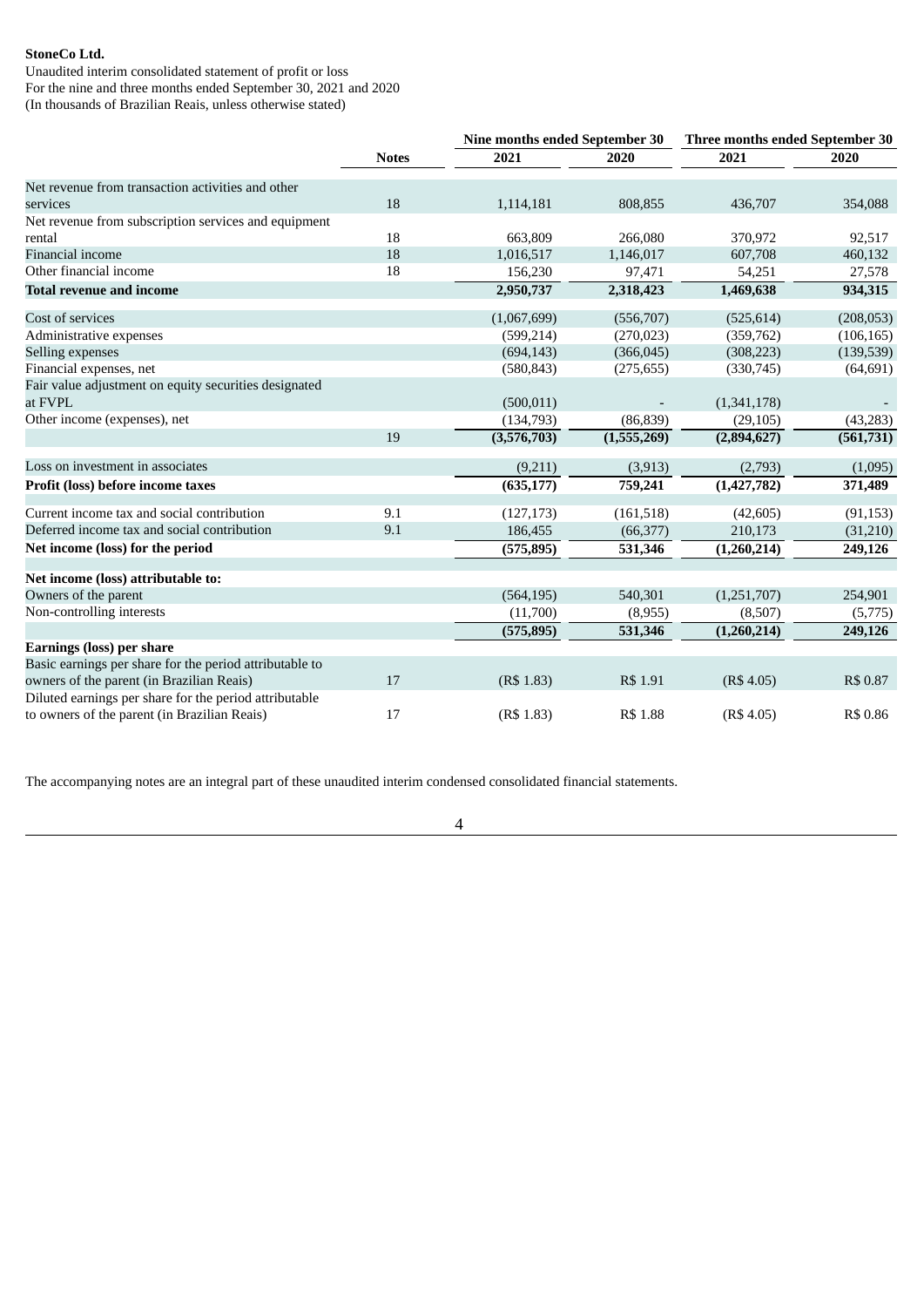Unaudited interim consolidated statement of other comprehensive income (loss) For the nine and three months ended September 30, 2021 and 2020 (In thousands of Brazilian Reais)

|                                                                                                                             |              | Nine months ended September 30 |         | Three months ended September 30 |         |
|-----------------------------------------------------------------------------------------------------------------------------|--------------|--------------------------------|---------|---------------------------------|---------|
|                                                                                                                             | <b>Notes</b> | 2021                           | 2020    | 2021                            | 2020    |
| Net income (loss) for the period                                                                                            |              | (575, 895)                     | 531,346 | (1,260,214)                     | 249,126 |
| Other comprehensive income (loss) that may be<br>reclassified to profit or loss in subsequent periods (net<br>$of tax$ :    |              |                                |         |                                 |         |
| Changes in the fair value of accounts receivable from<br>card issuers at fair value through other comprehensive             |              |                                |         |                                 |         |
| income                                                                                                                      |              | (92, 278)                      | 30,759  | (47, 809)                       | 4,872   |
| Exchange differences on translation of foreign<br>operations                                                                |              | 5,404                          |         | 4,597                           |         |
| Changes in the fair value of cash flow hedge - bond                                                                         |              |                                |         |                                 |         |
| hedge                                                                                                                       | 21.5         | 899                            |         | (61)                            |         |
| Unrealized loss on cash flow hedge - highly probable                                                                        |              |                                |         |                                 |         |
| future imports                                                                                                              | 21.4(ii)     | 1,512                          | 896     |                                 | 4,982   |
| Other comprehensive income (loss) that will not be<br>reclassified to profit or loss in subsequent periods (net<br>of tax): |              |                                |         |                                 |         |
| Effects IAS 29 in hyperinflationary economies                                                                               |              | 1,043                          |         | 1,043                           |         |
| Changes in the fair value of equity instruments<br>designated at fair value through other comprehensive                     |              |                                |         |                                 |         |
| income                                                                                                                      | 6(b.2)       | 213,753                        | 3,412   | 5,922                           |         |
| Other comprehensive income (loss) for the period,<br>net of tax                                                             |              | 130,333                        | 35,067  | (36, 308)                       | 9,854   |
| Total comprehensive income (loss) for the period,                                                                           |              |                                |         |                                 |         |
| net of tax                                                                                                                  |              | (445, 562)                     | 566,413 | (1,296,522)                     | 258,980 |
| Total comprehensive income (loss) attributable to:                                                                          |              |                                |         |                                 |         |
| Owners of the parent                                                                                                        |              | (436, 013)                     | 575,368 | (1,290,087)                     | 264,755 |
| Non-controlling interests                                                                                                   |              | (9,549)                        | (8,955) | (6, 435)                        | (5,775) |
|                                                                                                                             |              | (445, 562)                     | 566,413 | (1,296,522)                     | 258,980 |

The accompanying notes are an integral part of these unaudited interim condensed consolidated financial statements.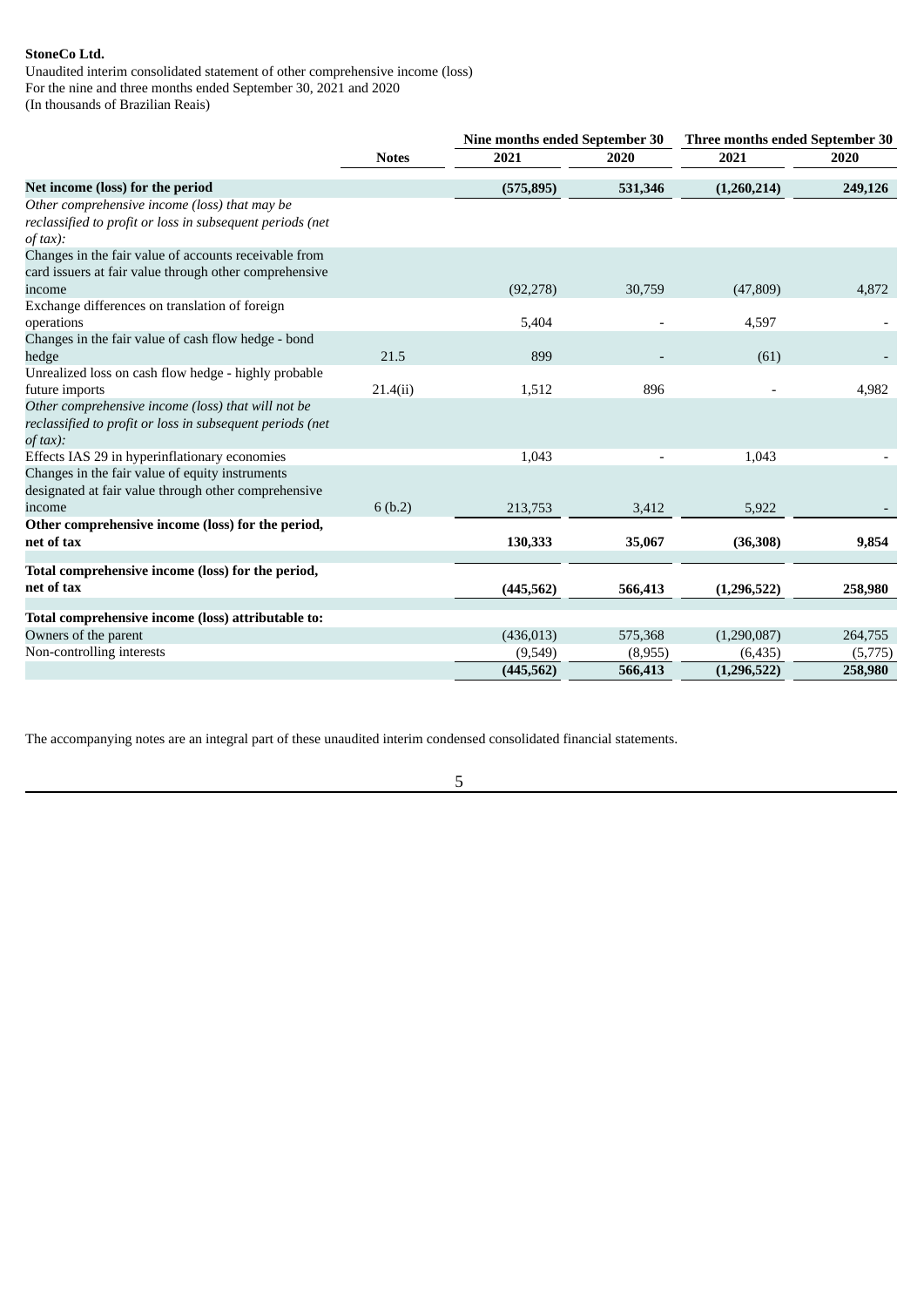Unaudited interim consolidated statement of changes in equity For the nine months ended September 30, 2021 and 2020 (In thousands of Brazilian Reais)

|                                               |              |                          |                                         |                                              |                           |                          | Attributable to owners of the parent |                           |                                       |                             |                          |                                     |                    |
|-----------------------------------------------|--------------|--------------------------|-----------------------------------------|----------------------------------------------|---------------------------|--------------------------|--------------------------------------|---------------------------|---------------------------------------|-----------------------------|--------------------------|-------------------------------------|--------------------|
|                                               |              |                          |                                         |                                              | <b>Capital reserve</b>    |                          |                                      |                           |                                       |                             |                          |                                     |                    |
|                                               | <b>Notes</b> | <b>Issued</b><br>capital | <b>Additional</b><br>paid-in<br>capital | <b>Transactions</b><br>among<br>shareholders | <b>Special</b><br>reserve | Other<br>reserves        | <b>Total</b>                         | <b>Treasury</b><br>shares | Other<br>compre-<br>hensive<br>income | <b>Retained</b><br>earnings | Total                    | Non-<br>controlling<br>interest     | Total              |
| <b>Balance</b> as of                          |              |                          |                                         |                                              |                           |                          |                                      |                           |                                       |                             |                          |                                     |                    |
| <b>December 31, 2019</b><br>Net income (loss) |              | 62                       | 5,440,047                               | (223, 676)                                   | 61,127                    | 166,288                  | 5,443,786                            | (90)                      | (72, 335)                             | 600,956                     | 5,972,379                | 626                                 | 5,973,005          |
| for the period                                |              |                          |                                         |                                              |                           |                          |                                      |                           |                                       | 540,301                     | 540,301                  | (8,955)                             | 531,346            |
| Other                                         |              |                          |                                         |                                              |                           |                          |                                      |                           |                                       |                             |                          |                                     |                    |
| comprehensive<br>income for the               |              |                          |                                         |                                              |                           |                          |                                      |                           |                                       |                             |                          |                                     |                    |
| period                                        |              |                          |                                         |                                              |                           |                          |                                      |                           | 35,067                                |                             | 35,067                   |                                     | 35,067             |
| Total                                         |              |                          |                                         |                                              |                           |                          |                                      |                           |                                       |                             |                          |                                     |                    |
| comprehensive<br>income                       |              |                          |                                         |                                              |                           |                          |                                      |                           | 35,067                                | 540,301                     | 575,368                  | (8,955)                             | 566,413            |
| Capital increase                              |              | 13                       | 7,872,541                               |                                              |                           |                          | 7,872,541                            |                           |                                       |                             | 7,872,554                |                                     | 7,872,554          |
| <b>Transaction costs</b>                      |              | $\blacksquare$           | (26,981)                                |                                              |                           | $\blacksquare$           | (26, 981)                            |                           | $\sim$                                | $\overline{\phantom{a}}$    | (26,981)                 | $\overline{\phantom{a}}$            | (26,981)           |
| Cash proceeds from<br>non-controlling         |              |                          |                                         |                                              |                           |                          |                                      |                           |                                       |                             |                          |                                     |                    |
| interest                                      |              |                          |                                         | 135,055                                      |                           |                          | 135,055                              |                           |                                       |                             | 135,055                  | 95,445                              | 230,500            |
| Issuance of shares                            |              |                          |                                         |                                              |                           |                          |                                      |                           |                                       |                             |                          |                                     |                    |
| for business<br>acquisition                   |              | ÷,                       | 34,961                                  |                                              |                           | $\overline{\phantom{a}}$ | 34,961                               |                           |                                       | $\overline{a}$              | 34,961                   | $\blacksquare$                      | 34,961             |
| Repurchase of                                 |              |                          |                                         |                                              |                           |                          |                                      |                           |                                       |                             |                          |                                     |                    |
| shares                                        |              |                          |                                         |                                              |                           |                          |                                      | (76, 270)                 |                                       |                             | (76, 270)                |                                     | (76, 270)          |
| Dilution non-<br>controlling interest         |              |                          |                                         | 2,138                                        |                           | $\blacksquare$           |                                      |                           |                                       |                             |                          |                                     |                    |
| Non-controlling                               |              |                          |                                         |                                              |                           |                          | 2,138                                |                           |                                       |                             | 2,138                    | (2, 138)                            |                    |
| interests arising on a                        |              |                          |                                         |                                              |                           |                          |                                      |                           |                                       |                             |                          |                                     |                    |
| business                                      |              |                          |                                         |                                              |                           |                          |                                      |                           |                                       |                             |                          |                                     |                    |
| combination<br>Share-based                    |              |                          |                                         |                                              |                           |                          |                                      |                           |                                       |                             |                          | 8,184                               | 8,184              |
| payments                                      |              |                          |                                         |                                              |                           | 19,616                   | 19,616                               |                           |                                       |                             | 19,616                   | 206                                 | 19,822             |
| Others                                        |              |                          |                                         |                                              |                           | $\overline{\phantom{a}}$ | $\overline{\phantom{a}}$             |                           |                                       |                             | $\overline{\phantom{a}}$ | 17                                  | 17                 |
| <b>Balance as of</b><br>September 30, 2020    |              | 75                       | 13,320,568                              | (86, 483)                                    | 61,127                    | 185,904                  | 13,481,116                           | (76, 360)                 | (37,268)                              | 1,141,257                   | 14,508,820               | 93,385                              | 14,602,205         |
|                                               |              |                          |                                         |                                              |                           |                          |                                      |                           |                                       |                             |                          |                                     |                    |
| <b>Balance</b> as of                          |              |                          |                                         |                                              |                           |                          |                                      |                           |                                       |                             |                          |                                     |                    |
| <b>December 31, 2020</b><br>Net income (loss) |              | 75                       | 13,307,585                              | (86, 483)                                    | 61,127                    | 197,493                  | 13,479,722                           | (76, 360)                 | (5,002)                               | 1,455,027                   | 14,853,462               | 138,563                             | 14,992,025         |
| for the period                                |              |                          |                                         |                                              |                           |                          |                                      |                           |                                       | (564, 195)                  | (564, 195)               | (11,700)                            | (575, 895)         |
| Other                                         |              |                          |                                         |                                              |                           |                          |                                      |                           |                                       |                             |                          |                                     |                    |
| comprehensive                                 |              |                          |                                         |                                              |                           |                          |                                      |                           |                                       |                             |                          |                                     |                    |
| income for the<br>period                      |              |                          |                                         |                                              |                           |                          |                                      | $\overline{\phantom{a}}$  | 128,182                               | $\overline{\phantom{a}}$    | 128,182                  | 2,151                               | 130,333            |
| Total                                         |              |                          |                                         |                                              |                           |                          |                                      |                           |                                       |                             |                          |                                     |                    |
| comprehensive                                 |              |                          |                                         |                                              |                           |                          |                                      |                           |                                       |                             |                          |                                     |                    |
| income<br>Repurchase of                       |              |                          |                                         |                                              |                           |                          |                                      |                           | 128,182                               | (564, 195)                  | (436, 013)               | (9,549)                             | (445, 562)         |
| shares                                        | 16.3         |                          |                                         |                                              |                           |                          |                                      | (988, 824)                |                                       | $\blacksquare$              | (988, 824)               | $\sim$                              | (988, 824)         |
| Issuance of shares                            |              |                          |                                         |                                              |                           |                          |                                      |                           |                                       |                             |                          |                                     |                    |
| for purchased non-<br>controlling interests   | 16.2/22      | $\mathbf{1}$             | 516,891                                 | (208, 481)                                   |                           |                          | 308,410                              |                           |                                       |                             | 308,411                  | (77, 911)                           | 230,500            |
| Issuance of shares                            |              |                          |                                         |                                              |                           |                          |                                      |                           |                                       |                             |                          |                                     |                    |
| for business                                  |              |                          |                                         |                                              |                           |                          |                                      |                           |                                       |                             |                          |                                     |                    |
| combination<br>Non-controlling                | 16.2         |                          |                                         | 629,260                                      |                           |                          | 629,260                              |                           |                                       |                             | 629,260                  |                                     | 629,260            |
| interests arising on a                        |              |                          |                                         |                                              |                           |                          |                                      |                           |                                       |                             |                          |                                     |                    |
| business                                      |              |                          |                                         |                                              |                           |                          |                                      |                           |                                       |                             |                          |                                     |                    |
| combination<br>Share-based                    | 22           |                          |                                         |                                              |                           |                          |                                      |                           |                                       |                             |                          | 36,337                              | 36,337             |
| payments                                      | 20           | $\overline{\phantom{a}}$ | $\overline{\phantom{a}}$                | $\sim$                                       | $\overline{\phantom{a}}$  | 91,889                   | 91,889                               |                           | $\overline{\phantom{a}}$              | $\overline{\phantom{a}}$    | 91,889                   | 31                                  | 91,920             |
| <b>Transaction costs</b>                      |              |                          |                                         |                                              |                           |                          |                                      |                           |                                       |                             |                          |                                     |                    |
| from subsidiaries<br>Sale of subsidiary       | 22           | $\sim$                   | $\overline{\phantom{a}}$                | (23, 848)<br>$\blacksquare$                  |                           | $\sim$                   | (23, 848)                            |                           | $\blacksquare$                        | $\sim$                      | (23, 848)                | $\overline{\phantom{a}}$<br>(1,219) | (23, 848)          |
| Dividends paid                                |              |                          |                                         | $\overline{\phantom{a}}$                     |                           | $\blacksquare$           | $\overline{a}$                       |                           |                                       |                             | $\overline{\phantom{a}}$ | (1,651)                             | (1,219)<br>(1,651) |
| Cash proceeds from                            |              |                          |                                         |                                              |                           |                          |                                      |                           |                                       |                             |                          |                                     |                    |
| non-controlling                               |              |                          |                                         |                                              |                           |                          |                                      |                           |                                       |                             |                          |                                     |                    |
| interest<br>Others                            |              |                          | J.<br>$\overline{\phantom{a}}$          | $\overline{\phantom{a}}$                     |                           |                          | ÷,                                   |                           |                                       |                             |                          | 893<br>10                           | 893<br>10          |
| <b>Balance as of</b>                          |              |                          |                                         |                                              |                           |                          |                                      |                           |                                       |                             |                          |                                     |                    |
| September 30, 2021                            |              |                          | 76 13,824,476                           | 310,448                                      | 61,127                    |                          | 289,382 14,485,433 (1,065,184)       |                           | 123,180                               | 890,832                     | 14,434,337               | 85,504                              | 14,519,841         |

The accompanying notes are an integral part of these unaudited interim condensed consolidated financial statements.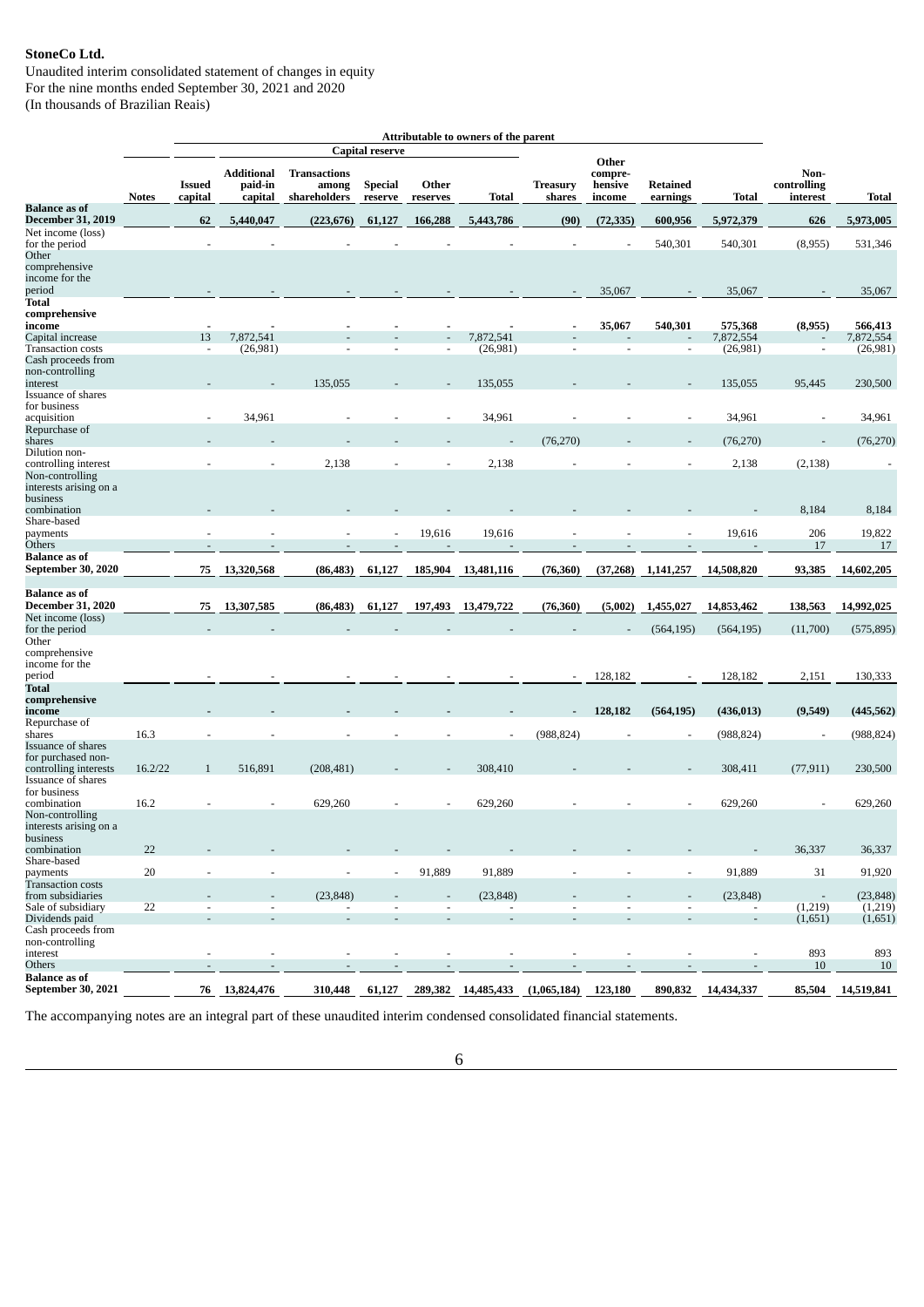Unaudited interim consolidated statement of cash flows For the nine months ended September 30, 2021 and 2020 (In thousands of Brazilian Reais)

|                                                                                                    |              | Nine months ended September 30 |                            |  |
|----------------------------------------------------------------------------------------------------|--------------|--------------------------------|----------------------------|--|
|                                                                                                    | <b>Notes</b> | 2021                           | 2020                       |  |
| <b>Operating activities</b>                                                                        |              |                                |                            |  |
| Net income (loss) for the period                                                                   |              | (575, 895)                     | 531,346                    |  |
| Adjustments to reconcile net income for the period to net cash flows:                              |              |                                |                            |  |
| Depreciation and amortization                                                                      | 10.2         | 395,790                        | 184,940                    |  |
| Deferred income tax and social contribution                                                        | 9.1          | (186, 455)                     | 66,377                     |  |
| Loss on investment in associates                                                                   |              | 9,211                          | 3,913                      |  |
| Interest, monetary and exchange variations, net                                                    |              | (643, 187)                     | (142, 675)                 |  |
| Provision for contingencies                                                                        | 14.1         | 4,759                          | 2,186                      |  |
| Share-based payments expense                                                                       | 20           | 91,920                         | 19,822                     |  |
| Allowance for expected credit losses                                                               |              | 39,376                         | 26,438                     |  |
| Loss on disposal of property, equipment and intangible assets<br>Effect of applying hyperinflation |              | 84,186<br>1,273                | 27,048                     |  |
| Loss on sale of subsidiary                                                                         | 2.1(i)       | 12,746                         |                            |  |
| Fair value adjustment in financial instruments at FVPL                                             |              | 1,642,737                      | (46,701)                   |  |
| Fair value adjustment in derivatives                                                               |              | 85,404                         | 20,776                     |  |
| Remeasurement of previously held interest in subsidiary acquired                                   | 24.1.4       | (15, 848)                      | (2,992)                    |  |
| <b>Working capital adjustments</b>                                                                 |              |                                |                            |  |
| Accounts receivable from card issuers                                                              |              | (2,423,373)                    | (1,713,351)                |  |
| Receivables from related parties                                                                   |              | (425)                          | 6,243                      |  |
| Recoverable taxes                                                                                  |              | (71,203)                       | (8,461)                    |  |
| Prepaid expenses                                                                                   |              | (274, 350)                     | (104, 277)                 |  |
| Trade accounts receivable, banking solutions and other assets                                      |              | (50, 121)                      | (1,026,435)                |  |
| Accounts payable to clients                                                                        |              | 3,890,747                      | 1,016,200                  |  |
| Taxes payable                                                                                      |              | 123,288                        | 208,672                    |  |
| Labor and social security liabilities                                                              |              | 28,759                         | 87,904                     |  |
| Provision for contingencies                                                                        |              | (7, 875)                       | (2,068)                    |  |
| Other liabilities                                                                                  |              | 239                            | 59,645                     |  |
| Interest paid                                                                                      |              | (180, 864)                     | (138, 290)                 |  |
| Interest income received, net of costs                                                             |              | 1,121,719                      | 865,346                    |  |
| Income tax paid                                                                                    |              | (90, 642)                      | (127,760)                  |  |
| Net cash provided by (used in) operating activities                                                |              | 3,011,916                      | (186, 154)                 |  |
|                                                                                                    |              |                                |                            |  |
| <b>Investing activities</b>                                                                        |              |                                |                            |  |
| Purchases of property and equipment                                                                |              | (611,002)                      | (334, 695)                 |  |
| Purchases and development of intangible assets                                                     |              | (139, 958)                     | (70, 696)                  |  |
| Acquisition of subsidiary, net of cash acquired                                                    |              | (4,737,410)                    | (85, 338)                  |  |
| Sale of subsidiary, net of cash disposed of                                                        |              | (35)                           |                            |  |
| Proceeds from short- and long-term investments, net                                                |              | 5,078,290                      | (5, 159, 157)              |  |
| Acquisition of equity securities                                                                   | 6(b.3)       | (2,480,003)                    |                            |  |
| Disposal of short- and long-term investments - equity securities                                   |              | 209,324                        |                            |  |
| Proceeds from the disposal of non-current assets                                                   |              | (1,316)                        | 6,550                      |  |
| Acquisition of interest in associates                                                              |              | (41, 459)                      | (43, 471)                  |  |
| Net cash used in investing activities                                                              |              | (2,723,569)                    | (5,686,807)                |  |
|                                                                                                    |              |                                |                            |  |
| <b>Financing activities</b>                                                                        | 12           |                                |                            |  |
| Proceeds from borrowings<br>Payment of borrowings                                                  |              | 5,985,408<br>(3,089,382)       | 3,606,820                  |  |
| Payment to FIDC quota holders                                                                      | 12           | (2,353,300)                    | (5,331,130)<br>(1,646,333) |  |
| Proceeds from FIDC quota holders                                                                   | 12           | 584,191                        | 2,500,000                  |  |
| Payment of leases                                                                                  | 12           | (62, 824)                      | (28,094)                   |  |
| Capital increase, net of transaction costs                                                         |              |                                | 7,845,573                  |  |
| Repurchase of shares                                                                               | 16.3         | (988, 824)                     | (76, 270)                  |  |
| Acquisition of non-controlling interests                                                           |              | (900)                          | (702)                      |  |
| Transaction with non-controlling interests                                                         | 22           | 230,500                        |                            |  |
| Dividends paid to non-controlling interests                                                        |              | (1,651)                        |                            |  |
| Cash proceeds from non-controlling interest                                                        | 22           | 893                            | 230,500                    |  |
| Net cash provided by financing activities                                                          |              | 304,111                        | 7,100,364                  |  |
|                                                                                                    |              |                                |                            |  |
| Effect of foreign exchange on cash and cash equivalents                                            |              | 2,444                          | (3, 426)                   |  |
| Change in cash and cash equivalents                                                                |              | 594,902                        | 1,223,977                  |  |
|                                                                                                    |              |                                |                            |  |
| Cash and cash equivalents at beginning of the period                                               | 5            | 2,446,990                      | 968,342                    |  |
| Cash and cash equivalents at end of the period                                                     | 5            | 3,041,892                      | 2,192,319                  |  |
| Change in cash and cash equivalents                                                                |              | 594,902                        | 1,223,977                  |  |
|                                                                                                    |              |                                |                            |  |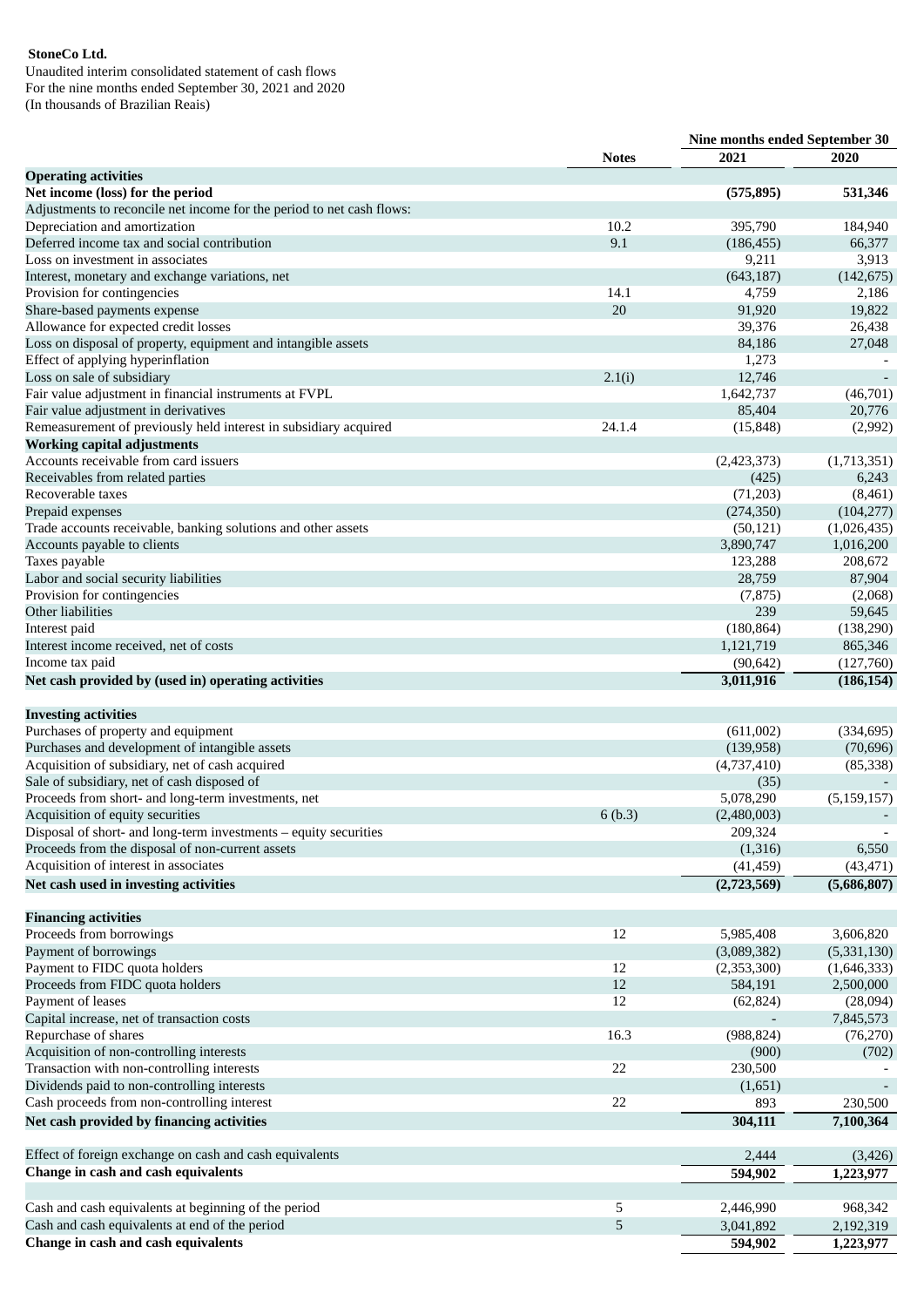The accompanying notes are an integral part of these unaudited interim condensed consolidated financial statements.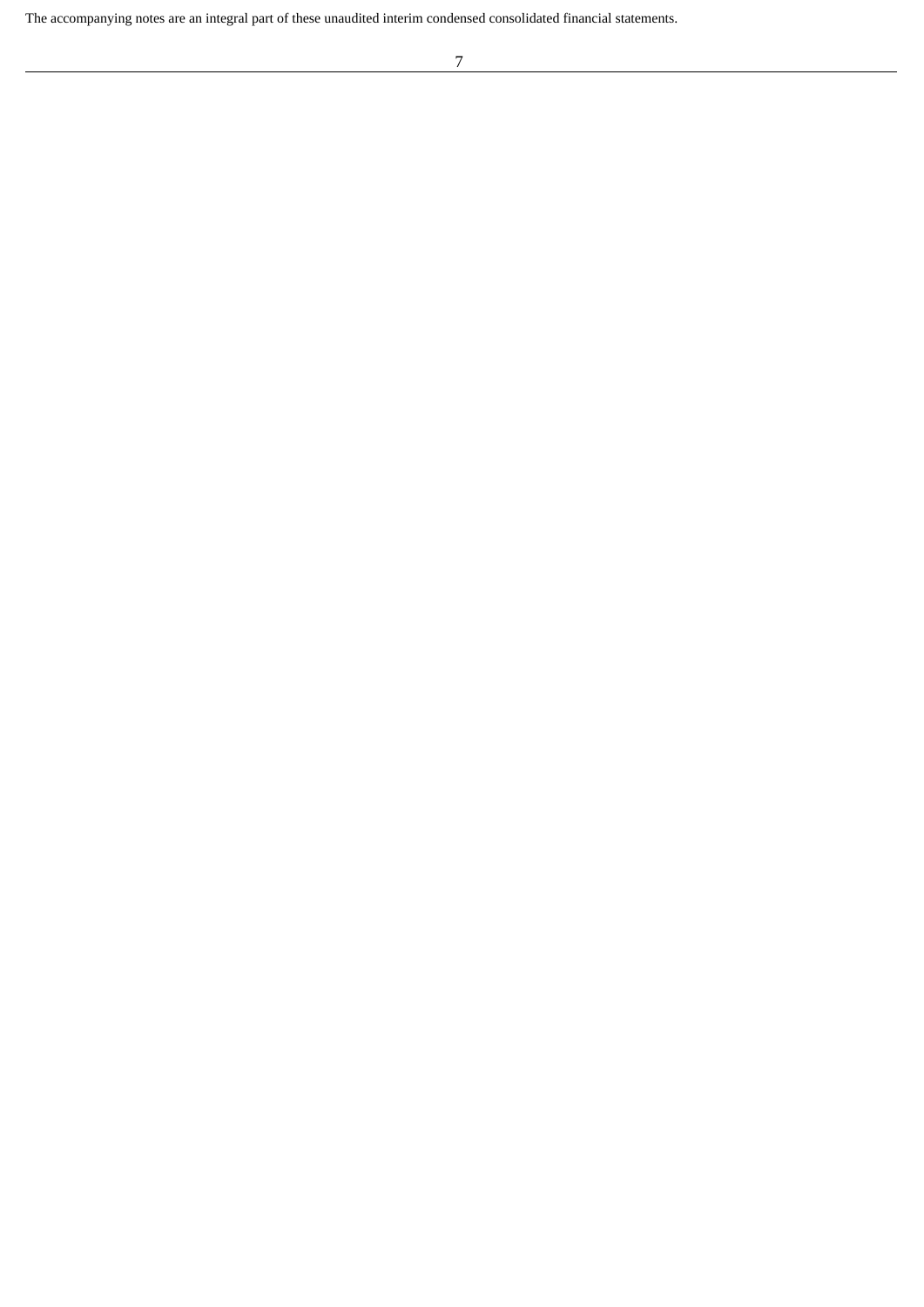Notes to unaudited interim condensed consolidated financial statements September 30, 2021 (In thousands of Brazilian Reais, unless otherwise stated)

**1. Operations**

StoneCo Ltd. (the "Company"), formerly known as DLP Payments Holdings Ltd., is a Cayman Islands exempted company with limited liability, incorporated on March 11, 2014. The registered office of the Company is located at 4th Floor, Harbour Place, 103 South Church Street in George Town, Grand Cayman.

The Company is controlled by HR Holdings, LLC, which owns 57.6% of voting power, whose ultimate parent is an investment fund, the VCK Investment Fund Limited SAC A and a trust duly organized the Old Bridges Trust, the investment fund is owned by a co-founding individual Company's shares are publicly traded on the Nasdaq Global Market under the symbol "STNE".

The Company and its subsidiaries (collectively, the "Group") are principally engaged in providing financial technology services and software solutions to clients allowing them to conduct electronic commerce seamlessly across in-store, online, and mobile channels and helping them better manage their businesses, become more productive and sell more - both online and offline.

The interim condensed consolidated financial statements of the Group for the nine months ended September 30, 2021 and 2020 were approved at the Board of Directors' meeting on November 11, 2021.

# **1.1. Linx acquisition**

On November 17, 2020, Linx S.A ("Linx") held an Extraordinary General Meeting that approved the business combination between STNE Participações S.A. ("STNE Par") that holds the software investments business of the Group and Linx, a leading provider of retail management software in Brazil. The transaction was unanimously approved by the Brazilian Antitrust Authority ("CADE") on June 16, 2021, with no restrictions, and was completed on July 01, 2021.

Pursuant to the terms and subject to the conditions set forth in the Association Agreement and its amendments, each Linx share issued and outstanding immediately prior to the consummation of the transaction was automatically contributed to the Group in exchange for one newly issued redeemable STNE Par Class A Preferred Share and one newly issued redeemable STNE Par Class B Preferred Share. Immediately thereafter, each STNE Par Class A Preferred Share was redeemed for a cash payment of R\$33.5229 updated *pro rata die* according to the CDI rate variation from February 11, 2021 until the date of the effective payment and each STNE Par Class B Preferred Share was redeemed for 0.0126730 BDR (*Brazilian Depositary Receipt*) Level1 ("StoneCo BDR"), admitted to trading on B3, and credited to the shareholders' account on July 01, 2021, provided that each 1 (one) StoneCo BDR corresponded to 1 (one) StoneCo Class A Share (the "Base Exchange Ratio"). The Base Exchange Ratio was calculated on a fully diluted basis, assuming a number of fully diluted shares of Linx of 178,361,138 on the transaction consummation date and represented a total consideration of R\$37.78 for each Linx share.

The redemption mentioned above was adjusted by a Linx's intermediary dividends payment, approved on June 16, 2021, based on the accumulated profits of fiscal years prior to 2020, as evidenced in its balance sheet of December 31, 2020, in the amount of R\$ 100,000 (one hundred million reais), corresponding to R\$ 0.5636918 per share. On the date of the dividend approval, the Group already had Linx's shares classified as Short-term investments, so it received an amount of R\$ 20,129 as dividends, recognized in Other income (expenses), net.

For further information, see Note 24.

# **1.2. Seasonality of operations**

The Group's revenues are subject to seasonal fluctuations as a result of consumer spending patterns. Historically, revenues have been strongest during the last quarter of the year as a result of higher sales during the Brazilian holiday season. This is due to the increase in the number and amount of electronic payment transactions related to seasonal retail events. Adverse events that occur during these months could have a disproportionate effect on the results of operations for the entire fiscal year. As a result of seasonal fluctuations caused by these and other factors, results for an interim period may not be indicative of those expected for the full fiscal year.

In the nine months ended September 2021, the second wave of the COVID-19 pandemic in Brazil resulted in different commerce restrictions among different Brazilian cities, imposing a more challenging scenario for the clients and commerce. The unaudited interim condensed consolidated financial statements were temporarily impacted by the clients' lower volumes as a result of those commerce restrictions. The risks keep being monitored closely, and the Group is following health and safety guidelines as they evolve.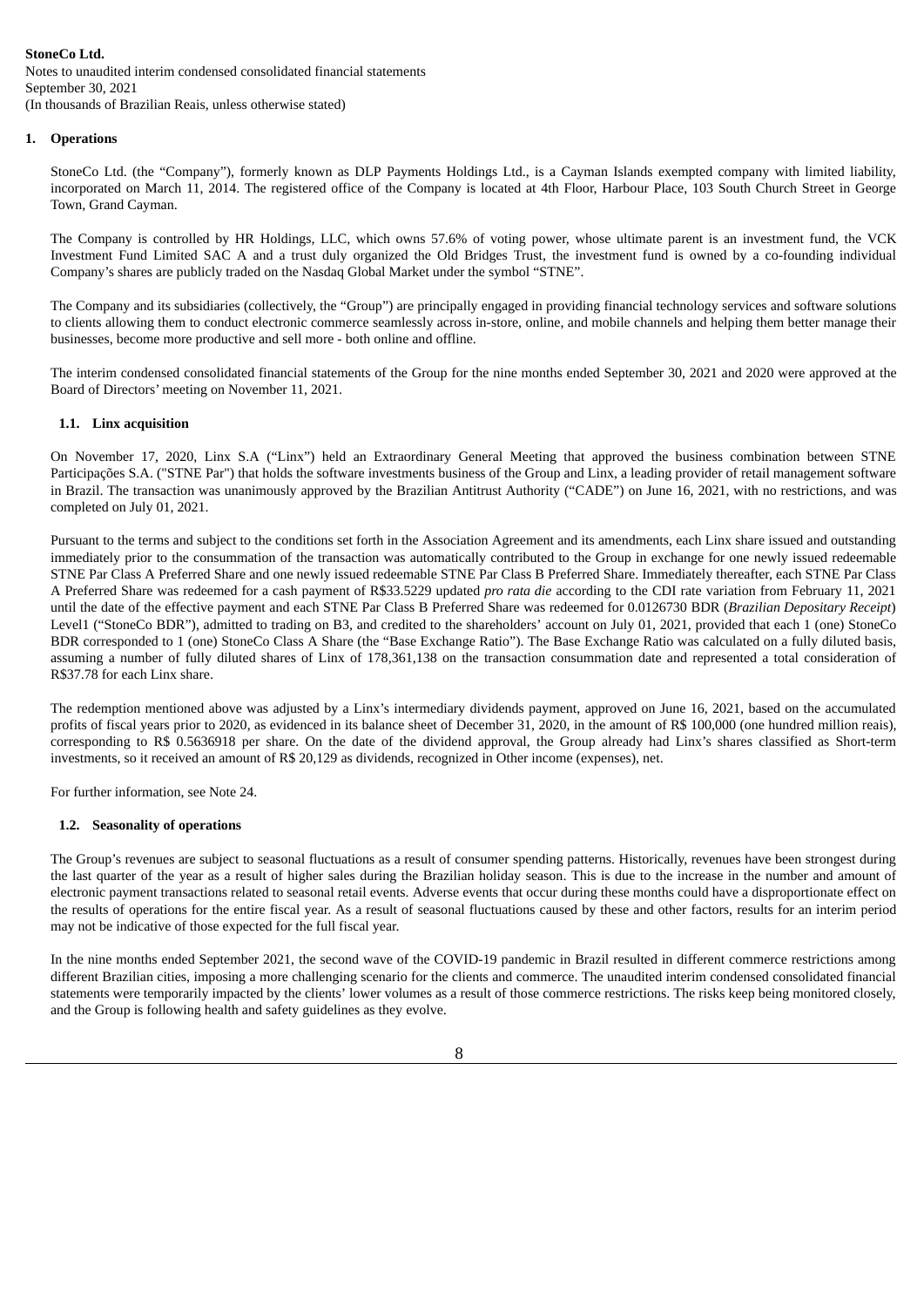# **2. Group information**

# **2.1. Subsidiaries**

The interim condensed consolidated financial statements of the Group include the following subsidiaries and structured entities:

|                                                                  |                                 |                                | % Groups's equity        |                 |  |
|------------------------------------------------------------------|---------------------------------|--------------------------------|--------------------------|-----------------|--|
|                                                                  |                                 |                                | interest                 |                 |  |
|                                                                  | <b>Country of</b>               |                                | September                | <b>December</b> |  |
| <b>Entity name</b>                                               | incorporation                   | <b>Principal activities</b>    | 30, 2021                 | 31, 2020        |  |
| DLP Capital LLC ("DLP Capital")                                  | <b>USA</b>                      | Holding company                | 100.00                   | 100.00          |  |
| DLP Par Participações S.A. ("DLP Par")                           | <b>Brazil</b>                   | Holding company                | 100.00                   | 100.00          |  |
| MPB Capital LLC ("MPB Capital")                                  | <b>USA</b>                      | Investment company             | 100.00                   | 100.00          |  |
| STNE Participações S.A. ("STNE Par")                             | <b>Brazil</b>                   | Holding company                | 100.00                   | 100.00          |  |
| STNE Participações em Tecnologia S.A. ("STNE Par Tec")           | <b>Brazil</b>                   | Holding company                | 100.00                   | 100.00          |  |
| Stone Pagamentos S.A. ("Stone")                                  | <b>Brazil</b>                   | Merchant acquiring             | 100.00                   | 100.00          |  |
| MNLT Soluções de Pagamentos S.A. ("MNLT")                        | <b>Brazil</b>                   | Merchant acquiring             | 100.00                   | 100.00          |  |
| Pagar.me Pagamentos S.A. ("Pagar.me") (iii)                      | <b>Brazil</b>                   | Merchant acquiring             | 100.00                   | 100.00          |  |
| Buy4 Processamento de Pagamentos S.A. ("Buy4")                   | <b>Brazil</b>                   | Processing card transactions   | 100.00                   | 100.00          |  |
| Buy4 Sub LLC ("Buy4 LLC")                                        | <b>USA</b>                      | Cloud store card transactions  | 100.00                   | 100.00          |  |
| Cappta S.A. ("Cappta")                                           | <b>Brazil</b>                   | Electronic fund transfer       | 53.27                    | 56.73           |  |
| Mundipagg Tecnologia em Pagamento S.A. ("Mundipagg") (iii)       | <b>Brazil</b>                   | Technology services            |                          | 99.70           |  |
| Equals S.A. ("Equals")                                           | <b>Brazil</b>                   | <b>Reconciliation services</b> | 100.00                   | 100.00          |  |
| Stone Franchising Ltda. ("Stone Franchising")                    | <b>Brazil</b>                   | Franchising management         | 100.00                   | 99.99           |  |
| TAG Tecnologia para o Sistema Financeiro S.A. ("TAG")            | <b>Brazil</b>                   | Financial assets register      | 100.00                   | 100.00          |  |
| Stone Sociedade de Crédito Direto S.A. ("Stone SCD")             | <b>Brazil</b>                   | Financial services             | 100.00                   | 100.00          |  |
| Stone Logística Ltda ("Stone Log")                               | <b>Brazil</b>                   | Logistic services              | 100.00                   | 100.00          |  |
| PDCA S.A. ("PDCA") (Note 22 (a))                                 | <b>Brazil</b>                   | Merchant acquiring             | 100.00                   | 67.00           |  |
| Linked Gourmet Soluções para Restaurantes S.A. ("Linked") (i)    | <b>Brazil</b>                   | Technology services            | $\overline{\phantom{a}}$ | 58.10           |  |
| MAV Participações S.A. ("MVarandas")                             | <b>Brazil</b>                   | Technology services            | 100.00                   | 100.00          |  |
| Vitta Tecnologia em Saúde S.A. ("Vitta Group")                   | <b>Brazil</b>                   | Health plan management         | 100.00                   | 100.00          |  |
| VittaPar LLC. ("Vitta Group")                                    | <b>USA</b>                      | Holding company                | 100.00                   | 100.00          |  |
| Vitta Corretora de Seguros Ltda. ("Vitta Group")                 | <b>Brazil</b>                   | <b>Insurance services</b>      | 100.00                   | 100.00          |  |
| Vitta Serviços em Saúde LTDA. ("Vitta Group")                    | <b>Brazil</b>                   | Health services                | 100.00                   | 100.00          |  |
| Vitta Saúde Administradora em Benefícios LTDA. ("Vitta Group")   | <b>Brazil</b>                   | <b>Health services</b>         | 100.00                   | 100.00          |  |
| MLabs Software S.A. ("MLabs") (Note 24)                          | <b>Brazil</b>                   | Social media services          | 51.50                    | 51.50           |  |
| Questor Sistemas S.A ("Questor") (Note 24)                       | <b>Brazil</b>                   | Technology services            | 50.00                    | 50.00           |  |
| Sponte Informática S.A ("Sponte") (Note 24)                      | <b>Brazil</b>                   | Technology services            | 90.00                    | 90.00           |  |
| StoneCo CI Ltd ("Creditinfo Caribbean")                          | Cayman Islands                  | Holding company                | 53.05                    | 53.05           |  |
| Creditinfo Jamaica Ltd ("Creditinfo Caribbean")                  | <b>USA</b>                      | Credit bureau services         | 53.05                    | 53.05           |  |
| Creditinfo Guyana Inc ("Creditinfo Caribbean")                   | Guyana                          | Credit bureau services         | 53.05                    | 53.05           |  |
| Creditadvice Barbados Ltd ("Creditinfo Caribbean")               | <b>Barbados</b>                 | Credit bureau services         | 53.05                    | 53.05           |  |
| Stone Seguros S.A ("Stone Seguros")                              | <b>Brazil</b>                   | Insurance services             | 100.00                   | 100.00          |  |
| TAPSO FIDC ("FIDC TAPSO")                                        | <b>Brazil</b>                   | Receivables investment fund    | 100.00                   | 100.00          |  |
| FIDC Bancos Emissores de Cartão de Crédito - Stone II ("FIDC AR  |                                 |                                |                          |                 |  |
| II")                                                             | <b>Brazil</b>                   | Receivables investment fund    | 100.00                   | 100.00          |  |
| FIDC Bancos Emissores de Cartão de Crédito - Stone III ("FIDC AR |                                 |                                |                          |                 |  |
| III")                                                            | <b>Brazil</b>                   | Receivables investment fund    | 100.00                   | 100.00          |  |
| SOMA FIDC ("FIDC SOMA")                                          | <b>Brazil</b>                   | Receivables investment fund    | 100.00                   | 100.00          |  |
| SOMA III FIDC ("FIDC SOMA III")                                  | <b>Brazil</b>                   | Receivables investment fund    | 100.00                   | 100.00          |  |
| SOMA IV FIDC ("FIDC SOMA IV") (Note 12 (iii))                    | <b>Brazil</b>                   | Receivables investment fund    | 100.00                   |                 |  |
| STONECO EXCLUSIVO FIC FIM ("FIC FIM STONECO")                    | <b>Brazil</b>                   | Investment fund                | 100.00                   | 100.00          |  |
| StoneCo Pagamentos UK Ltd. (ii)                                  | $\ensuremath{\text{UK}}\xspace$ | Service Provider               | 100.00                   |                 |  |
| SimplesVet Tecnologia S.A. ("SimplesVet") (Note 24)              | <b>Brazil</b>                   | Technology services            | 50.00                    |                 |  |
| VHSYS Sistema de Gestão S.A. ("VHSYS") (Note 24)                 | <b>Brazil</b>                   | Technology services            | 50.00                    |                 |  |
|                                                                  |                                 |                                |                          |                 |  |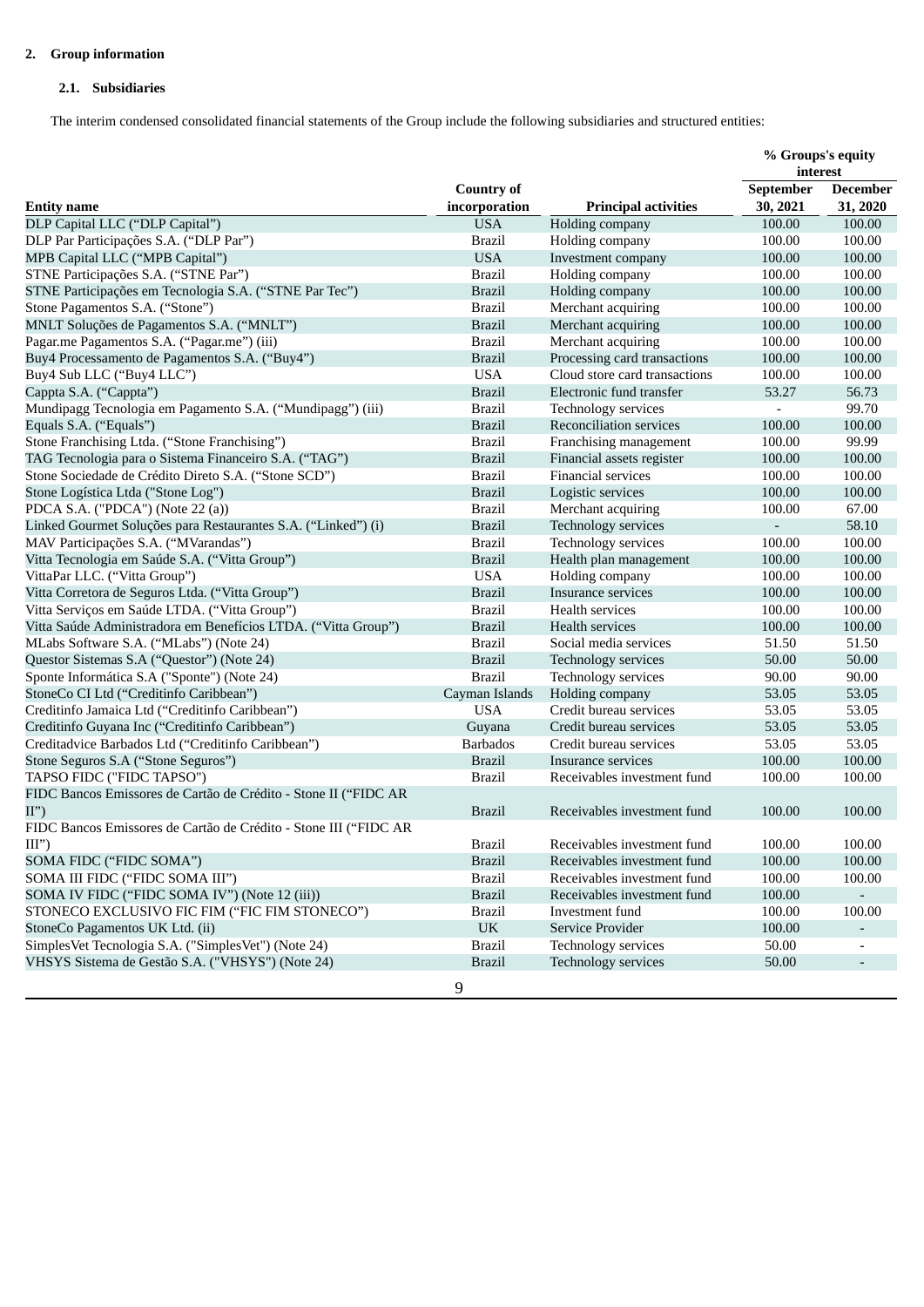|                                                                                  |                                    |                              | % Groups's equity<br>interest |                             |  |
|----------------------------------------------------------------------------------|------------------------------------|------------------------------|-------------------------------|-----------------------------|--|
| <b>Entity name</b>                                                               | <b>Country of</b><br>incorporation | <b>Principal activities</b>  | September<br>30, 2021         | <b>December</b><br>31, 2020 |  |
|                                                                                  |                                    | <b>Customer Relationship</b> |                               |                             |  |
| Collact Serviços Digitais Ltda. ("Collact") (Note 24)                            | <b>Brazil</b>                      | Management                   | 100.00                        |                             |  |
| Trampolin Pagamentos S.A. ("Trampolin")                                          | <b>Brazil</b>                      | Technology services          | 100.00                        |                             |  |
| Linx S.A. ("Linx") (Note 24)                                                     | <b>Brazil</b>                      | Technology services          | 100.00                        |                             |  |
| Linx Sistemas e Consultoria Ltda. (iv)                                           | <b>Brazil</b>                      | Technology services          | 100.00                        |                             |  |
| Linx Telecomunicações Ltda. (iv)                                                 | <b>Brazil</b>                      | Technology services          | 100.00                        |                             |  |
| Napse S.R.L.("Napse Argentina") (iv)                                             | Argentina                          | Technology services          | 98.00                         |                             |  |
| Sociedad Ingenería de Sistemas Napse I.T. de Chile Limitada                      |                                    |                              |                               |                             |  |
| ("Synthesis Chile") (iv)                                                         | Chile                              | Technology services          | 99.00                         |                             |  |
| Synrhesis IT Peru S.A.C. (Synthesis Peru) (iv)                                   | Peru                               | Technology services          | 99.00                         |                             |  |
| Synthesis Holding LLC. (iv)                                                      | <b>USA</b>                         | Technology services          | 100.00                        |                             |  |
| Synthesis US LLC (iv)                                                            | <b>USA</b>                         | Technology services          | 100.00                        |                             |  |
| Retail Americas Sociedad de Responsabilidad Limitada de Capital                  |                                    |                              |                               |                             |  |
| Variable (Retail Mexico) (iv)                                                    | Mexico                             | Technology services          | 99.00                         |                             |  |
| Synthesis IT de México Sociedad de Responsabilidad Limitada de                   |                                    |                              |                               |                             |  |
| Capital Variable ("Synthesis Mexico") (iv)                                       | Mexico                             | Technology services          | 99.00                         |                             |  |
| Mercadapp Soluções em Software Ltda (iv)                                         | <b>Brazil</b>                      | Technology services          | 100.00                        |                             |  |
| Hiper Software S.A. (iv)                                                         | <b>Brazil</b>                      | Technology services          | 100.00                        |                             |  |
| Linx Pay Meios de Pagamento Ltda. ("Linx Pay") (iv)                              | <b>Brazil</b>                      | Technology services          | 100.00                        |                             |  |
| Ametista Serviços Digitais Ltda (iv)                                             | <b>Brazil</b>                      | Technology services          | 100.00                        |                             |  |
| Esmeralda Serviços Digitais Ltda (iv)                                            | <b>Brazil</b>                      | Technology services          | 100.00                        |                             |  |
| Diamante Serviços Digitais Ltda (iv)                                             | <b>Brazil</b>                      | Technology services          | 100.00                        |                             |  |
| Safira Serviços Digitais Ltda (iv)                                               | <b>Brazil</b>                      | Technology services          | 100.00                        |                             |  |
| Retail Renda Fixa Crédito Privado Fundo de Investimento ("Retail                 |                                    |                              |                               |                             |  |
| Renda Fixa") (iv)                                                                | <b>Brazil</b>                      | <b>Investment Fund</b>       | 100.00                        |                             |  |
| Santander Moving Tech RF Referenciado DI CP FI ("Santander<br>Moving Tech") (iv) | <b>Brazil</b>                      | <b>Investment Fund</b>       | 100.00                        |                             |  |
|                                                                                  |                                    |                              |                               |                             |  |

(i) On June 28, 2021, the Group sold all of the 4,205,115 Linked Gourmet's shares held by it, representing 58.10% of the total and voting capital shareholding, for the total price of R\$ 1, thus withdrawing from Linked's shareholders. The Group derecognized all Linked's assets and liabilities, including goodwill at acquisition and non-controlling interests in the subsidiary, resulting in R\$ 12,746 of losses with the disposal.

(ii) On February 3, 2021, StoneCo Pagamentos UK Ltd was formed to provide technical risk management services to StoneCo's group companies.

(iii) On September 1, 2021, Mundipagg was merged into Pagar.me.

(iv) Linx's subsidiaries acquired by the Group through business combination with Linx (see details in Note 24).

The Group holds options to acquire additional interests in some of its subsidiaries. Each of the options has been evaluated in accordance with predetermined formulas and R\$ 4,959 were recorded in the consolidated statement of financial position as an asset under Derivative financial instruments.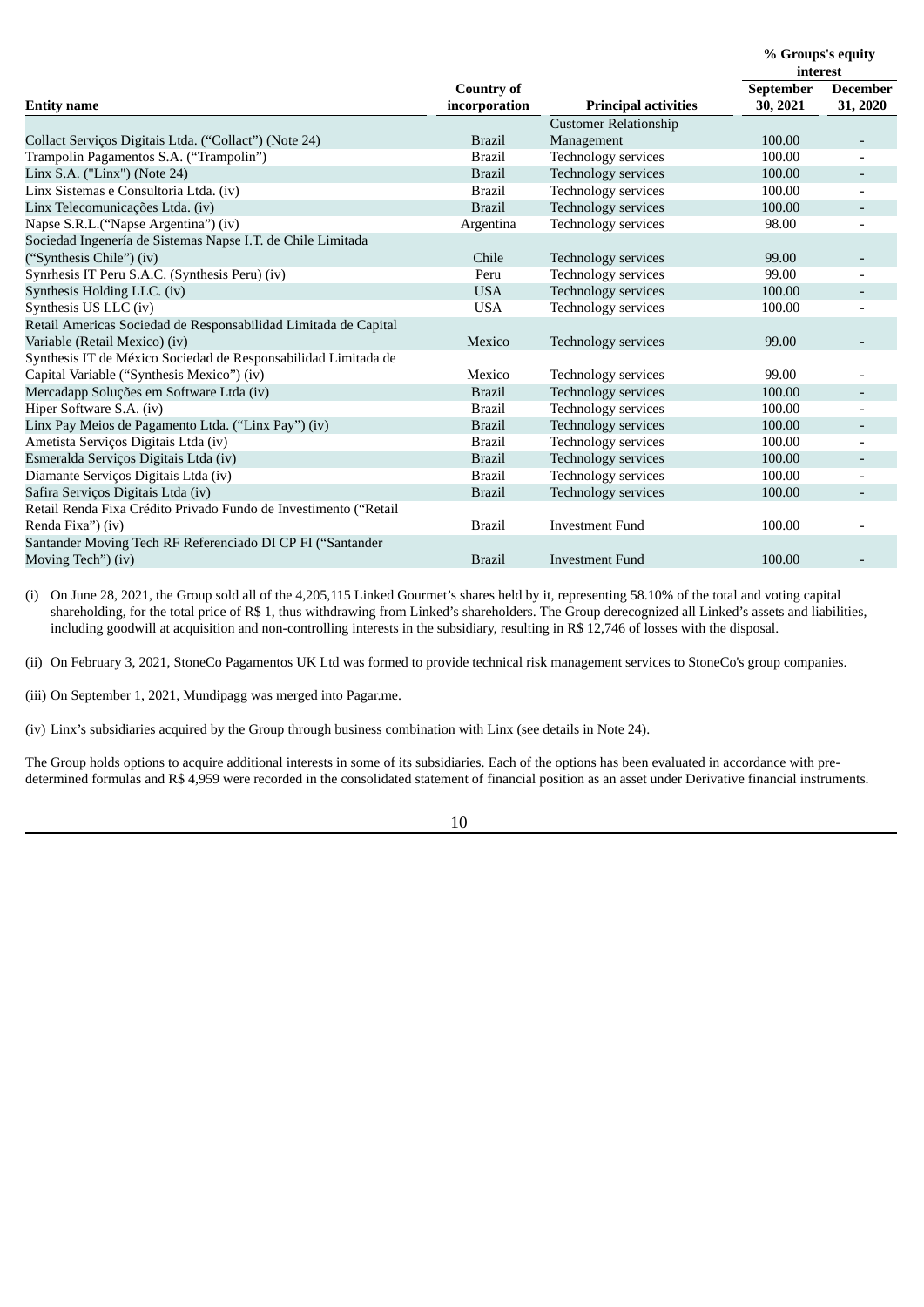|                                                          |               |                             |                  | % Groups's equity interest |
|----------------------------------------------------------|---------------|-----------------------------|------------------|----------------------------|
|                                                          | Country of    |                             | <b>September</b> | December 31,               |
| <b>Entity name</b>                                       | incorporation | <b>Principal activities</b> | 30, 2021         | 2020                       |
| Alpha-Logo Serviços de Informática S.A. ("Tablet Cloud") | Brazil        | Technology services         | 25.00            | 25.00                      |
| Trinks Servicos de Internet S.A. ("Trinks")              | <b>Brazil</b> | Technology services         | 19.90            | 19.90                      |
| Delivery Much Tecnologia S.A. ("Delivery Much") (i)      | <b>Brazil</b> | Food delivery marketplace   | 29.50            | 22.64                      |
| APP Sistemas S.A. ("APP") (ii)                           | <b>Brazil</b> | Technology services         | 20.00            |                            |
| Collact Serviços Digitais Ltda. ("Collact") (iii)        | <b>Brazil</b> | <b>Custom Relationship</b>  |                  | 25.00                      |
|                                                          |               | Management                  |                  |                            |
| VHSYS Sistema de Gestão S.A. ("VHSYS")                   | <b>Brazil</b> | Technology services         |                  | 33.33                      |

- (i) On February 23, 2021, the Group acquired additional 6.85% interest in Delivery Much Tecnologia S.A. ("Delivery Much") through capital increase of R\$ 34,998. The initial acquisition occurred in 2020.
- (ii) On August 20, 2021, the Group acquired a 20% interest in APP, a private company based in the State of São Paulo, Brazil, for R\$ 1,641 through a loan agreement conversion. APP develops software directed to hotelier segment, with which the Company expects to obtain synergies in its services to clients. The Group also holds an option to acquire an additional interest in the period from 2 to 3 years counted from the date of the initial acquisition, which will allow the Group to acquire an additional 30% interest in APP.

# (iii) See Note 24.1.

The Group holds options to acquire additional interests in some of its associates. Each of the options has been evaluated in accordance with predetermined formulas and R\$ 508 were recorded in the consolidated statement of financial position as an asset under Derivative financial instruments.

# **3. Basis of preparation and changes to the Group's accounting policies**

As mentioned in Note 1.1, the Group acquired Linx. Due to this acquisition, some accounting policies became applicable to the Group as from July 1<sup>st</sup>, 2021. Notes 3.3 to 3.6 refer to these new applicable accounting policies.

# **3.1. Basis of preparation**

The interim condensed consolidated financial statements for the nine months ended September 30, 2021 have been prepared in accordance with IAS 34 – Interim Financial Reporting as issued by the International Accounting Standards Board ("IASB").

The interim condensed consolidated financial statements do not include all the information and disclosures required in the annual financial statements and should be read in conjunction with the Group's annual consolidated financial statements as of December 31, 2020.

The accounting policies adopted are consistent with those of the previous financial year and corresponding interim reporting period, except for the adoption of new and amended standards, as well as those adopted as part of the Linx acquisition, as set out below.

The interim condensed consolidated financial statements are presented in Brazilian Reais ("R\$"), and all values are rounded to the nearest thousand (R\$ 000), except when otherwise indicated.

# **3.2. Estimates**

The preparation of interim condensed financial statements of the Company and its subsidiaries requires management to make judgments and estimates and to adopt assumptions that affect the amounts presented referring to revenues, expenses, assets and liabilities at the financial statement date. Actual results may differ from these estimates.

In preparing these interim condensed consolidated financial statements, the significant judgements and estimates made by management in applying the Group's accounting policies and the key sources of estimation uncertainty were the same as those that are set in the consolidated financial statements for the year ended December 31, 2020 and no changes were made, except for updates in assumptions used to estimate the fair value in loans designated at fair value through profit and loss.

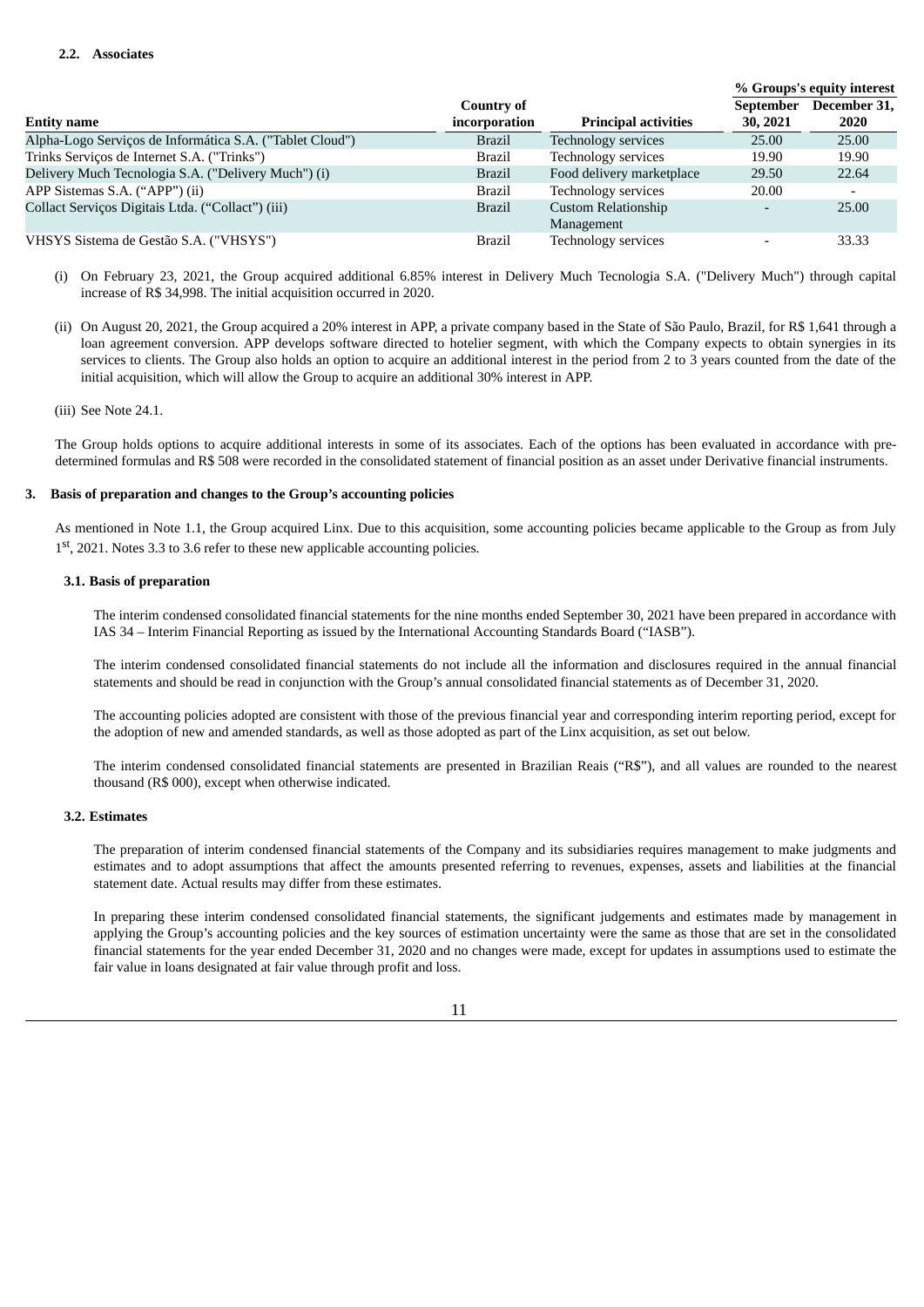As we have observed a reduction in the expected cash flows, especially due to the reduction of observed recovery rates in delinquent loans, we have reviewed downwards the fair value of our loan portfolio. We review the judgements and estimates used in measuring the fair value of such portfolio each reporting date.

### **3.3. IAS 29 Accounting and reporting standard in highly hyperinflationary economy**

Considering that the inflation accumulated in the past three years in Argentina was higher than 100%, the adoption of the accounting and reporting standard in hyperinflationary economy (IAS 29) is mandatory in relation to the Linx's subsidiary Napse S.R.L., located in Argentina.

Pursuant to IAS 29, non-cash assets and liabilities, the shareholders' equity and the statement of income of subsidiaries that operate in hyperinflationary economies are adjusted by the change in the general purchasing power of the currency, applying a general price index.

The financial statements of an entity whose functional currency is the currency of a hyperinflationary economy, whether they are based on the historical or current cost approach, should be expressed in terms of the current measurement unit at the balance sheet date and translated into Real at the closing exchange rate for the period.

IAS 29 is applicable after acquiring Linx in 2021, as stated in Notes 1.1 and 24 of the financial statements.

#### **3.4. Deferred revenue**

As a result of the Linx acquisition, the Group records deferred revenue related to hours contracted by clients for rendering of services. Revenue is recognized after provision of service. In case billed amounts exceed services rendered plus recognized revenue, the difference is stated in the balance sheet as deferred revenue and is currently presented in the balance sheet as deferred revenue under "other liabilities".

#### **3.5. Employee benefits**

In addition to the employee benefits disclosed in the annual financial statements, as a result of the Linx acquisition, the Group now accounts for post-employment benefits and health care plans offered to its employees and may be extended to spouses and dependentes. Linx and its subsidiaries are co-sponsor of the health plans and the employees contribute with a monthly fixed installment. Costs with monthly defined contributions made by the Company and its subsidiaries are recognized in the statement of profit or loss on a monthly basis.

Costs, contributions and actuarial liabilities related to such plans are determined annually, based on an assessment carried out by independent actuaries.

#### **3.6. Trade accounts receivable carried at amortized cost**

Financial assets are classified at initial recognition, and subsequently measured at amortized cost, fair value through other comprehensive income ("FVOCI"), or fair value through profit or loss ("FVPL"). The classification of financial assets at initial recognition depends on the financial asset's contractual cash flow characteristics and the Company's business model for managing them.

After Linx acquisition, the Group carries Linx Pay's accounts receivable from card issuers at amortized cost.

#### **3.7. Loans originated from July 1st, 2021 carried at amortized cost**

The classification of financial assets at initial recognition depends on the financial asset's contractual cash flow characteristics and the Group's business model for managing them.

For a financial asset to be classified and measured at amortized cost or FVOCI, it needs to give rise to cash flows that are solely payments of principal and interest ("SPPI") on the principal amount outstanding. This assessment is referred to as the SPPI test and is performed at an instrument level. Financial assets with cash flows that are not SPPI are classified and measured at FVPL, irrespective of the business model.

Loans originated from July 1, 2021 are held to collect payments of principal and interest and meet the SPPI test and as such are accounted for at amortized cost.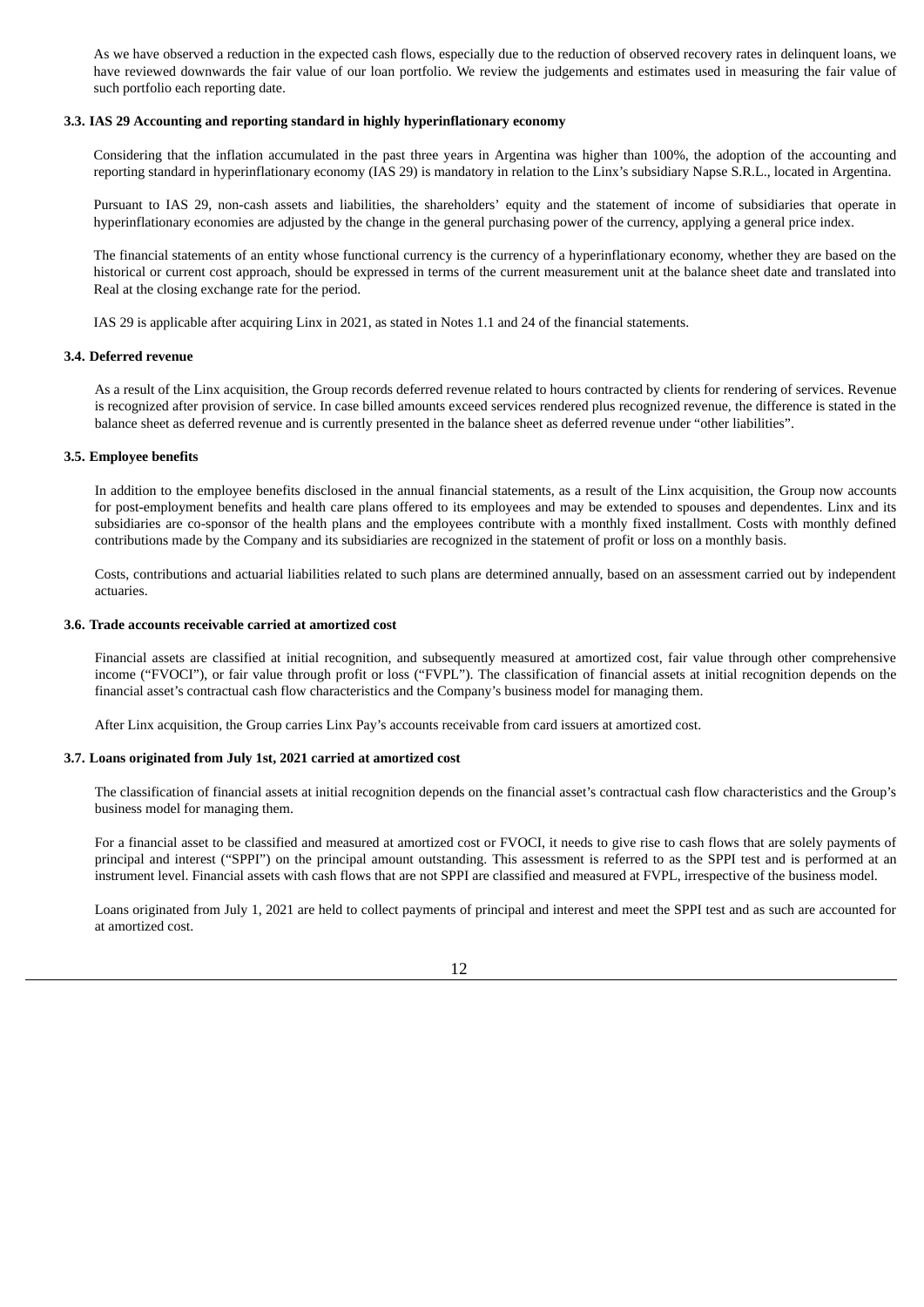Financial assets at amortized cost are subsequently measured using the effective interest rate ("EIR") method and are subject to impairment. Gains and losses are recognized in profit or loss when the asset is derecognized, modified or impaired.

The amounts recognized at September 30, 2021 amount to R\$ 731 and were assessed to be immaterial for further IFRS 7 disclosures.

#### **3.8. COVID-19**

In December 2019, a strain of novel coronavirus (now commonly known as COVID-19) was reported to have surfaced in Wuhan, China. COVID-19 has since spread rapidly throughout many countries, and, on March 12, 2020, the World Health Organization declared COVID-19 to be a pandemic. In an effort to contain and mitigate the spread of COVID-19, many countries have imposed unprecedented restrictions on travel, and there have been business closures and a substantial reduction in economic activity in countries that have had significant outbreaks of COVID-19, including Brazil.

We have taken a series of measures in an effort to curb COVID-19 impacts on our business and operations, as disclosed in the Group's annual consolidated financial statements as of December 31, 2020.

#### **4. Segment information**

In reviewing the operational performance of the Group and allocating resources, the chief operating decision maker of the Group ("CODM"), who is the Group's Chief Executive Officer ("CEO") and the Board of Directors ("BoD"), reviews selected items of the statement of profit or loss and other comprehensive income.

The CODM considers the whole Group as a single operating and reportable segment, monitoring operations, making decisions on fund allocation and evaluating performance based on a single operating segment. The CODM reviews relevant financial data on a combined basis for all subsidiaries and associates.

The Group's revenue, results and assets for this one reportable segment can be determined by reference to the interim condensed consolidated statement of profit or loss and other comprehensive income and interim condensed consolidated statement of financial position.

## **5. Cash and cash equivalents**

|                                                                    | September 30,<br>2021 | December 31,<br>2020 |
|--------------------------------------------------------------------|-----------------------|----------------------|
|                                                                    |                       |                      |
| Short-term bank deposits - denominated in R\$                      | 2,981,525             | 2,370,414            |
| Short-term bank deposits - denominated in US\$                     | 47.838                | 76.576               |
| Short-term bank deposits - denominated in other foreign currencies | 12,529                |                      |
|                                                                    | 3,041,892             | 2,446,990            |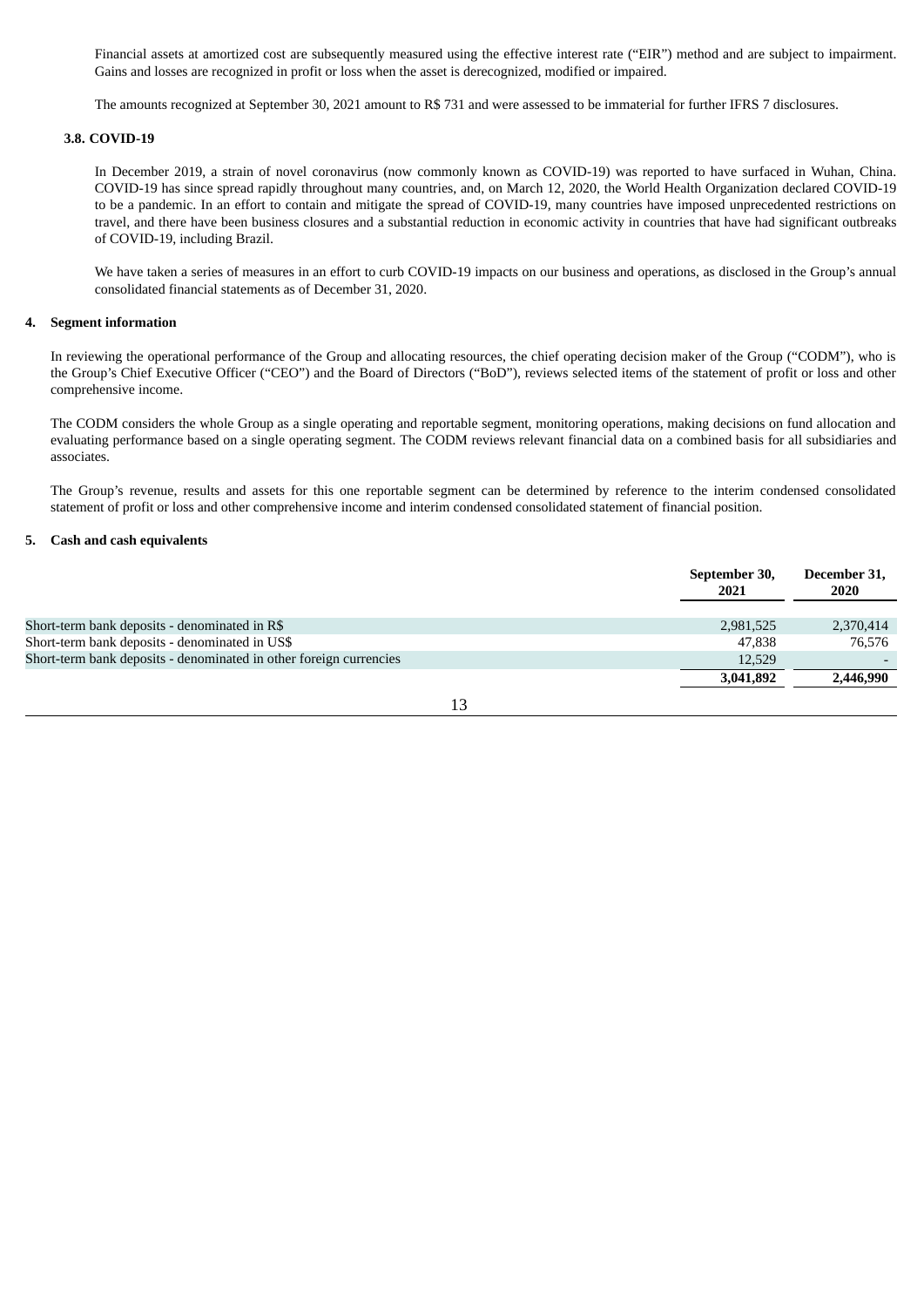### **6. Short- and Long-term investments**

| September 30,<br>2021    | December 31,<br>2020 |
|--------------------------|----------------------|
|                          |                      |
|                          |                      |
| 1,310,715                | 675,599              |
| ٠                        | 970,353              |
|                          |                      |
| 893,732                  | 6,464,154            |
| 41,549                   | 10,136               |
| $\overline{\phantom{0}}$ | 7,816                |
|                          |                      |
|                          |                      |
|                          |                      |
| 1,979,993                |                      |
|                          |                      |
| 19,974                   |                      |
| 4,245,963                | 8,128,058            |
| 2,245,996                | 8,128,058            |
| 1,999,967                |                      |
|                          |                      |

(a) Comprised of public and private bonds in the amount of R\$ 1,014,453 and R\$ 1,189,994 (2020 – R\$ 465,538 and R\$ 6,674,215) respectively, with maturities greater than three months, indexed to fixed and floating rates. As of September 30, 2021, bonds of listed companies are mainly indexed to fixed rates in USD and hedged to Brazilian reais (2020 – 97.5% to 100% CDI rate) using a cross-currency interest rate swap (Note 21.5). Liquidity risk is minimal.

(b) Comprised of ordinary shares of listed and unlisted entities. These assets are measured at fair value, and the Group elected asset by asset the recognition of the changes in fair value of the existing listed and unlisted equity instruments through profit or loss ("FVPL") or other comprehensive income ("FVOCI"). Fair value of unlisted equity instruments as of September 30, 2021 was determined based on recent negotiations of the securities.

(b.1) In December 31, 2020 comprised of Linx shares that were part of business combination consideration paid.

(b.2) The change in fair value of equity securities at FVOCI for the nine months ended September 30, 2021 was R\$ 213,753 (2020 – R\$ 3,412), which was recognized in other comprehensive income.

(b.3) On May 24, 2021, the Group signed a definitive investment agreement with Banco Inter S.A. ("Banco Inter"), a leading and fast-growing digital bank in Brazil which allowed the Group to invest up to R\$ 2,480,003 in newly issued shares issued by Banco Inter, becoming a minority investor (limited to a 4.99% stake) of Banco Inter after the transaction (the "Investment"). As part of the Investment, the Group acquired the right of first refusal in the case of change of control of Banco Inter, for a period of six years and according to certain price thresholds; and the right to join the Board of Directors of Banco Inter with one seat out of nine. We understand that the investment does not allow us to have significant influence on Banco Inter, so the investment is classified as fair value through profit or loss. The change in fair value of equity securities at FVPL for the nine months ended September 30, 2021 was a loss of R\$ 500,011, which was recognized in the statement of profit or loss.

(c) Comprised of foreign investment fund shares.

Short-term investments are denominated in Brazilian reais and U.S. dollars.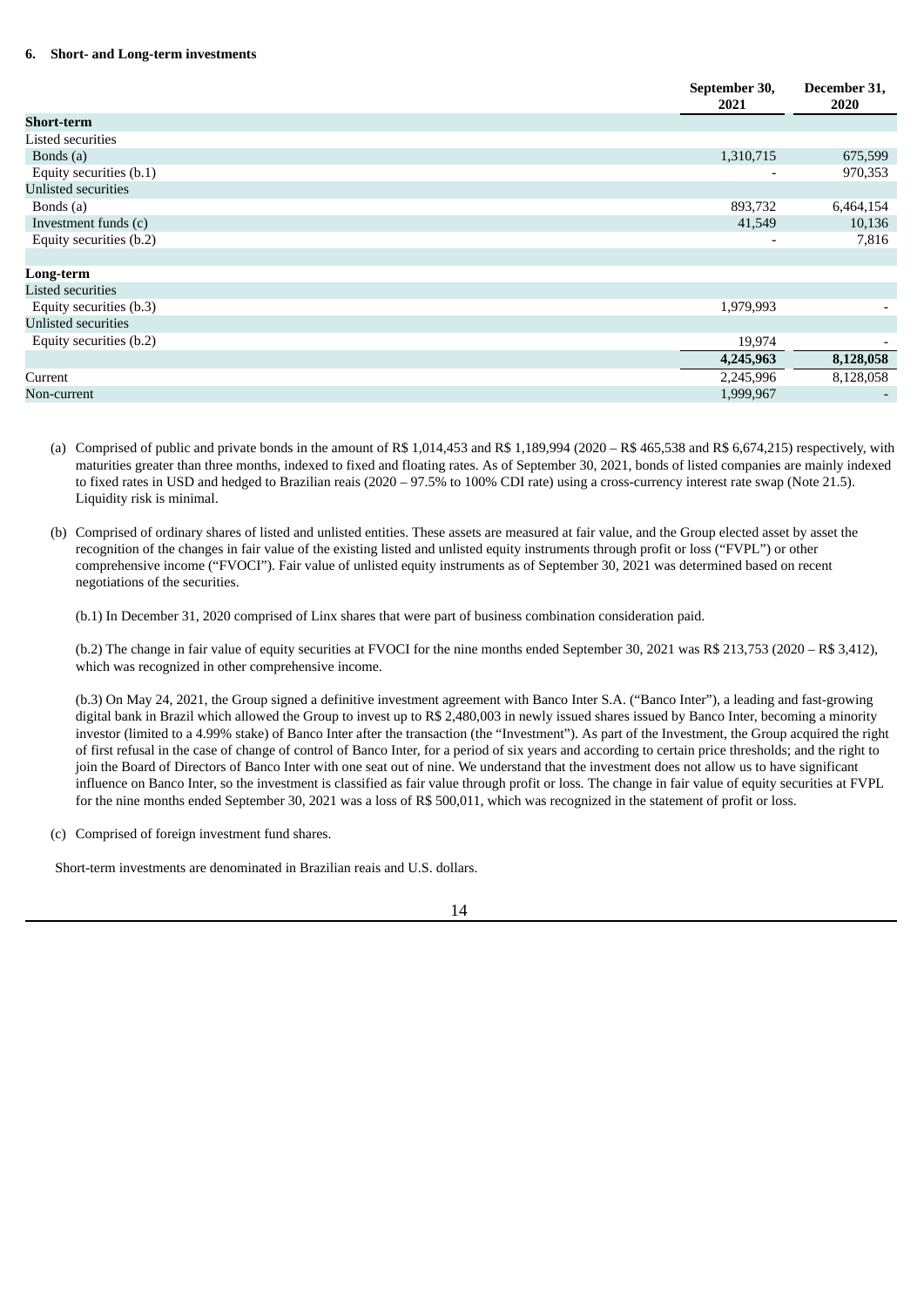#### **7. Accounts receivable from card issuers**

Accounts receivable are amounts due from card issuers regarding transactions of clients with card holders, performed in the ordinary course of business. Accounts receivable are generally due within 12 months, therefore are all classified as current.

|                                              | September 30,<br>2021 | December 31,<br>2020 |
|----------------------------------------------|-----------------------|----------------------|
|                                              |                       |                      |
| Accounts receivable from card issuers (a)    | 17,814,118            | 16,031,948           |
| Accounts receivable from other acquirers (b) | 655,181               | 287,972              |
| Allowance for expected credit losses         | (12, 872)             | (12,765)             |
|                                              | 18,456,427            | 16,307,155           |

(a) Refers to accounts receivable from card issuers, net of interchange fees, as a result of processing transactions with clients.

(b) Refers to accounts receivable from other acquirers related to PSP (Payment Service Provider) transactions and sub-acquiring operation.

As of September 30, 2021, R\$ 2,715,314 of the total Accounts receivable from card issuers are held by FIDC AR III and AR II (December 31, 2020 — R\$ 4,437,285 held by FIDC AR II and FIDC AR III). Accounts receivable held by FIDCs guarantee the obligations to FIDC quota holders. Accounts receivable from card issuers in the amount of R\$450,353 (December 31, 2020 – R\$450,217) guarantee the liability with debentures.

#### **8. Trade accounts receivable**

Trade accounts receivables are amounts due from clients mainly related to loans designated at fair value through profit or loss ("FVPL"), equipment rental and other services.

|                                      | September 30,<br>2021 | December 31,<br><b>2020</b> |
|--------------------------------------|-----------------------|-----------------------------|
|                                      |                       |                             |
| Loans designated at FVPL (a)         | 946,783               | 1,646,685                   |
| Accounts receivable (b)              | 396,208               | 130,059                     |
| Other trade accounts receivable      | 68,294                | 53,675                      |
| Allowance for expected credit losses | (63,017)              | (32, 463)                   |
|                                      | 1,348,268             | 1,797,956                   |
| Current                              | 1,256,039             | 1,415,850                   |
| Non-current                          | 92.229                | 382,106                     |

(a) The Group has irrevocably elected to classify loans originated until June 30, 2021 at fair value with net changes recognized in the statement of profit or loss. The amount is held by FIDC SOMA, FIDC SOMA III and FIDC SOMA IV. The Company changed its business model, and therefore, loans originated since July  $1<sup>st</sup>$ , 2021 are valued at amortized cost, as disclosed in note 3.4.

(b) Comprised mainly of accounts receivable from equipment rental and subscription services.

### **9. Income taxes**

Income taxes are comprised of taxation over operations in Brazil and abroad, related to Corporate Income Tax ("IRPJ") and Social Contribution on Net Profit ("CSLL"). According to Brazilian tax law, income taxes and social contribution are assessed and paid by legal entity and not on a consolidated basis.

# **9.1. Reconciliation of income tax expense**

The following is a reconciliation of income tax expense to profit for the period, calculated by applying the combined Brazilian statutory rates at 34% for the nine months ended September 30, 2021 and 2020:

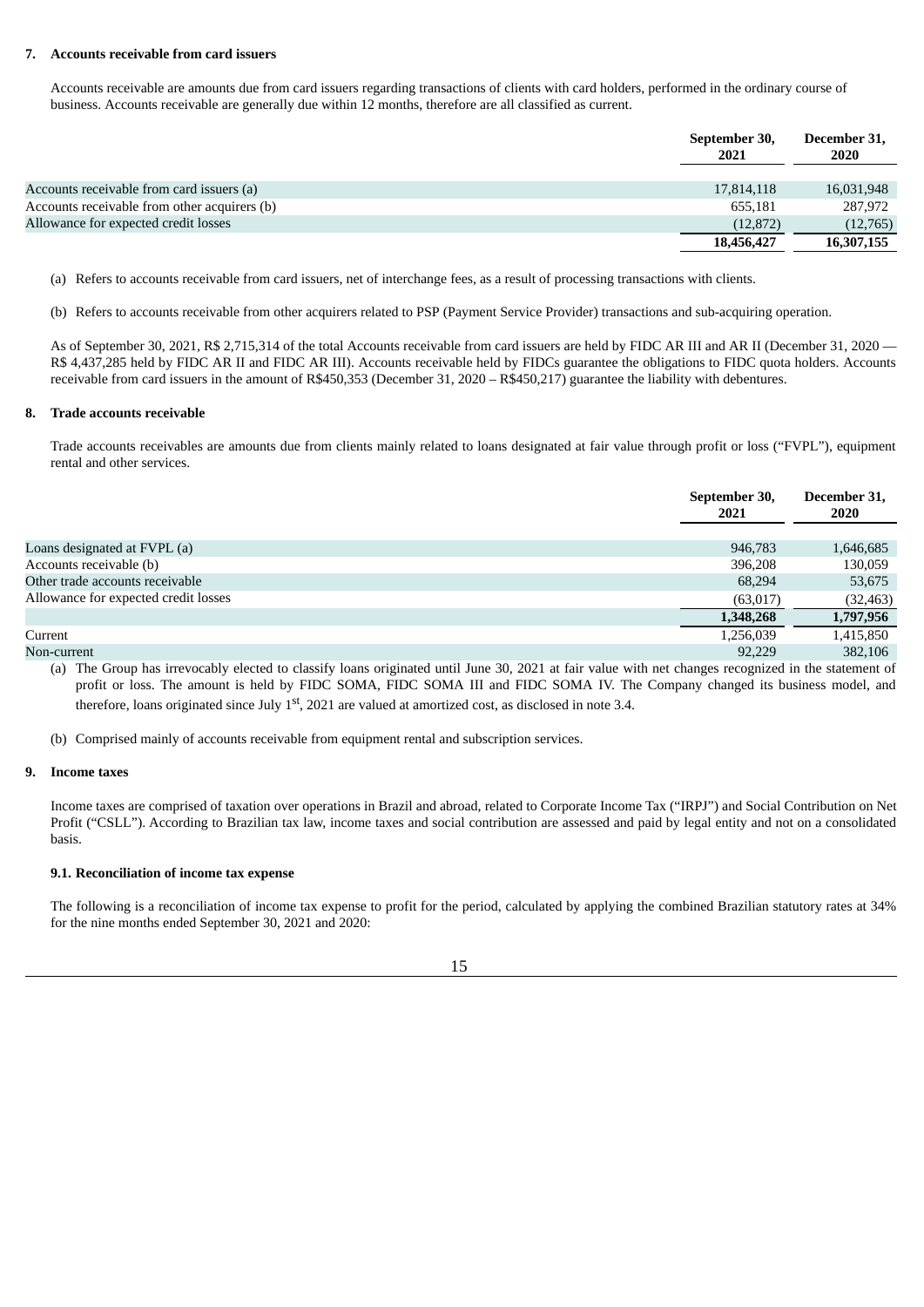|                                                                      | Nine months ended September 30 |            | Three months ended September 30 |            |  |
|----------------------------------------------------------------------|--------------------------------|------------|---------------------------------|------------|--|
|                                                                      | 2021                           | 2020       | 2021                            | 2020       |  |
| Profit (loss) before income taxes                                    | (635, 177)                     | 759,241    | (1,427,782)                     | 371,489    |  |
| Brazilian statutory rate                                             | 34%                            | 34%        | 34%                             | 34%        |  |
| Tax expense at the statutory rate                                    | 215,960                        | (258, 142) | 485,446                         | (126, 306) |  |
| <b>Additions (exclusions):</b>                                       |                                |            |                                 |            |  |
| Gain (loss) from entities not subject to the payment of income taxes | (160, 872)                     | 41,214     | (341, 123)                      | 14,061     |  |
| Different tax rates for companies abroad                             | (3,593)                        |            | (702)                           |            |  |
| Other permanent differences                                          | 12,759                         | (6,303)    | 5,853                           | (3,403)    |  |
| Equity pickup on associates                                          | (3, 132)                       | (1,331)    | (950)                           | (373)      |  |
| Unrecorded deferred taxes                                            | (34, 534)                      | (19,005)   | (2,576)                         | (10, 334)  |  |
| Use of tax losses previously unrecorded                              |                                | 44         |                                 | 11         |  |
| Interest payments on net equity                                      | 5,932                          | 5,682      | $\overline{\phantom{0}}$        |            |  |
| Previously unrecognized on deferred income tax (temporary and tax    |                                |            |                                 |            |  |
| losses)                                                              | 21,506                         |            | 21,506                          |            |  |
| <b>R&amp;D Tax Benefits</b>                                          | 4,687                          | 7,903      | 175                             | 2,151      |  |
| Other tax incentives                                                 | 569                            | 2,043      | (61)                            | 1,830      |  |
| Total income tax and social contribution expense                     | 59,282                         | (227, 895) | 167,568                         | (122, 363) |  |
| Effective tax rate                                                   | 9%                             | 30%        | 12%                             | 33%        |  |
| Current income tax and social contribution                           | (127, 173)                     | (161, 518) | (42, 605)                       | (91, 153)  |  |
| Deferred income tax and social contribution                          | 186,455                        | (66, 377)  | 210,173                         | (31,210)   |  |
| Total income tax and social contribution expense                     | 59,282                         | (227, 895) | 167,568                         | (122, 363) |  |

# **9.2. Changes in deferred income taxes**

Net changes in deferred income taxes relate to the following:

| <b>At December 31, 2020</b>                                   | 77,611     |
|---------------------------------------------------------------|------------|
| Losses available for offsetting against future taxable income | 86,355     |
| Deferred taxes on temporary differences                       | 19,912     |
| Accounts receivable from card issuers at FVOCI                | 47,539     |
| Tax deductible goodwill                                       | (9,169)    |
| Share-based compensation                                      | 2,942      |
| Temporary differences under FIDC                              | 190        |
| Deferred income taxes arising from business combinations      | (612, 936) |
| Assets at FVPL                                                | 69,644     |
| Technological innovation benefit                              | (22, 162)  |
| Unrealized loss on cash flow hedge at FVOCI                   | (779)      |
| <b>Others</b>                                                 | 2,853      |
| At September 30, 2021                                         | (338,000)  |
| 16                                                            |            |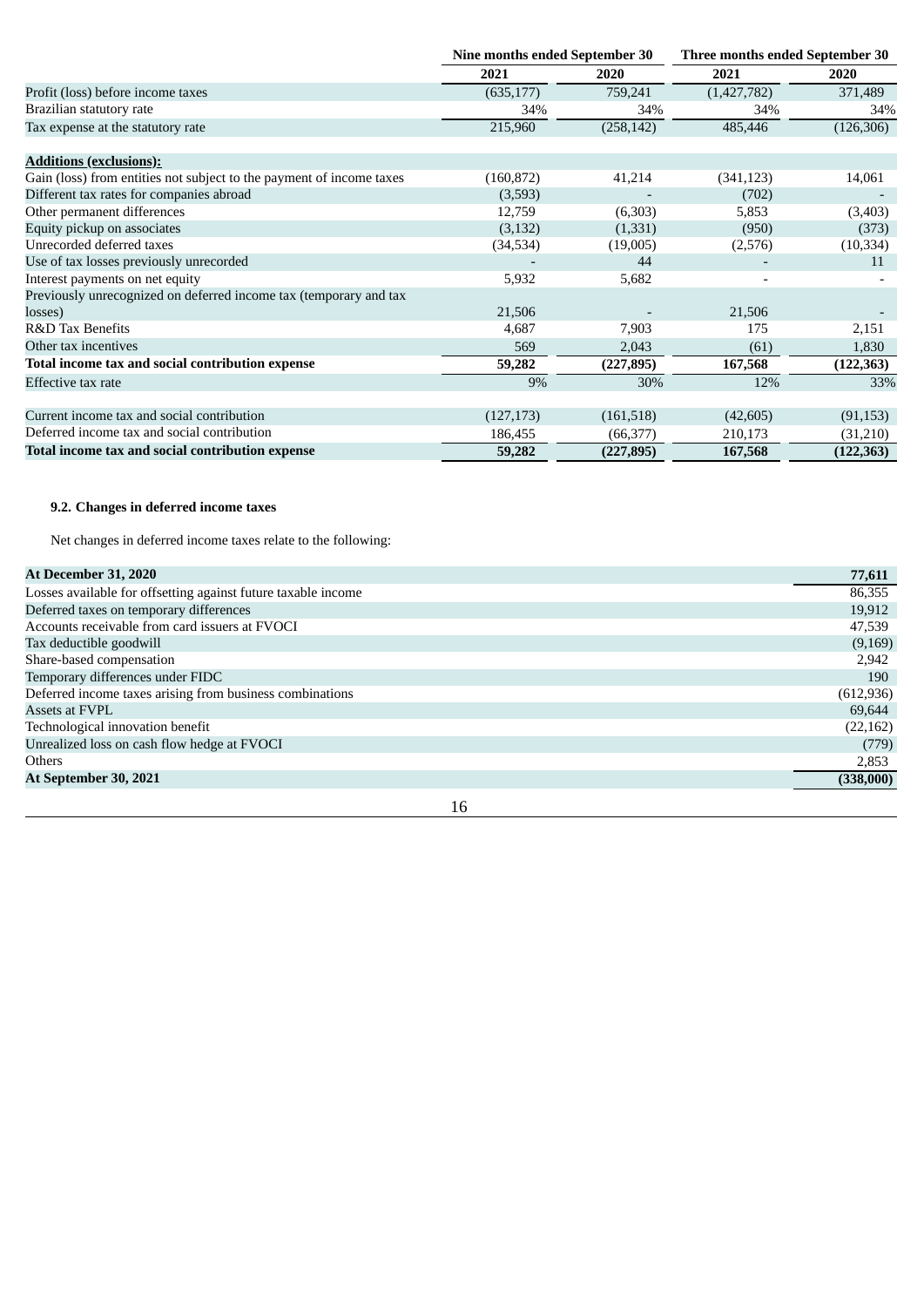|                                                               | September 30, | December 31. |
|---------------------------------------------------------------|---------------|--------------|
|                                                               | 2021          | <b>2020</b>  |
| Losses available for offsetting against future taxable income | 170.936       | 84.581       |
| Deferred taxes on temporary differences                       | 105,907       | 85,995       |
| Accounts receivable from card issuers at FVOCI                | 71,800        | 24,261       |
| Tax deductible goodwill                                       | 39.732        | 48,901       |
| Share-based compensation                                      | 35,635        | 32,693       |
| Temporary differences under FIDC                              | (66, 346)     | (66, 536)    |
| Deferred income taxes arising from business combinations      | (652,049)     | (39, 113)    |
| Assets at FVPL                                                | (5,644)       | (75, 288)    |
| Technological innovation benefit                              | (37,594)      | (15, 432)    |
| Unrealized loss on cash flow hedge at FVOCI                   |               | 779.         |
| <b>Others</b>                                                 | (377)         | (3,230)      |
| Deferred tax, net                                             | (338,000)     | 77,611       |

Under Brazilian tax law, temporary differences and tax losses can be carried forward indefinitely. However, the loss carryforward can only be used to offset up to 30% of taxable profit for the period.

# **9.4. Unrecognized deferred taxes**

The Group has accumulated tax loss carryforwards and other temporary differences in some subsidiaries in the amount of R\$ 67,282 (December 31, 2020 – R\$ 36,906) for which a deferred tax asset was not recognized and are available indefinitely for offsetting against future taxable profits of the companies in which the losses arose. Deferred tax assets have not been recognized with respect of these losses as they cannot be used to offset taxable profits between subsidiaries of the Group, and there is no other evidence of recoverability in the near future.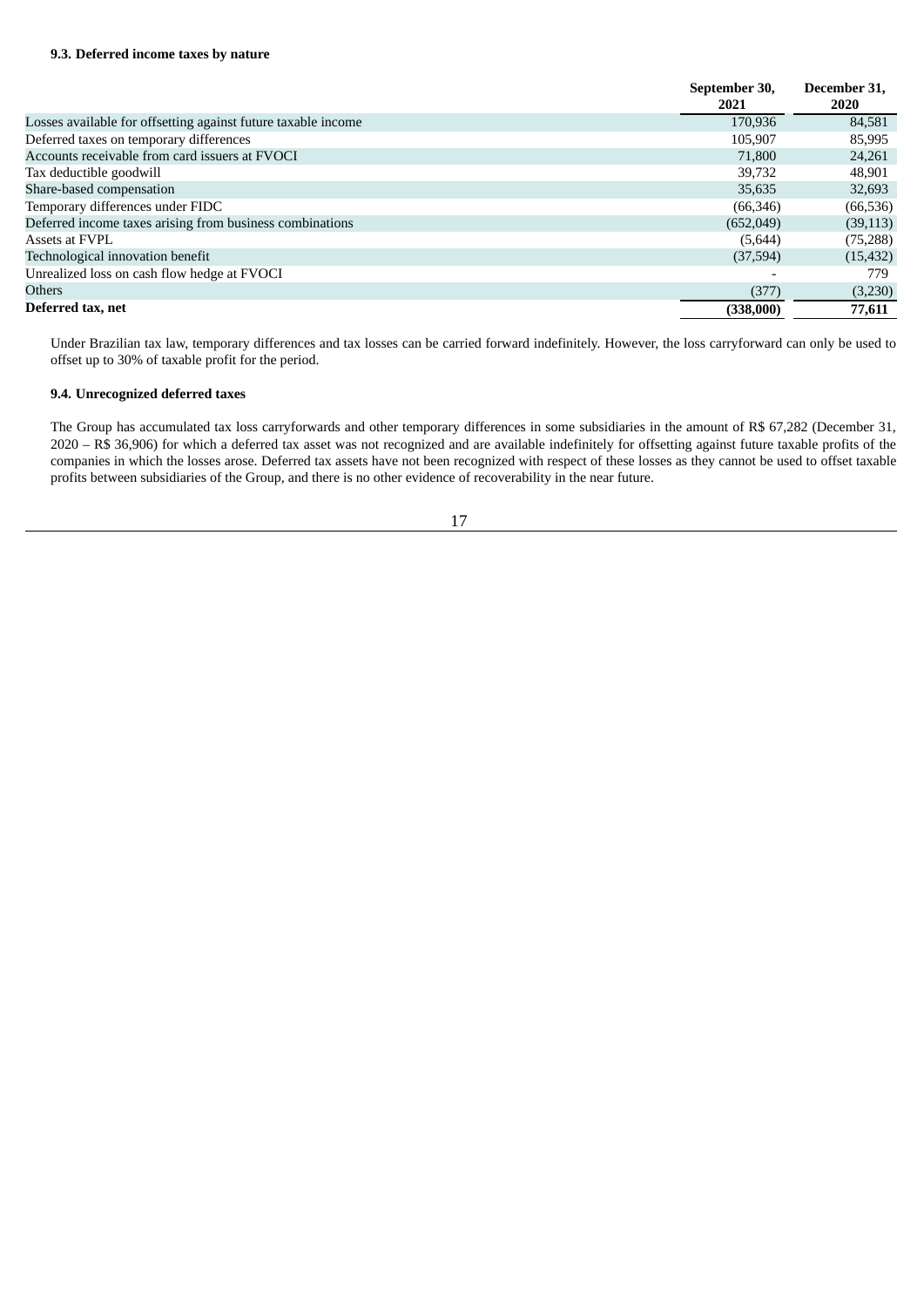# **10. Property and equipment**

# **10.1.Changes in Property and equipment**

|                                | <b>Balance</b> at<br>12/31/2020 | <b>Additions</b> | Disposals (i) | <b>Transfers</b>         | <b>IAS 29</b>            | <b>Business</b><br>combination | <b>Balance</b> at<br>09/30/2021 |
|--------------------------------|---------------------------------|------------------|---------------|--------------------------|--------------------------|--------------------------------|---------------------------------|
| Cost                           |                                 |                  |               |                          |                          |                                |                                 |
| Pin Pads & POS                 | 736,775                         | 489,800          | (73, 121)     |                          | $\overline{\phantom{a}}$ | 15,858                         | 1,169,312                       |
| IT equipment                   | 128,244                         | 67,571           | (4, 140)      | (2,747)                  | 12                       | 36,131                         | 225,071                         |
| Facilities                     | 40,524                          | 12,014           | (3,905)       |                          | 25                       | 33,748                         | 82,406                          |
| Machinery and equipment        | 18,242                          | 1,463            | (230)         | 2,683                    | $\overline{\phantom{a}}$ | 8,310                          | 30,468                          |
| Furniture and fixtures         | 14,629                          | 2,282            | (390)         | 64                       | (3)                      | 8,019                          | 24,601                          |
| Vehicles and airplane          | 16,261                          | 30,693           | (913)         |                          | 4                        | 5,999                          | 52,044                          |
| Construction in progress       | 81                              | 8,233            |               | $\overline{\phantom{a}}$ | ٠                        | 1,873                          | 10,187                          |
| Right-of-use assets - Vehicles | 20,007                          | 11,682           | (2,025)       | $\overline{\phantom{a}}$ | $\overline{\phantom{a}}$ | $\qquad \qquad -$              | 29,664                          |
| Right-of-use assets - Offices  | 126,571                         | 55,334           | (15, 382)     | $\overline{\phantom{a}}$ | $\overline{\phantom{a}}$ | 73,396                         | 239,919                         |
|                                | 1,101,334                       | 679,072          | (100, 106)    | $\overline{\phantom{0}}$ | 38                       | 183,334                        | 1,863,672                       |
| <b>Depreciation</b>            |                                 |                  |               |                          |                          |                                |                                 |
| Pin Pads & POS                 | (248, 704)                      | (138, 825)       | 17,150        |                          | $\overline{\phantom{a}}$ | $\overline{\phantom{a}}$       | (370, 379)                      |
| IT equipment                   | (57, 801)                       | (26, 117)        | 280           |                          | $\overline{\phantom{a}}$ | $\overline{\phantom{a}}$       | (83, 638)                       |
| Facilities                     | (17, 180)                       | (6, 196)         | 965           |                          |                          | $\overline{\phantom{0}}$       | (22, 411)                       |
| Machinery and equipment        | (14, 140)                       | (3, 185)         | 69            |                          | $\overline{\phantom{0}}$ | $\overline{\phantom{a}}$       | (17,256)                        |
| Furniture and fixtures         | (3,882)                         | (1,429)          | 153           |                          | $\blacksquare$           | $\overline{\phantom{a}}$       | (5, 158)                        |
| Vehicles and airplane          | (1,544)                         | (3,724)          | 769           | $\overline{\phantom{0}}$ | $\overline{\phantom{a}}$ | $\overline{\phantom{m}}$       | (4, 499)                        |
| Right-of-use assets - Vehicles | (6,906)                         | (5,900)          | 1,213         | -                        | $\overline{\phantom{a}}$ | $\overline{\phantom{a}}$       | (11,593)                        |
| Right-of-use assets - Offices  | (33, 943)                       | (26, 285)        | 12,815        |                          |                          | $\overline{\phantom{a}}$       | (47, 413)                       |
|                                | (384, 100)                      | (211,661)        | 33,414        |                          |                          | $\overline{\phantom{a}}$       | (562, 347)                      |
| Property and equipment, net    | 717,234                         | 467,411          | (66, 692)     |                          | 38                       | 183,334                        | 1,301,325                       |

(i) Of the total disposals, R\$ 185 refers to the sale of Linked Gourmet (Note 2.1 (i)).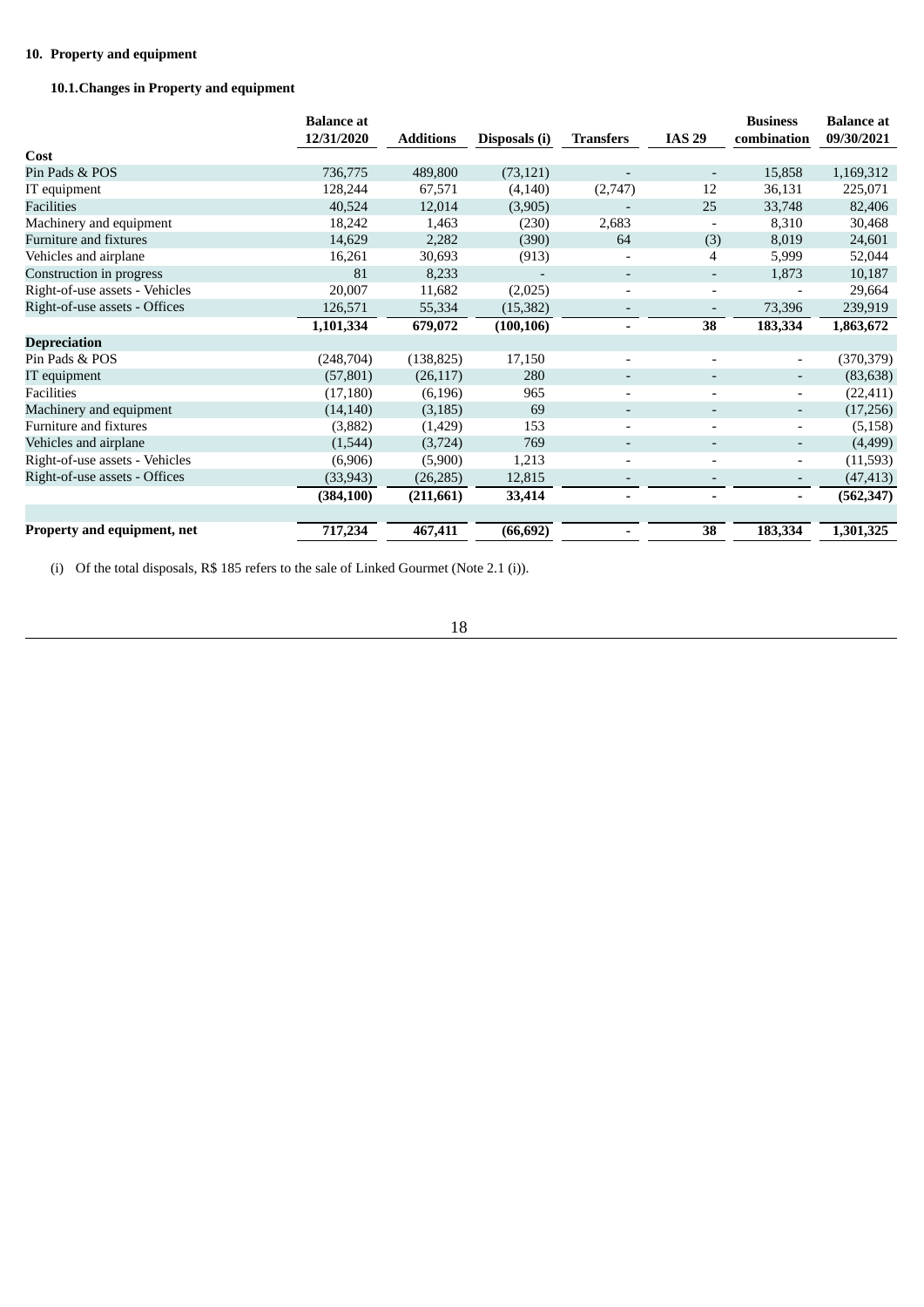# **10.2.Depreciation and amortization charges**

Depreciation and amortization expenses have been charged in the following line items of the consolidated statement of profit or loss:

|                                              | Nine months ended September 30 |         | Three months ended September 30 |        |  |
|----------------------------------------------|--------------------------------|---------|---------------------------------|--------|--|
|                                              | 2021                           | 2020    | 2021                            | 2020   |  |
|                                              |                                |         |                                 |        |  |
| Cost of services                             | 192,861                        | 116,089 | 78,040                          | 34,051 |  |
| General and administrative expenses          | 168,201                        | 44,507  | 124,272                         | 17,351 |  |
| Selling expenses                             | 34,728                         | 24,344  | 11,665                          | 10,150 |  |
| <b>Depreciation and Amortization charges</b> | 395,790                        | 184,940 | 213,977                         | 61,552 |  |
| Depreciation charge                          | 211,661                        | 134,645 | 83.464                          | 39,932 |  |
| Amortization charge (Note 11)                | 184.129                        | 50,295  | 130,513                         | 21,620 |  |
| <b>Depreciation and Amortization charges</b> | 395,790                        | 184,940 | 213,977                         | 61,552 |  |
|                                              | 19                             |         |                                 |        |  |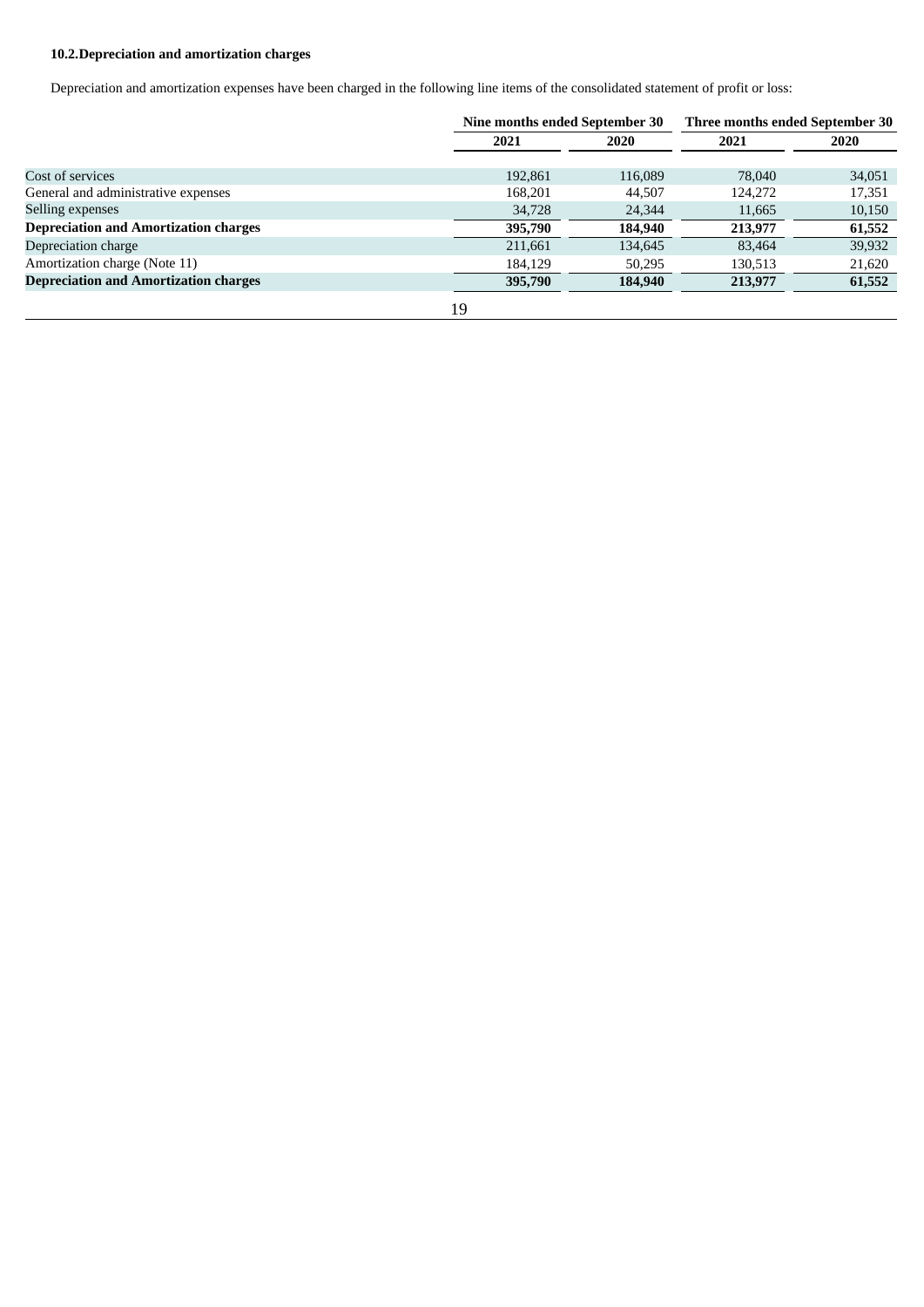# **11. Intangible assets**

|                                         | <b>Balance at</b><br>12/31/2020 | <b>Additions</b><br>(i) | <b>Disposals</b><br>(ii) | <b>Transfers</b> | <b>IAS 29</b>            | <b>Business</b><br>combination | <b>Balance</b> at<br>09/30/2021 |
|-----------------------------------------|---------------------------------|-------------------------|--------------------------|------------------|--------------------------|--------------------------------|---------------------------------|
| Cost                                    |                                 |                         |                          |                  |                          |                                |                                 |
| Goodwill - acquisition of subsidiaries  | 654,044                         |                         | (8,633)                  |                  | $\overline{\phantom{a}}$ | 5,113,249                      | 5,758,660                       |
| Customer relationship                   | 155,101                         |                         |                          | ۰.               | $\overline{\phantom{a}}$ | 1,348,105                      | 1,503,206                       |
| Trademark use right                     | 12,491                          |                         |                          |                  |                          |                                | 12,491                          |
| Trademarks and patents                  | 3,728                           | 665                     | (3)                      |                  | $\overline{\phantom{a}}$ | 281,633                        | 286,023                         |
| Software                                | 204,649                         | 130,452                 | (14, 127)                | 6,378            | (268)                    | 421,433                        | 748,517                         |
| Licenses for use - payment arrangements | 25,250                          | 4,959                   |                          | (3,658)          |                          | 60,797                         | 87,348                          |
| Exclusivity right                       | 38,827                          |                         |                          |                  |                          |                                | 38,827                          |
| Software in progress                    | 26,246                          | 27,138                  | (8,263)                  | (2,720)          |                          |                                | 42,401                          |
| Right-of-use assets - Software          | 66,837                          | 5,626                   | (13)                     |                  |                          |                                | 72,450                          |
|                                         | 1,187,173                       | 168,840                 | (31,039)                 |                  | (268)                    | 7,225,217                      | 8,549,923                       |
| <b>Amortization</b>                     |                                 |                         |                          |                  |                          |                                |                                 |
| Customer relationship                   | (50, 543)                       | (87, 422)               |                          |                  |                          | $\overline{\phantom{a}}$       | 137,965                         |
| Trademark use right                     | (12, 491)                       |                         | $\overline{\phantom{a}}$ |                  | $\overline{\phantom{a}}$ | ٠                              | (12, 491)                       |
| Trademarks and patents                  | (793)                           | (922)                   |                          |                  |                          | ۰.                             | (1,715)                         |
| Software                                | (55,508)                        | (63, 823)               | 340                      |                  | $\overline{\phantom{a}}$ | -                              | 118,991                         |
| Licenses for use - payment arrangements | (13,295)                        | (6,224)                 |                          |                  |                          | ۰                              | (19, 519)                       |
| Exclusivity right                       | (647)                           | (2,905)                 | $\overline{\phantom{a}}$ |                  | $\overline{\phantom{a}}$ | ۰.                             | (3,552)                         |
| Right-of-use assets - Software          | (14, 010)                       | (22, 833)               |                          |                  |                          | $\overline{\phantom{a}}$       | (36,843)                        |
|                                         | (147, 287)                      | (184, 129)              | 340                      |                  |                          |                                | (331,076)                       |
| Intangible assets, net                  | 1,039,886                       | (15,289)                | (30, 699)                |                  | (268)                    | 7,225,217                      | 8,218,847                       |

(i) Of the total software additions, R\$ 11,271 refers to Nodis acquisition (Note 24.3). The estimated useful life is 10 years.

(ii) Of the total disposals, R\$ 2,407 refers to the sale of Linked Gourmet (Note 2.1 (i)).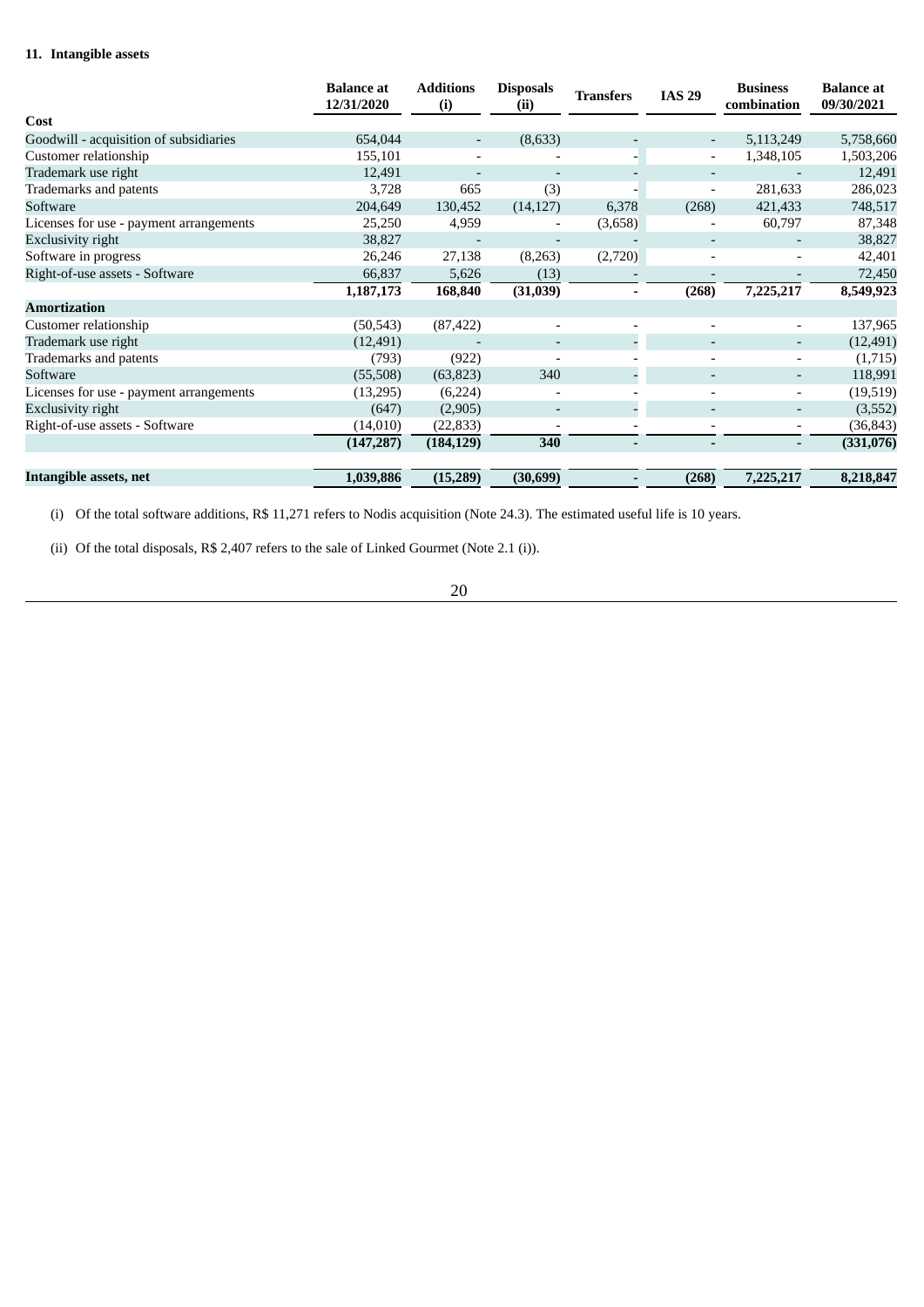|                                                 | <b>Balance</b> at |                          |                          |               | <b>Business</b><br><b>Combination</b> | <b>Changes</b><br>in<br>Exchange |                 | <b>Balance</b> at |
|-------------------------------------------------|-------------------|--------------------------|--------------------------|---------------|---------------------------------------|----------------------------------|-----------------|-------------------|
|                                                 | 12/31/2020        | <b>Additions</b>         | <b>Disposals</b>         | Payment       | (vi)                                  | Rates                            | <b>Interest</b> | 09/30/2021        |
| Obligations to FIDC AR quota holders (i)        | 4,114,315         | $\overline{\phantom{a}}$ | $\overline{\phantom{a}}$ | (1,754,004)   | $\overline{\phantom{0}}$              | $\overline{\phantom{a}}$         | 149,421         | 2,509,732         |
| Obligations to FIDC TAPSO quota holders<br>(ii) | 20,476            |                          |                          | (481)         |                                       |                                  | 661             | 20,656            |
| Obligations to FIDC SOMA quota holders          |                   |                          |                          |               |                                       |                                  |                 |                   |
| (iii)                                           | 239,759           | 584,191                  | ۰                        | (747, 702)    | $\overline{\phantom{a}}$              | $\overline{\phantom{a}}$         | 15,618          | 91,866            |
| Bonds (iv)                                      |                   | 2,477,408                | $\overline{\phantom{0}}$ |               | $\overline{\phantom{a}}$              | 210,696                          | 31,229          | 2,719,333         |
| Leases                                          | 174,861           | 72,642                   | (3,297)                  | (62, 824)     | 88,879                                | (35)                             | 7,992           | 278,218           |
| Bank borrowings (v)                             | 390,830           | 3,508,000                | $\overline{\phantom{a}}$ | (3, 106, 769) | 258,797                               | $\overline{\phantom{a}}$         | 42,738          | 1,093,596         |
| <b>Debentures</b>                               | 398,358           | $\overline{\phantom{a}}$ | $\overline{\phantom{a}}$ | (9,154)       | $\overline{\phantom{a}}$              | $\overline{\phantom{a}}$         | 9,860           | 399,064           |
| Loans with private entities (vii)               | 745,051           | $\overline{\phantom{a}}$ | $\overline{\phantom{a}}$ | (753, 733)    | $\overline{\phantom{a}}$              | $\overline{\phantom{a}}$         | 8,682           |                   |
|                                                 | 6,083,650         | 6,642,241                | (3,297)                  | (6,434,667)   | 347,676                               | 210,661                          | 266,201         | 7,112,465         |
| Current                                         | 3,144,858         |                          |                          |               |                                       |                                  |                 | 2,840,797         |
| Non-current                                     | 2,938,792         |                          |                          |               |                                       |                                  |                 | 4,271,668         |
|                                                 |                   |                          |                          |               |                                       |                                  |                 |                   |

- (i) Payments mainly refer to the amortization of the principal and the payment of interest of the third series of FIDC AR II.
- (ii) In March 2021, the Group negotiated an amendment of the contract to postpone the payment date of the principal to March 2022. Until March 2, 2021, the benchmark return rate remained at 100% of the CDI + 1.15% per year, and after this date, the benchmark return rate became 100% of the CDI  $+$  1.80% per year.
- (iii) Additions refer to the first series of FIDC SOMA III and SOMA IV senior and mezzanine quotas. The total issuance of SOMA III to third party investors was R\$ 493,000, of which R\$ 246,500 were received in 2020 (R\$ 239,232 net of the offering transaction costs, which will be amortized over the course of the series) and R\$ 246,500 (with a monetary restatement of R\$ 1,434) were received in the first quarter of 2021. The total issuance of SOMA IV to third party investors was R\$ 340,000 (R\$ 336,257 net of the offering transaction costs, which will be amortized over the course of the series). In the third quarter of 2021, the Group liquidated SOMA III senior and mezzanine quotas and SOMA IV senior quotas.
- (iv) In June 2021, the Group issued its inaugural dollar bond, raising USD 500 million in 7-year notes with a final yield of 3.95%. The total issuance was R\$ 2,510,350 (R\$ 2,477,408 net of the offering transaction costs, which will be amortized over the course of the debt).
- (v) The Group has issued a total amount of R\$ 3,508,000 of new CCBs (Bank Credit Notes), maturing until December 2021, which price range is from CDI + 0.70% to CDI + 1.10%. The proceeds of these loans were used mainly for the prepayment of receivables.
- (vi) Arising from business combination (Note 24).
- (vii)In the third quarter of 2021, loans with private entities that were collateralized by financial assets were settled through the definitive transfer of the risks and rewards of ownership related financial assets. Therefore, both the financial liability and the related financial asset, recognized in "Accounts receivable from card issuers", were written off in the statement of financial position.

The Group is compliant will all borrowing limits or covenants (where applicable) on any of its borrowing facilities.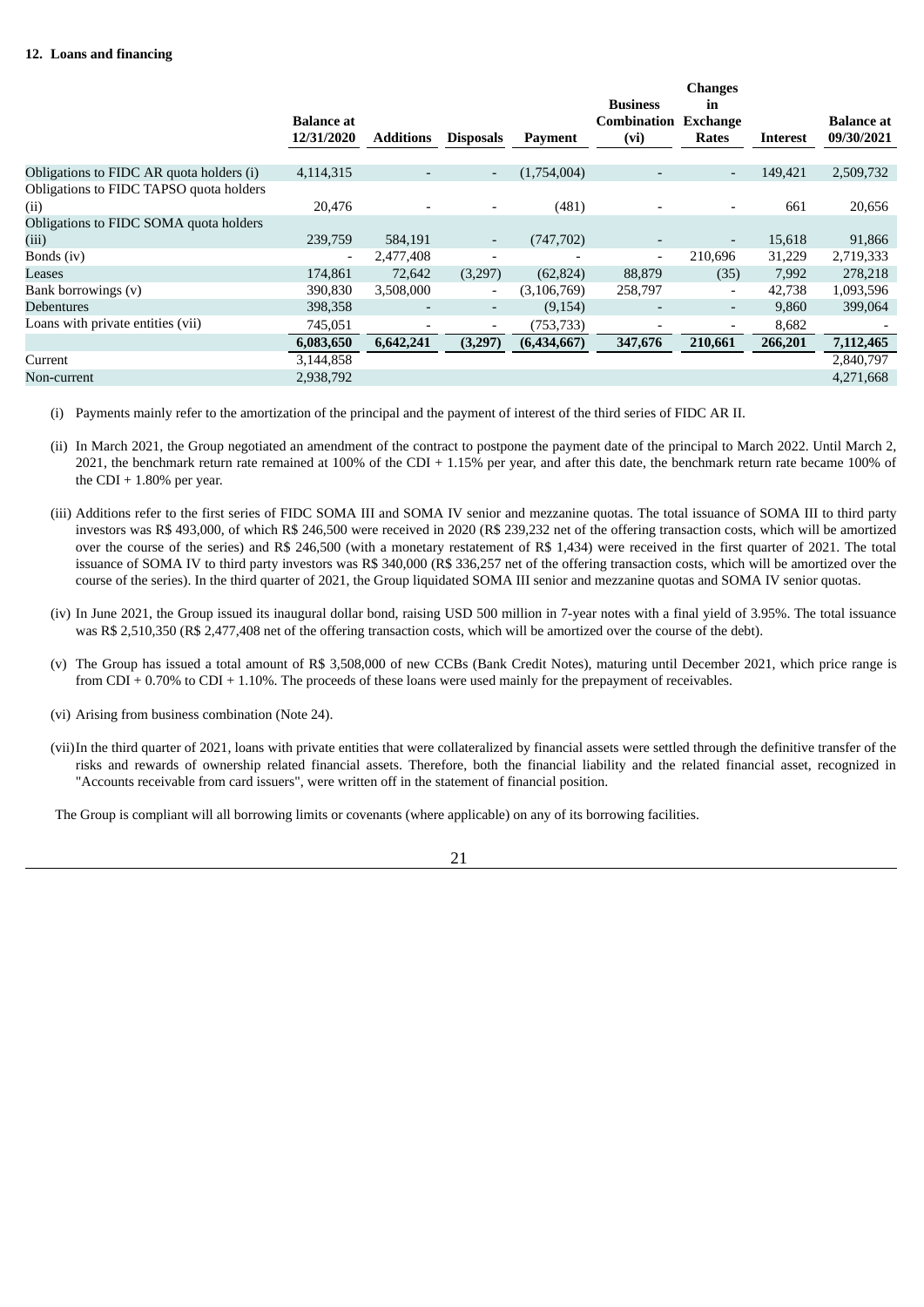# **13. Transactions with related parties**

Related parties comprise the Group's parent companies, shareholders, key management personnel and any businesses which are controlled, directly or indirectly by the shareholders and directors over which they exercise significant management influence. Related party transactions are entered in the normal course of business at prices and terms approved by the Group's management.

# **13.1.Transactions with related parties**

The following transactions were carried out with related parties:

|                                                    | Nine months ended September 30 |             | Three months ended September 30 |         |  |
|----------------------------------------------------|--------------------------------|-------------|---------------------------------|---------|--|
|                                                    | 2021                           | <b>2020</b> | 2021                            | 2020    |  |
| Sales of services                                  |                                |             |                                 |         |  |
| Associates (legal and administrative services) (i) | 19                             |             |                                 |         |  |
|                                                    | 19                             |             |                                 |         |  |
| Purchases of goods and services                    |                                |             |                                 |         |  |
| Entity controlled management personnel (ii)        | (16)                           | (13,705)    |                                 | (2,958) |  |
| Associates (transaction services) (iii)            | (1,833)                        | (1,526)     | (546)                           | (699)   |  |
| Service provider (iv)                              | (360)                          |             | (120)                           |         |  |
|                                                    | (2,209)                        | (15,231)    | (666)                           | (3,657) |  |
|                                                    |                                |             |                                 |         |  |

(i) Related to services provided to VHSYS.

(ii) Related to consulting and management services with Genova Consultoria e Participações Ltda., and travel services reimbursed to Zurich Consultoria e Participações Ltda, companies owned by related parties.

- (iii) Related mainly to expenses paid to Collact in the period from January to June 2021 and VHSYS from January to March 2021 due to new customers acquisition.
- (iv) Related to strategic consulting for data science with LAMPS Desenvolvimento Ltda, company owned by related parties.

Services provided to related parties include legal and administrative services provided under normal trade terms and reimbursement of other expenses incurred in their respect.

# **13.2.Balances at the end of the period**

The following balances are outstanding at the end of the reporting period in relation to transactions with related parties:

|                                         | September 30,<br>2021 | December 31,<br>2020 |
|-----------------------------------------|-----------------------|----------------------|
| Loans to management personnel           | 4,546                 | 4,149                |
| Convertible loans                       | 40                    | 3,051                |
| <b>Receivables from related parties</b> | 4,586                 | 7,200                |

As of September30, 2021, there is no allowance for expected credit losses on related parties' receivables. No guarantees were provided or received in relation to any accounts receivable or payable involving related parties.

The Group has outstanding loans with certain management personnel. The loans are payable in six to seven years from the date of issuance and accrue interest according to the National Consumer Price Index, the Brazilian Inter-Bank Rate or Libor plus an additional spread.

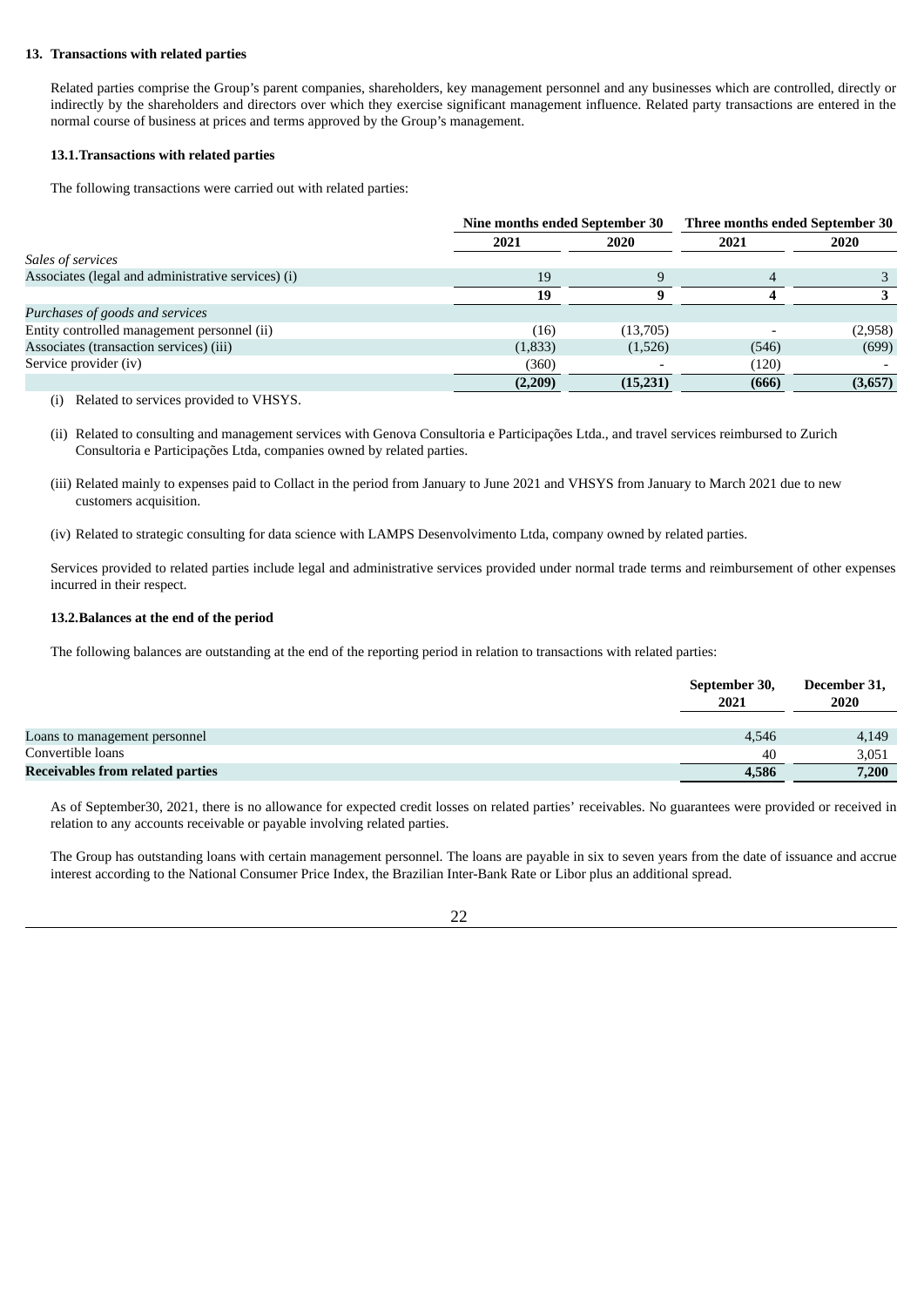### **14. Provision for contingencies**

The Group companies are party to labor and civil litigation in progress, which are being addressed at the administrative and judicial levels. For certain contingencies, the Group has made judicial deposits, which are legal reserves the Group is required to make by the Brazilian courts as security for any damages or settlements the Group may be required to pay as a result of litigation.

The amount of the judicial deposits as of September 30, 2021 is R\$ 19,825 (December 31, 2020 - R\$ 20,448), which are included in other assets in non-current assets.

#### **14.1.Probable losses, provided for in the statement of financial position**

The provisions for probable losses are estimated and periodically adjusted by management, supported by the opinion of its external legal advisors. The amount, nature and the movement of the liabilities is summarized as follows:

|                                      | Civil    | Labor  | Tax    | <b>Total</b> |
|--------------------------------------|----------|--------|--------|--------------|
| <b>Balance at December 31, 2020</b>  | 9,572    | 578    |        | 10,150       |
| Additions                            | 6.418    | 1,198  | 73     | 7.689        |
| Reversals                            | (2, 434) | (496)  |        | (2,930)      |
| Interests                            | 1,033    | 125    |        | 1,158        |
| Payments                             | (6,926)  | (949)  |        | (7, 875)     |
| <b>Business Combinations</b>         | 2.371    | 10,660 | 20.867 | 33,898       |
| <b>Balance at September 30, 2021</b> | 10,034   | 11,116 | 20,940 | 42,090       |

- Stone, MNLT, Pagar.me, Cappta, PDCA, Stone SCD, Buy4, Mundipagg and VHSYS are parties to legal suits and administrative proceedings filed with several courts and governmental agencies, in the ordinary course of their operations, involving civil and labor claims.
- As part of the Linx acquisition we have recorded an amount of R\$ 26,858 related to Civil, Labor and Tax legal suits and R\$ 7,040 related to Tax of Questor.

#### **14.2.Possible losses, not provided for in the statement of financial position**

The Group has the following civil and labor litigation involving risks of loss assessed by management as possible, based on the evaluation of the legal advisors, for which no provision for estimated possible losses was recognized:

|              | September 30,<br>2021 | December 31,<br>2020     |
|--------------|-----------------------|--------------------------|
| Civil        | 81,606                | 46,169                   |
| Labor        | 55,108                | 15,024                   |
| Tax          | 59,985                | $\overline{\phantom{0}}$ |
| <b>Total</b> | 196,699               | 61,193                   |

The nature of the main litigations is summarized as follows:

• Stone is party to two injunctions filed by a financial institution against accredited clients in which Stone was called as a defendant, demanding Stone to refrain from prepayment of receivables related to any credits of the accredited clients resulting from credit and debit cards, in addition to requesting that the amounts arising out of the transactions be paid at the bank account maintained at the financial institution that filed such lawsuit. There are no claims directly against Stone, and the possible loss derives exclusively from attorney's fees. The amount provided as possible loss is R\$ 12,432 (December 31, 2020 - R\$ 10,835).

• The Company is part of a collection action filed by a commercial partner, responsible for part of the capture and indication of commercial establishments to be accredited, with exclusivity, to the MNLT system, which was terminated by the Stone Co group. The amount considered as possible loss is R\$ 9,432.

• As a result of state government inspection procedures carried out in 2018 in LINX, an infraction notice was drawn up based on the understanding that the Company would have performed rental of equipment and data center spaces in the period between January 2014 and December 2015, on the grounds that said operations would be telecommunication services and would, therefore, be subject to the levy of ICMS tax at the rate of 25%, plus a fine equivalent to 50% of the updated amount of said tax for the failure to issue tax documents in these operations. The amount for this lawsuit in the period ended September 30, 2021 is R\$ 39,915 (R\$ 39,205 on December 31, 2020) included in the position of possible risk aforementioned.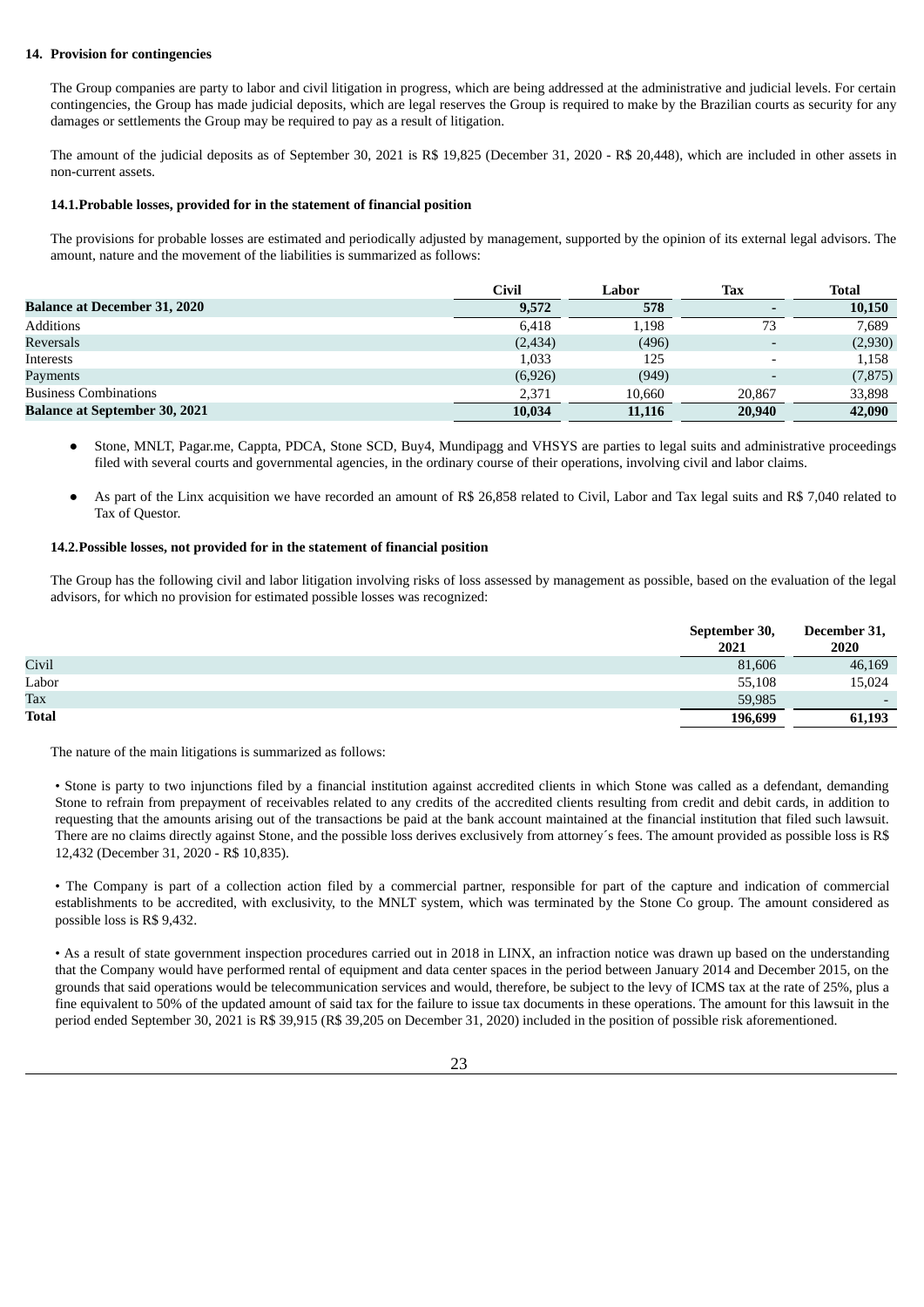Labor lawsuits assessed as possible losses refer to lawsuits filed by former employees of the company and there being no individually significant cases.

#### **15. Accounts payable to clients**

Accounts payable to clients represent amounts due to accredited clients related to credit and debit card transactions, net of interchange fees retained by card issuers and assessment fees paid to payment scheme networks as well as the Group's net merchant discount rate fees which are collected by the Group as an agent.

#### **16. Equity**

#### **16.1.Authorized capital**

The Company has an authorized share capital of USD 50 thousand, corresponding to 630,000,000 authorized shares with a par value of USD 0.000079365 each. Therefore, the Company is authorized to increase capital up to this limit, subject to approval of the Board of Directors. The liability of each member is limited to the amount from time to time unpaid on such member's shares.

#### **16.2.Subscribed and paid-in capital and capital reserve**

The Articles of Association provide that at any time when there are Class A common shares being issued, Class B common shares may only be issued pursuant to: (a) a share split, subdivision or similar transaction or as contemplated in the Articles of Association; or (b) a business combination involving the issuance of Class B common shares as full or partial consideration. A business combination, as defined in the Articles of Association, would include, amongst other things, a statutory amalgamation, merger, consolidation, arrangement or other reorganization.

The additional paid-in capital refers to the difference between the purchase price that the shareholders pay for the shares and their par value. Under Cayman Law, the amount in this type of account may be applied by the Company to pay distributions or dividends to members, pay up unissued shares to be issued as fully paid, for redemptions and repurchases of own shares, for writing off preliminary expenses, recognized expenses, commissions or for other reasons. All distributions are subject to the Cayman Solvency Test which addresses the Company's ability to pay debts as they fall due in the natural course of business.

Below are the movements of shares during the nine months ended September 30, 2021:

|                             | <b>Number of shares</b> |             |              |
|-----------------------------|-------------------------|-------------|--------------|
|                             | <b>Class A</b>          | Class B     | <b>Total</b> |
| At December 31, 2020        | 257,479,140             | 51,782,702  | 309,261,842  |
|                             |                         |             |              |
| Issuance (i) $(ii)$ $(iii)$ | 3,132,970               |             | 3,132,970    |
| Conversions                 | 5,741,517               | (5,741,517) |              |
| Vested awards (iv)          | 136,436                 |             | 136,436      |
|                             |                         |             |              |
| At September 30, 2021       | 266,490,063             | 46,041,185  | 312,531,248  |

- (i) On January 28, 2021, the Group has fully acquired the non-controlling interest in PDCA held by Bellver Fundo de Investimento Multimercado Crédito Privado Investimento no Exterior ("Bellver"). The transaction was made by a purchase and sale of shares, where Bellver agreed to acquire 1,313,066 STNE shares by a payment being part in cash in the amount of R\$ 230,500 and part by the delivering of their PDCA shares. The number of STNE shares delivered to Bellver was based on STNE volume-weighted average trading price of the 30 days preceding the signing of a memorandum of understanding ("MOU") between the parties on December 8th, 2020.
- (ii) On June 16, 2021, CADE (Brazilian Antitrust Authority) approved, without restrictions, a business combination between the Group and Linx S.A ("Linx") which was completed on July 01, 2021. Pursuant to the terms and subject to the conditions set forth in the Association Agreement and its amendments, each Linx share issued and outstanding immediately prior to the consummation of the transaction was automatically contributed to the Group in exchange for one newly issued redeemable STNE Par Class A Preferred Share and one newly issued redeemable STNE Par Class B

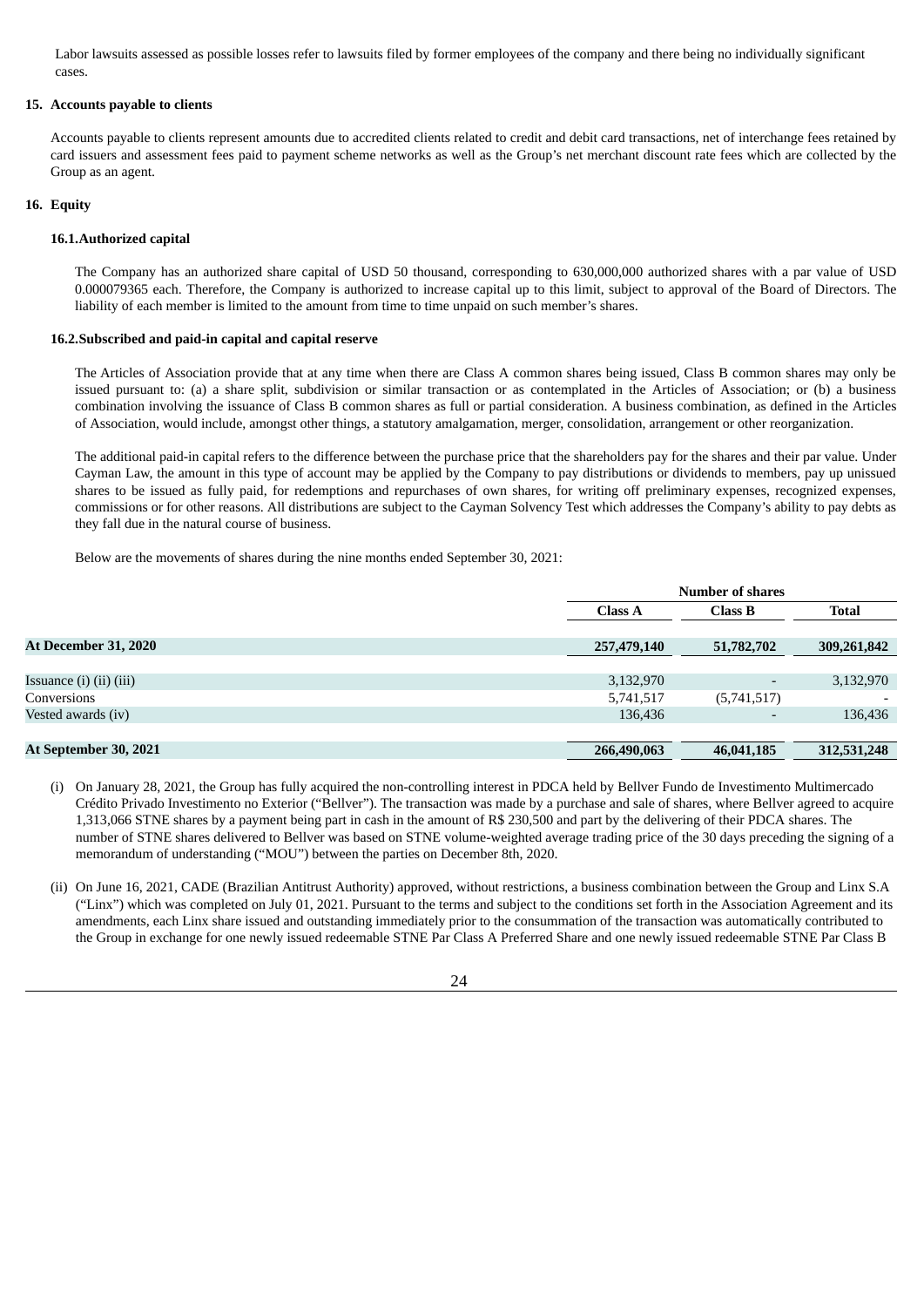Preferred Share. To complete the transaction 1,817,428 StoneCo shares were issued and bought by STNE Par in the amount of R\$ 618,514.

- (iii) On July 5, 2021, the Group acquired 100.0% interest in Nodis Tecnologia S.A. ("Nodis"), through the issuance of 2,476 shares in the amount of R\$ 849.
- (iv) As described in Note 20, in the third quarter, the Company has accelerated 2,857 RSUs and, in the second quarter, 101,674 RSUs, of which 96,341 shares were delivered through the issuance of shares. In February 2021, 37,238 Class A common shares were issued to our founder shareholders, as anti-dilutive shares.

#### **16.3.Treasury shares**

Own equity instruments that are reacquired (treasury shares) are recognized at cost and deducted from equity. No gain or loss is recognized in profit or loss on the purchase, sale, issue or cancellation of the Group's own equity instruments. Any difference between the carrying amount and the consideration, if reissued, is recognized in equity.

On May 19, 2021, the Company announced the adoption of a new share repurchase program in an aggregate amount of up to US\$ 200 million (the "Repurchase Program") in outstanding Class A common shares. This new share repurchase program is a replacement to the previous share repurchase program announced by Stone on May 13, 2019. Under the former program, Stone repurchased a total of 3,595,713 shares. The Repurchase Program may be executed in compliance with Rule 10b-18 under the Exchange Act.

In the first nine months of 2021, 3,067,378 Class A common shares were repurchased on the former program, for the amount of R\$ 988,824 (in 2020 – 528,335 Class A common shares were repurchased for R\$ 76,270). No Class A common shares were repurchased on the new Repurchase Program.

In September 2021, the Company holds 3,599,848 (December 2020 - 532,470) Class A common shares in treasury.

#### **17. Earnings per share**

Basic earnings per share is calculated by dividing net income for the period attributed to the owners of the parent by the weighted average number of ordinary shares outstanding during the period.

The numerator of the Earnings per Share ("EPS") calculation is adjusted to allocate undistributed earnings as if all earnings for the period had been distributed. In determining the numerator of basic EPS, earnings attributable to the Group is allocated as follows:

|                                                        | Nine months ended September 30 |         | Three months ended September 30 |         |  |
|--------------------------------------------------------|--------------------------------|---------|---------------------------------|---------|--|
|                                                        | 2021                           | 2020    |                                 | 2020    |  |
|                                                        |                                |         |                                 |         |  |
| Net income (loss) attributable to Owners of the Parent | (564.195)                      | 540,301 | (1,251,707)                     | 254,901 |  |
| <b>Numerator of basic and diluted EPS</b>              | (564, 195)                     | 540,301 | (1,251,707)                     | 254,901 |  |

As of September 30, 2021, the shares issued in connection with the acquisition of non-controlling interest in PDCA were adjusted to basic and diluted EPS calculation since the acquisition date.

The Group granted RSU and stock options (Note 20), which are included in diluted EPS calculation.

The following table contains the earnings per share of the Group for the nine and three months ended September 30, 2021 and 2020 (in thousands except share and per share amounts):

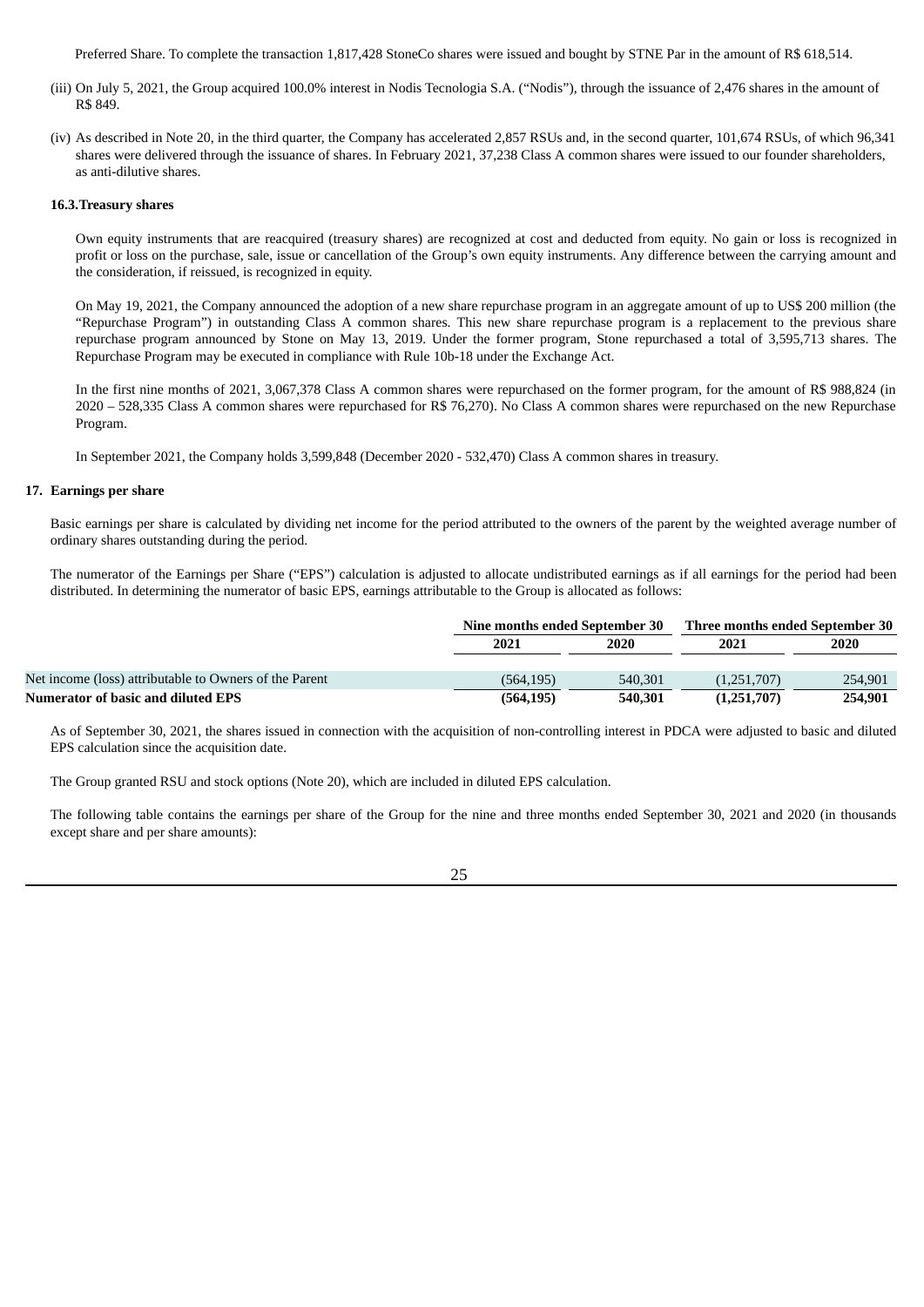|                                               | Nine months ended September 30 |             | Three months ended September 30 |             |
|-----------------------------------------------|--------------------------------|-------------|---------------------------------|-------------|
|                                               | 2021                           | 2020        | 2021                            | <b>2020</b> |
| Numerator of basic EPS                        | (564, 195)                     | 540,301     | (1,251,707)                     | 254,901     |
|                                               |                                |             |                                 |             |
| Weighted average number of outstanding shares | 308,896,636                    | 282,584,876 | 308,911,014                     | 292,831,509 |
| <b>Denominator of basic EPS</b>               | 308,896,636                    | 282,584,876 | 308,911,014                     | 292,831,509 |
|                                               |                                |             |                                 |             |
| Basic earnings per share - R\$                | (1.83)                         | 1.91        | (4.05)                          | 0.87        |
|                                               |                                |             |                                 |             |
| Numerator of diluted EPS                      | (564, 195)                     | 540,301     | (1,251,707)                     | 254,901     |
|                                               |                                |             |                                 |             |
| Share-based payments                          |                                | 4,459,835   | $\overline{\phantom{a}}$        | 4,393,549   |
| Weighted average number of outstanding shares | 308,896,636                    | 282,584,876 | 308,911,014                     | 292,831,509 |
| <b>Denominator of diluted EPS</b>             | 308,896,636                    | 287,044,711 | 308,911,014                     | 297,225,058 |
|                                               |                                |             |                                 |             |
| Diluted earnings per share - R\$              | (1.83)                         | 1.88        | (4.05)                          | 0.86        |

For the period ended September 30, 2021, share-based payment do not have dilutive effect due to the loss generated.

# **18. Total revenue and income**

|                                                             | Nine months ended |           |                                 |          |  |
|-------------------------------------------------------------|-------------------|-----------|---------------------------------|----------|--|
|                                                             | September 30      |           | Three months ended September 30 |          |  |
|                                                             | 2021              | 2020      | 2021                            | 2020     |  |
| Timing of revenue recognition                               |                   |           |                                 |          |  |
| Net revenue from transaction activities and other services  | 1.114.181         | 808.855   | 436,707                         | 354,088  |  |
| Recognized at a point in time                               | 1,114,181         | 808,855   | 436,707                         | 354,088  |  |
|                                                             |                   |           |                                 |          |  |
| Net revenue from subscription services and equipment rental | 663,809           | 266,080   | 370.972                         | 92,517   |  |
| Financial income                                            | 1,016,517         | 1,146,017 | 607,708                         | 460,132  |  |
| Other financial income                                      | 156.230           | 97,471    | 54.251                          | 27,578   |  |
| <b>Recognized over time</b>                                 | 1,836,556         | 1,509,568 | 1,032,931                       | 580,227  |  |
| Total revenue and income                                    |                   | 2,318,423 | 1,469,638                       | 934, 315 |  |
|                                                             | 2,950,737         |           |                                 |          |  |

# **19. Expenses (revenues) by nature**

|                                                                       | Nine months ended |           |                                 |             |
|-----------------------------------------------------------------------|-------------------|-----------|---------------------------------|-------------|
|                                                                       | September 30      |           | Three months ended September 30 |             |
|                                                                       | 2021              | 2020      | 2021                            | <b>2020</b> |
|                                                                       |                   |           |                                 |             |
| Personnel expenses                                                    | 987,503           | 593,804   | 449,052                         | 241,731     |
| Transaction and client services costs (a)                             | 504,128           | 273,086   | 248,332                         | 101,866     |
| Financial expenses (b)                                                | 580,843           | 275,655   | 330,745                         | 64,691      |
| Depreciation and amortization (Note 10.2)                             | 395,790           | 184,940   | 213,977                         | 61,552      |
| Marketing expenses and sales commissions (c)                          | 291,288           | 98,706    | 130,770                         | 41,332      |
| Third parties services                                                | 204,231           | 70,532    | 135,138                         | 30,957      |
| <b>Facilities expenses</b>                                            | 40,284            | 24,962    | 18,537                          | 8,222       |
| Travel expenses                                                       | 11,484            | 6,422     | 4,042                           | 883         |
| Fair value adjustment on equity securities designated at FVPL (Note 6 |                   |           |                                 |             |
| (b.2)                                                                 | 500,011           |           | 1,341,179                       |             |
| Other $(d)$                                                           | 61,141            | 27,162    | 22,855                          | 10,497      |
| <b>Total expenses</b>                                                 | 3,576,703         | 1,555,269 | 2,894,627                       | 561,731     |
|                                                                       | 26                |           |                                 |             |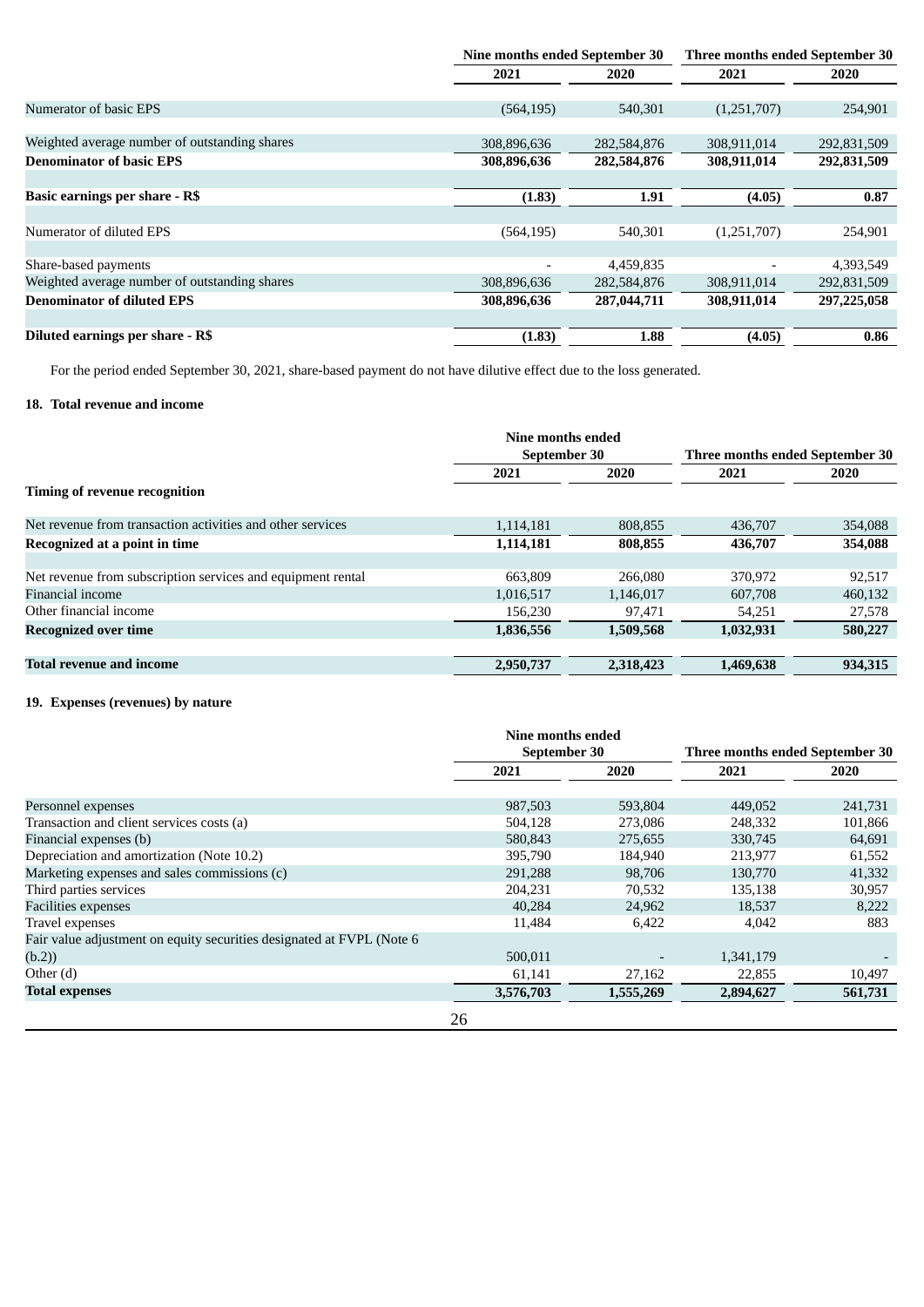- (a) Transaction and client services costs include card transaction capturing services, card transaction and settlement processing services, logistics costs, payment scheme fees and other costs.
- (b) Financial expenses include discounts on the sale of receivables to banks, interest expense on borrowings, foreign currency exchange variances, net and the cost of derivatives covering interest and foreign exchange exposure.
- (c) Marketing expenses and sales commissions relate to marketing and advertising expenses, and commissions paid to sales related partnerships.
- (d) In the second quarter of 2021, Linked's sale resulted in a loss of R\$ 12,746.

#### **20. Share-based payments**

The Group provides benefits to employees (including executive directors) of the Group through share-based incentives.

#### *Incentive Shares*

In 2017, certain key employees have been granted incentive shares, or the Co-Investment Shares, that entitle participants to receive a cash bonus which they, at their option, may use to purchase a specified number of preferred shares in StoneCo Brasil which were then exchanged for common shares in DLP Par and after were exchanged upon consummation of the IPO.

These incentive shares are subject to a 10 year lock-up period and a discounted buy-back feature retained by the Group if the employee leaves prior to lockup expiration.

#### *Restricted share units and Stock Options*

The Group has a Long-term incentive plan ("LTIP") to enable the Group to grant equity-based awards to employees and other service providers with respect to its Class A common shares, and it was granted restricted share unit ("RSUs") and stock options to certain key employees under the LTIP to incentivize and reward such individuals. These awards are scheduled to vest over a four, five, seven and ten year period, subject to and conditioned upon the achievement of certain performance conditions. Assuming achievement of these performance conditions, awards will be settled in, or exercised for, its Class A common shares. If the applicable performance conditions are not achieved, the awards will be forfeited for no consideration.

In the first quarter of 2021, the Company granted 1,137,514 and 3,648 RSUs with a price of R\$ 393.72 and R\$ 500.65, respectively. In the second quarter of 2021, the Company granted 674,541, 415,648 and 1,340 RSUs with a price of R\$ 361.10,

R\$ 312.32 and R\$ 336.36, respectively. In the third quarter of 2021, the Company granted 139,400 RSUs with a price of R\$ 342,08 and cancelled 126,223 RSUs. The prices were determined based on the fair value of the equity instruments granted and the exchange rate, both at the grant date. Moreover, the Company accelerated 132,885 RSUs in the second quarter of 2021and 3,941 RSUs in the third quarter of 2021.

As of September 30, 2021, there were RSUs outstanding with respect to 6,479,234 Class A common shares and stock options outstanding with respect to 32,502 Class A common shares (with a weighted average exercise price of US\$ 24.92).

The fair value of RSU refers to the stock price at grant date, and the fair value of each stock option granted was estimated at the grant date based on the Black-Scholes-Merton pricing model.

#### *Performance share units*

In June 2021, the Group granted new awards as Performance share units ("PSUs"). These awards are equity classified and give beneficiaries the right to receive shares if the Group reaches minimum levels of total shareholder return ("TSR") in five years from the grant date and provided they continue providing services over a 5- year period. The PSUs granted will not result in delivering shares to beneficiaries and will expire if the minimum performance condition is not met. The fair value of the awards is estimated at the grant date using the Black-Scholes-Merton pricing model, considering the terms and conditions on which the PSUs were granted, and the related compensation expense will be recognized over the vesting period. The performance condition is considered in estimating the grant-date fair value. In June 2021, the Company granted 342,585 PSUs with a grant-date fair value of R\$ 315.28. The grant-date fair value was determined based on the fair value of the equity instruments of StoneCo and the exchange rate, both at the grant date.

The number of PSUs expected to be issued is based on historical data and current expectations and is not necessarily indicative of performance patterns that may occur. The expected volatility reflects the assumption that the historical volatility over a period similar to the life of the PSUs is indicative of future trends, which may not necessarily be the actual outcome. The main

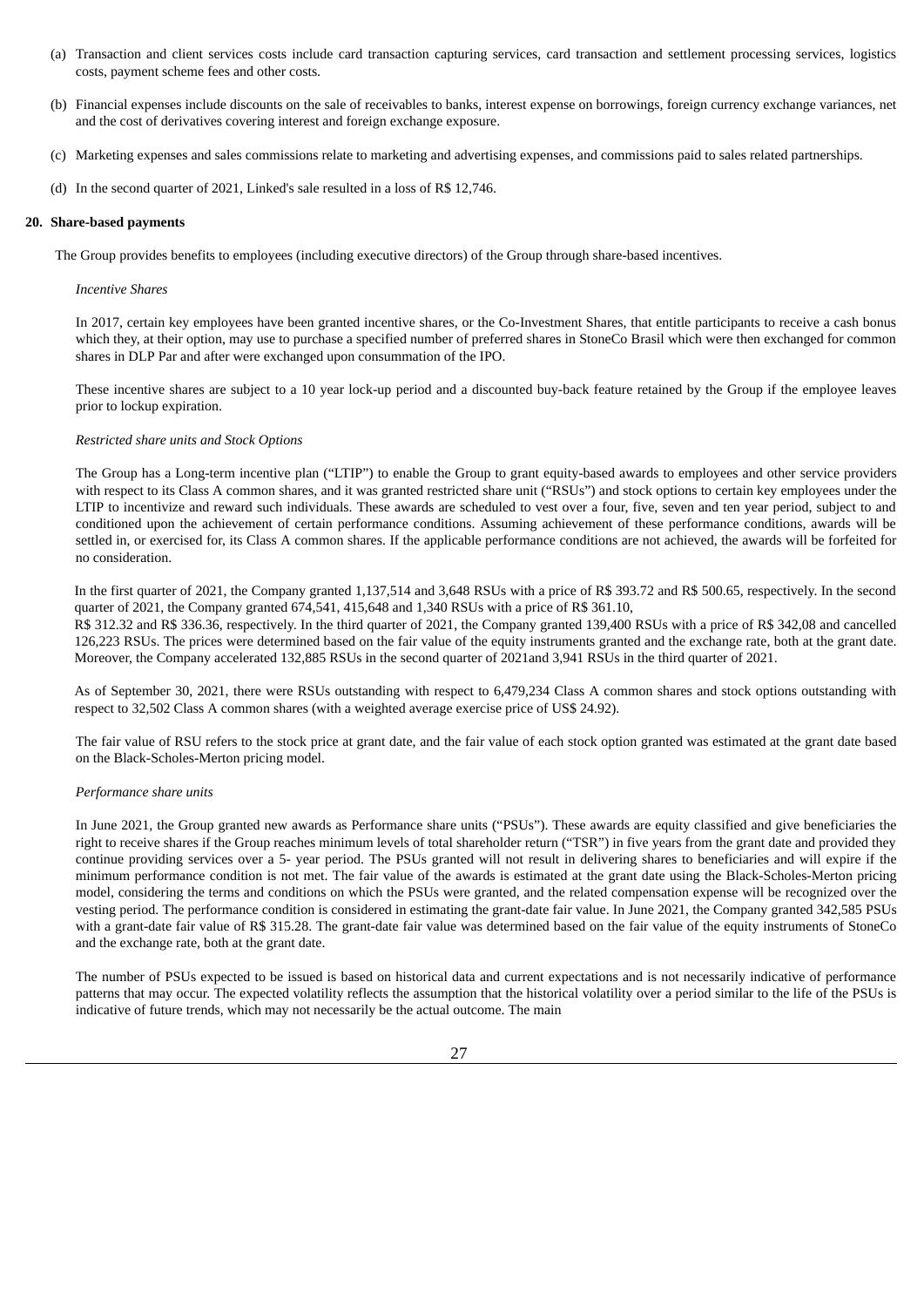inputs to the model were: Risk–free interest rate of 0.82% according to 3-month Libor forward curve for a 5 years period and annual volatility of 71.6%, based on the Company and similar players' historical stock price.

In estimating the quantity of awards that are considered vested for accounting purposes we consider exclusively whether the service condition is met but reaching the TSR targets is ignored. As such even, if TSR targets are ultimately not achieved the expense will be recognized and not reversed for those RSUs for which the service condition was met.

The total expense, including taxes and social charges, recognized for the programs for the nine and three months ended September 30, 2021 was R\$ 94,522 (2020 – R\$ 70,505) and R\$ 16,013 (2020 – R\$ 32,982), respectively. For the period ended September 30, 2021, the Group recorded in capital reserve the amount of R\$ 91,889 (2020 - R\$ 7,690) related to share-based payments.

#### **21. Financial instruments**

#### **21.1. Risk management**

The Group's activities expose it to a variety of financial risks: credit risk, market risk (including foreign exchange risk, cash flow or fair value interest rate risk, and price risk), liquidity risk, operating risk and fraud risk. The Group's overall financial risk management program seeks to remove or at least minimize potential adverse effects from its financial results. The Group uses derivative financial instruments to mitigate certain risk exposures. It is the Group's policy that no trading in derivatives for speculative purposes may be undertaken.

Financial risk management is carried out by the global treasury department ("Global treasury") on the Group level, designed by the integrated risk management team and approved by the Board of Directors. Global treasury identifies, evaluates and hedges financial risks in close cooperation with the Group's operating units. On the specific level of the subsidiaries, mostly operations related to merchant acquiring operations in Brazil, the local treasury department ("Local Treasury") executes and manages the financial instruments under the specific policies, respecting the Group's strategy. The Board provides written principles for overall risk management, as well as written policies covering specific areas, such as foreign exchange risk, interest rate risk, credit risk, anti-fraud, use of derivative financial instruments and non-derivative financial instruments, and investment of surplus liquidity.

The interim condensed consolidated financial statements do not include all financial risk management information and disclosures required in the annual financial statements; they should be read in conjunction with the Group's annual financial statements as of December 31, 2020. There have been no changes in the risk management department or in any risk management policies since the year end.

The global spread of the COVID-19 pandemic, has negatively impacted the global economy, disrupted supply chains and created significant volatility in global financial markets, it has resulted in the temporary or permanent closure of many clients' stores or facilities. Furthermore, if clients' businesses continue to be adversely affected, default rates of the credit solutions will likely rise. Additionally, continued turbulence in capital markets may adversely affect the ability to access capital to meet liquidity needs, execute the existing strategy, pursue further business expansion and maintain revenue growth. The risks are being monitored closely, and the Group intends to follow health and safety guidelines as they evolve.

#### **21.2. Financial instruments by category**

#### Assets as per statement of financial position

|                                        | <b>Amortized cost</b> | <b>FVPL</b>              | <b>FVOCI</b>                 | Total      |
|----------------------------------------|-----------------------|--------------------------|------------------------------|------------|
| At September 30, 2021                  |                       |                          |                              |            |
| Short and Long-term investments        |                       | 4,226,766                | 19,197                       | 4,245,963  |
| Financial assets from banking solution |                       | 1,616,100                | $\qquad \qquad \blacksquare$ | 1,616,100  |
| Accounts receivable from card issuers  | 411,585               | $\overline{\phantom{0}}$ | 18,044,842                   | 18,456,427 |
| Trade accounts receivable              | 401,485               | 946,783                  | $\overline{\phantom{a}}$     | 1,348,268  |
| Derivative financial instruments (i)   |                       | 179,483                  | ٠                            | 179,483    |
| Receivables from related parties       | 4,585                 |                          | $\overline{\phantom{0}}$     | 4,585      |
| Other assets                           | 367,553               |                          | $\overline{\phantom{0}}$     | 367,553    |
|                                        | 1,185,208             | 6,969,132                | 18,064,039                   | 26,218,379 |

(i) Derivative financial instruments in the amount of R\$ 173,270 were designated as cash flow hedging instruments, and therefore the effective portion of the hedge is accounted for in the OCI.

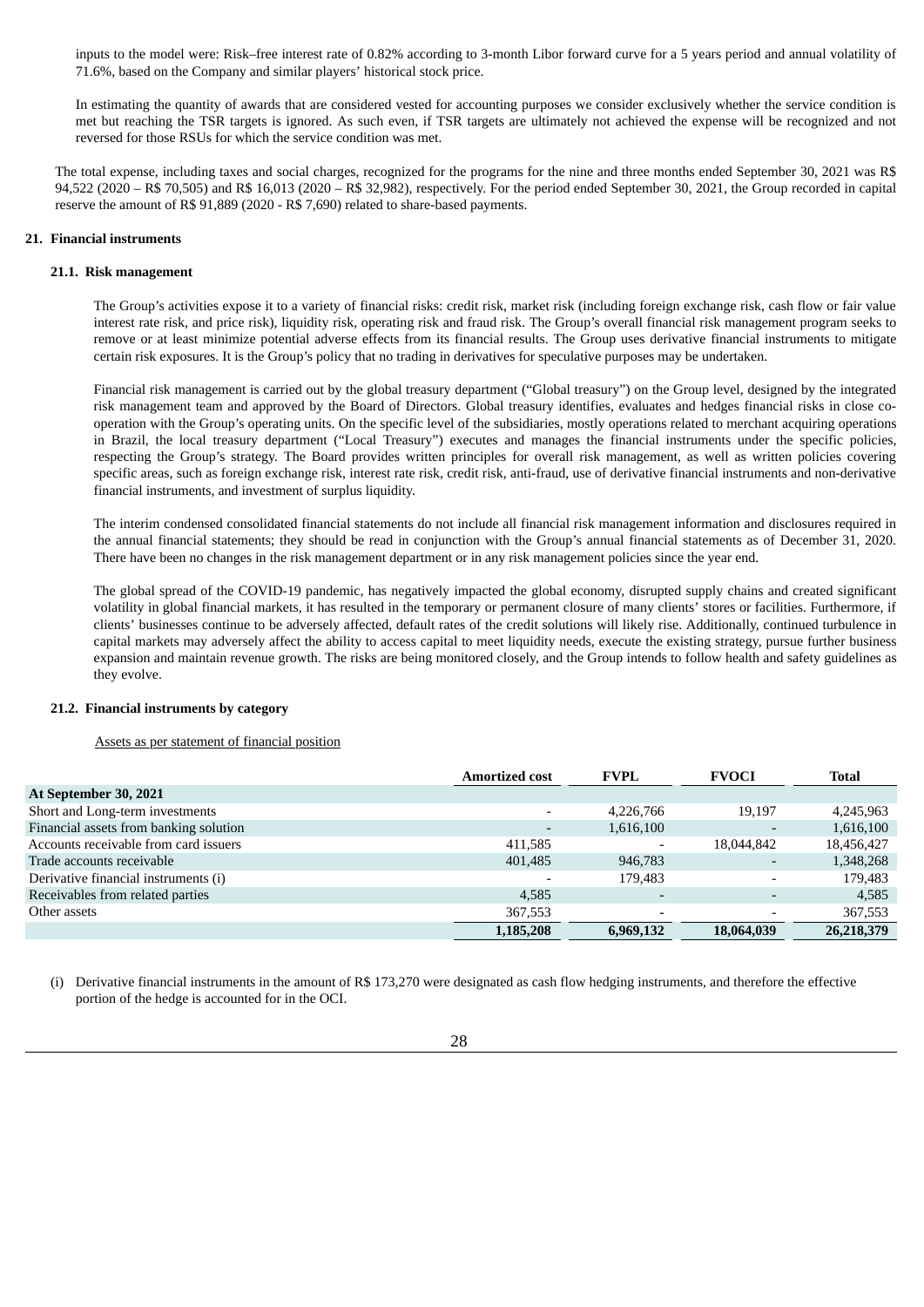|                                        | <b>Amortized cost</b>    | <b>FVPL</b>              | <b>FVOCI</b>             | <b>Total</b> |
|----------------------------------------|--------------------------|--------------------------|--------------------------|--------------|
| <b>At December 31, 2020</b>            |                          |                          |                          |              |
| Short-term investments                 |                          | 7,149,889                | 978.169                  | 8,128,058    |
| Accounts receivable from card issuers  | $\overline{\phantom{0}}$ | $\overline{\phantom{a}}$ | 16,307,155               | 16,307,155   |
| Trade accounts receivable              | 151.271                  | 1,646,685                | $\overline{\phantom{a}}$ | 1,797,956    |
| Financial assets from banking solution |                          | 714.907                  | $\overline{\phantom{0}}$ | 714,907      |
| Derivative financial instruments       |                          | 42.931                   | 172                      | 43.103       |
| Receivables from related parties       | 7,200                    | $\overline{\phantom{a}}$ |                          | 7,200        |
| Other assets                           | 180,309                  | $\overline{\phantom{a}}$ | $\overline{\phantom{0}}$ | 180,309      |
|                                        | 338,780                  | 9,554,412                | 17,285,496               | 27,178,688   |

Liabilities as per statement of financial position

|                                   | <b>Amortized cost</b> | <b>FVPL</b>              | <b>FVOCI</b>                 | <b>Total</b> |
|-----------------------------------|-----------------------|--------------------------|------------------------------|--------------|
| At September 30, 2021             |                       |                          |                              |              |
| Deposits from banking customers   | 1,514,647             | $\overline{\phantom{a}}$ | $\overline{\phantom{a}}$     | 1,514,647    |
| Accounts payable to clients       | 14,458,053            |                          | $\qquad \qquad \blacksquare$ | 14,458,053   |
| Trade accounts payable            | 397,583               | $\overline{\phantom{a}}$ | $\overline{\phantom{a}}$     | 397,583      |
| Loans and financing               | 4,490,210             |                          |                              | 4,490,210    |
| Obligations to FIDC quota holders | 2,622,254             |                          | $\overline{\phantom{0}}$     | 2,622,254    |
| Derivative financial instruments  |                       | 16,630                   | ٠                            | 16,630       |
| Other liabilities                 | 129,958               | 318,959                  | $\overline{\phantom{a}}$     | 448,917      |
|                                   | 23,612,705            | 335,589                  | $\overline{\phantom{a}}$     | 23,948,294   |
|                                   |                       |                          |                              |              |
|                                   | <b>Amortized cost</b> | <b>FVPL</b>              | <b>FVOCI</b>                 | <b>Total</b> |
| At December 31, 2020              |                       |                          |                              |              |
| Deposits from banking customers   | 888,113               | $\overline{\phantom{0}}$ |                              | 888,113      |
| Accounts payable to clients       | 8,860,379             | $\overline{\phantom{0}}$ | $\overline{\phantom{a}}$     | 8,860,379    |
| Trade accounts payable            | 180,491               | $\overline{\phantom{a}}$ | $\qquad \qquad \blacksquare$ | 180,491      |
| Loans and financing               | 1,709,100             |                          |                              | 1,709,100    |
| Obligations to FIDC quota holders | 4,374,550             |                          |                              | 4,374,550    |
| Derivative financial instruments  |                       | 13,574                   | 2,659                        | 16,233       |
| Other liabilities                 | 26,179                | 269,162                  |                              | 295,341      |
|                                   | 16,038,812            | 282,736                  | 2,659                        | 16,324,207   |

# **21.3. Fair value measurement**

The table below presents a comparison by class between book value and fair value of the financial instruments of the Group:

|                                   | September 30, 2021 |                   | <b>December 31, 2020</b> |                   |                   |                        |
|-----------------------------------|--------------------|-------------------|--------------------------|-------------------|-------------------|------------------------|
|                                   | <b>Book value</b>  | <b>Fair value</b> | <b>Hierarchy level</b>   | <b>Book value</b> | <b>Fair value</b> | <b>Hierarchy level</b> |
| <b>Financial assets</b>           |                    |                   |                          |                   |                   |                        |
| Short and Long-term investments   |                    |                   |                          |                   |                   |                        |
| (1)                               | 4,245,963          | 4,245,963         | I/II                     | 8,128,058         | 8,128,058         | I/II                   |
| Financial assets from banking     |                    |                   |                          |                   |                   |                        |
| solution (5)                      | 1,616,100          | 1,616,100         | T                        | 714.907           | 714,907           | $\mathbf I$            |
| Accounts receivable from card     |                    |                   |                          |                   |                   |                        |
| issuers $(2)$                     | 18,456,427         | 18,453,413        | $_{\rm II}$              | 16,307,155        | 16,307,155        | $_{\rm II}$            |
| Trade accounts receivable (3) (4) | 1,348,268          | 1,348,268         | II/III                   | 1,797,956         | 1,797,956         | II/III                 |
| Derivative financial instruments  |                    |                   |                          |                   |                   |                        |
| (6)                               | 179,483            | 179,483           | $_{\rm II}$              | 43,103            | 43,103            | $_{\rm II}$            |
| Receivables from related parties  |                    |                   |                          |                   |                   |                        |
| (3)                               | 4,585              | 4,585             | $\mathbf{I}$             | 7,200             | 7,200             | $\mathbf{I}$           |
| Other assets (3)                  | 367,553            | 367,553           | $_{\rm II}$              | 180,309           | 180,309           | $_{\rm II}$            |
|                                   | 26,218,379         | 26,215,365        |                          | 27,178,688        | 27,178,688        |                        |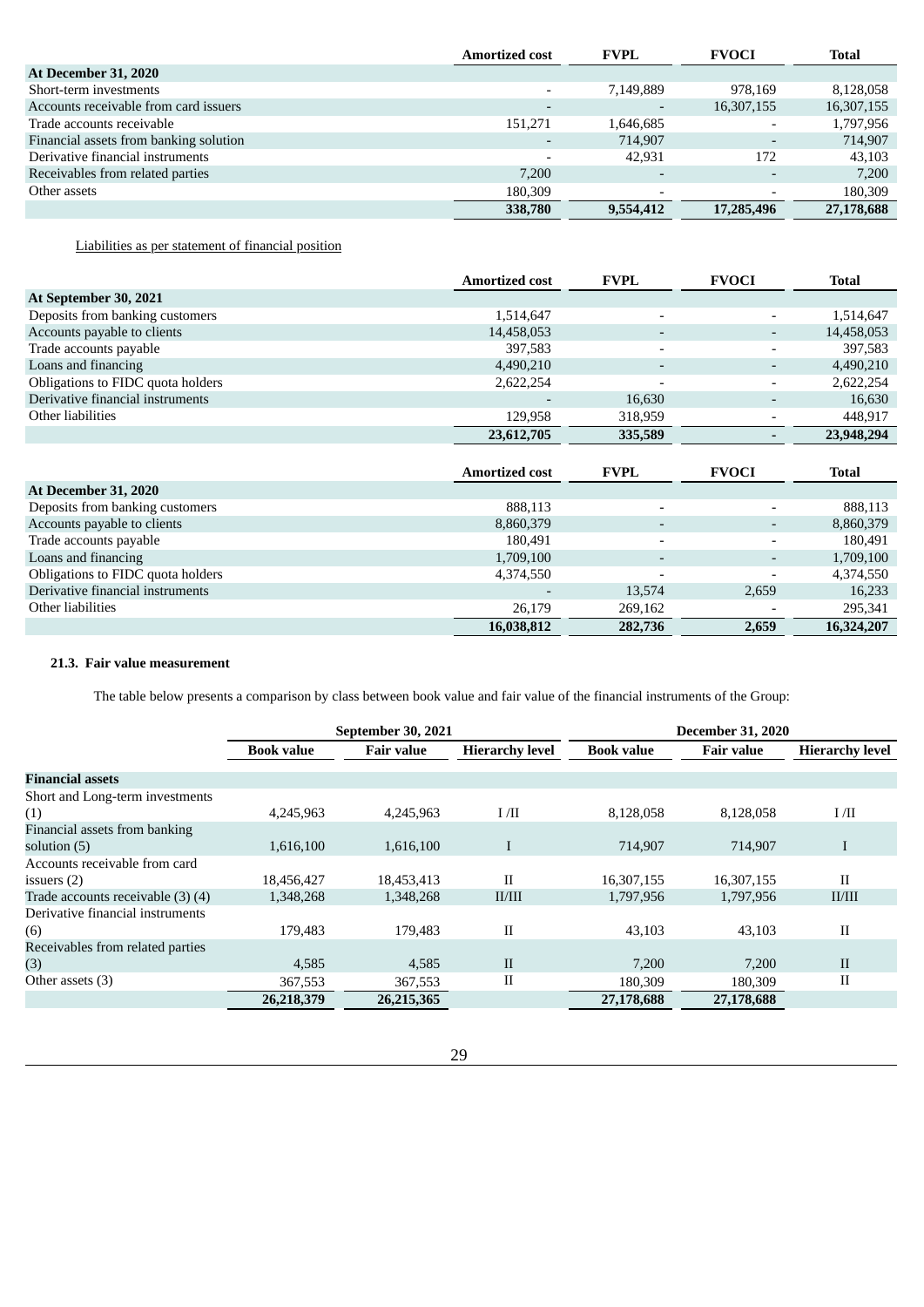|                                  | <b>September 30, 2021</b> |                   | <b>December 31, 2020</b> |                   |                   |                        |
|----------------------------------|---------------------------|-------------------|--------------------------|-------------------|-------------------|------------------------|
|                                  | <b>Book value</b>         | <b>Fair value</b> | <b>Hierarchy level</b>   | <b>Book value</b> | <b>Fair value</b> | <b>Hierarchy level</b> |
| <b>Financial liabilities</b>     |                           |                   |                          |                   |                   |                        |
| Deposits from banking customers  |                           |                   |                          |                   |                   |                        |
| (7)                              | 1,514,647                 | 1,514,647         | П                        | 888,113           | 888.113           | $_{\rm II}$            |
| Accounts payable to clients (9)  | 14,458,053                | 14,191,857        | $\mathbf{I}$             | 8,860,379         | 8,692,851         | $\mathbf{I}$           |
| Trade accounts payable (3)       | 397.583                   | 397,583           | П                        | 180.491           | 180.491           | $_{\rm II}$            |
| Loans and financing $(8)$        | 4,490,210                 | 4,449,592         | $\mathbf{I}$             | 1,709,100         | 1,697,588         | $\mathbf{I}$           |
| Obligations to FIDC quota        |                           |                   |                          |                   |                   |                        |
| holders (8)                      | 2.622.254                 | 2.713.265         | II                       | 4,374,550         | 4,395,035         | $_{\rm II}$            |
| Derivative financial instruments |                           |                   |                          |                   |                   |                        |
| (6)                              | 16,630                    | 16,630            | $\mathbf{I}$             | 16,233            | 16.233            | $\mathbf{I}$           |
| Other liabilities (3) (10)       | 448,917                   | 448,917           | II/III                   | 295,341           | 295,341           | II/III                 |
|                                  | 23,948,294                | 23,732,491        |                          | 16,324,207        | 16,165,652        |                        |

(1) Short-term investments are measured at fair value. Listed securities are classified as level I and unlisted securities classified as level II, for those the fair value is determined using valuation techniques, which employ the use of market observable inputs.

- (2) Accounts receivable from card issuers are measured at FVOCI or at amortized cost, depending on the asset's contractual cash flow characteristics and the Group's business model for managing each of them. For those assets measured at FVOCI, fair value is estimated by discounting future cash flows using market rates for similar items. For those assets measured at amortized cost, carrying values are assumed to approximate their fair values, taking into consideration that the realization of these balances and short settlement terms.
- (3) The carrying values of trade accounts receivable, receivables from related parties, other assets, trade accounts payable and other liabilities are measured at amortized cost and are recorded at their original amount, less the provision for impairment and adjustment to present value, when applicable. The carrying values are assumed to approximate their fair values, taking into consideration that the realization of these balances, and settlement terms do not exceed 60 days. These amounts are classified as level II in the hierarchy level.
- (4) Included in Trade accounts receivable there are Loans designated at FVPL with an amount of R\$ 946,783. In the nine months ended September 2021, this portfolio registered a loss of R\$ 378,294, and total net cashflow effect was an inflow of R\$ 321,608. Loans are measured at fair value through profit or loss and are valued using valuation techniques, which employ the use of market unobservable inputs, and therefore is classified as level III in the hierarchy level.

| <b>At December 31, 2020</b>                                                  | 1,646,685     |
|------------------------------------------------------------------------------|---------------|
| Additions                                                                    | 1.919.434     |
| <b>Settlements</b>                                                           | (1,476,367)   |
| Fair value recognized in the statement of profit or loss as Financial income | (1, 142, 969) |
| At September 30, 2021                                                        | 946,783       |

The significant unobservable inputs used in the fair value measurement of Loans designated at FVPL categorized within Level III of the fair value hierarchy, are the expected loss rate and the discount rate used to evaluate the asset. To calculate expected loss rate, the Company considers a list of assumptions, the main being: an individual projection of client's transactions, the probability of each contract to default and scenarios of recovery. These main inputs are periodically reviewed, or when there is an event that may affect the probabilities and curves applied to the portfolio.

In determining the discount rate, we consider that the rate should be a current rate commensurate with nature of the loan portfolio and the valuation method used. When rates for actual recent transactions are available and appropriate to reflect the interest rate as of the measurement date, we consider those rates. When such rates are not available, we also obtain non-binding quotes. Based on all available information we make a judgement as to the rate to be used. In prior periods we used the interest rate that we paid to senior holders of FIDCs on recent transactions. Considering we did not raise funding through FIDCs since February 2021 and the changes observed in the benchmark interest rate in Brazil and in the credit markets we currently build an interest rate curve for unsecured loans granted to us based on recent loans obtained and in quotes from financial institutions.

(5) Financial assets from banking solutions are measured at fair value. Sovereign bonds are priced using quotation from Anbima public pricing method.

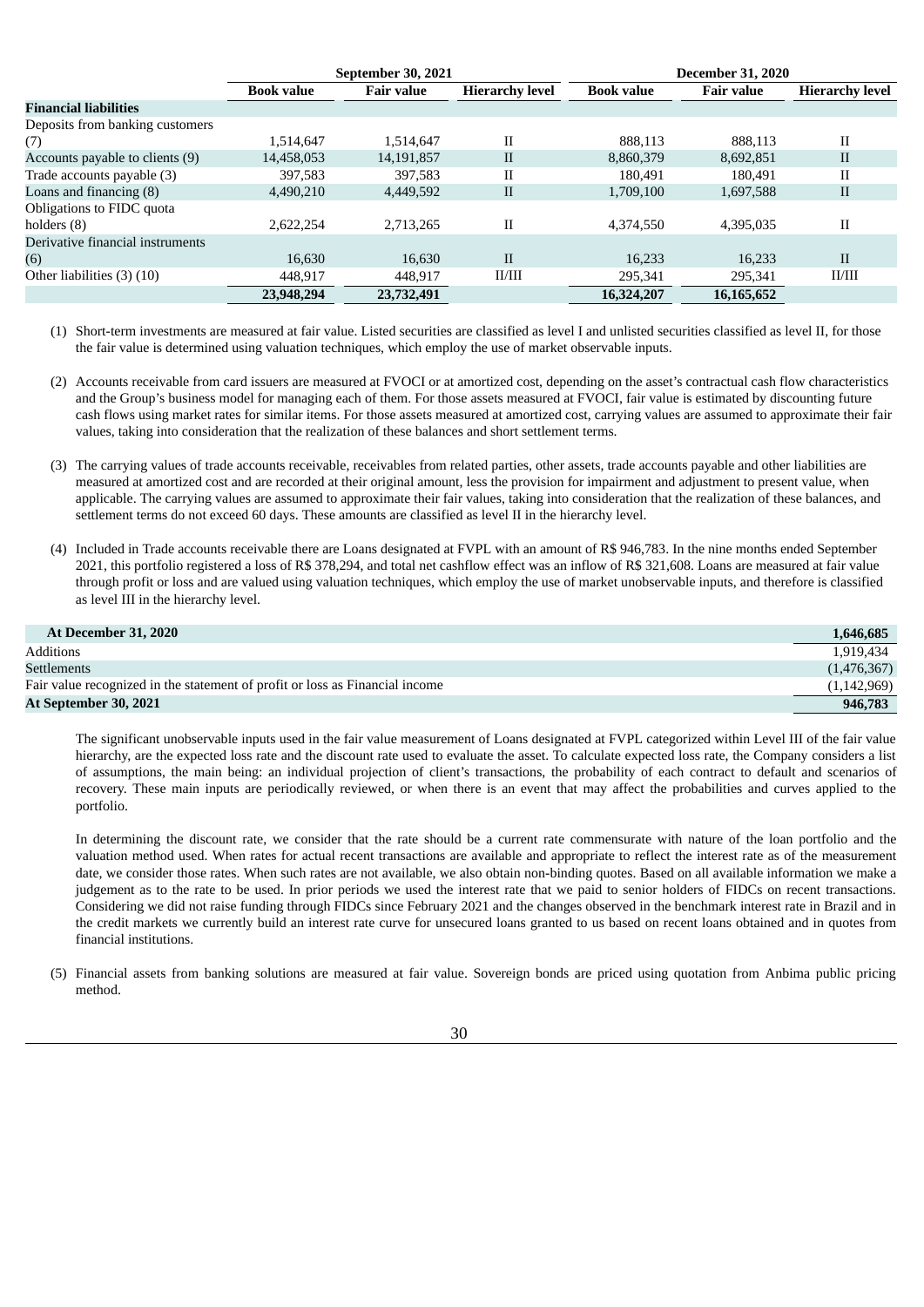- (6) The Group enters into derivative financial instruments with financial institutions with investment grade credit ratings. Non-deliverable forward contracts are valued using valuation techniques, which employ the use of market observable inputs. Fair value and cash flow hedge instruments are classified as FVPL, and for cash flow hedges, the effective portion of the hedge is reclassified from statement of profit or loss to OCI (Notes 21.4 and 21.5).
- (7) Deposits from banking customers are measured at amortized cost considering the immediate liquidity due to costumers' payment account deposits.
- (8) Loans and financing, and obligations to FIDC quota holders are measured at amortized cost. Fair values are estimated by discounting future contractual cash flows at the interest rates available in the market that are available to the Group for similar financial instruments.
- (9) Accounts payable to clients, are measured at amortized cost. Fair values are estimated by discounting future contractual cash flows at the average of interest rates applicable in prepayment business.
- (10)There are contingent considerations included in other liabilities arising on business combinations that are measured at FVPL. Fair values are estimated in accordance with pre-determined formulas explicit in the contracts with selling shareholders. The amount as of September 30, 2021 is R\$ 318,959 and is classified as level III in the hierarchy level. The movement of the contingent consideration is summarized as follows:

# **At December 31, 2020 269,162**

|                                                                                          | $-00, 10$ |
|------------------------------------------------------------------------------------------|-----------|
| Adjustment to initial recognition originated from business combination due to final PPAs | 1.759     |
| Initial recognition originated from business combination                                 | 39,953    |
| Recognized in the statement of profit or loss as Financial expenses, net                 | 10.626    |
| At September 30, 2021                                                                    | 321,500   |

For disclosure purposes, the fair value of financial liabilities is estimated by discounting future contractual cash flows at the interest rates available in the market that are available to the Group for similar financial instruments. The effective interest rates at the balance sheet dates are usual market rates and their fair value does not significantly differ from the balances in the accounting records.

For the periods ended September 30, 2021 and December 31, 2020, there were no transfers between the fair value measurements of Level I and Level II and between the fair value measurements of Level II and Level III.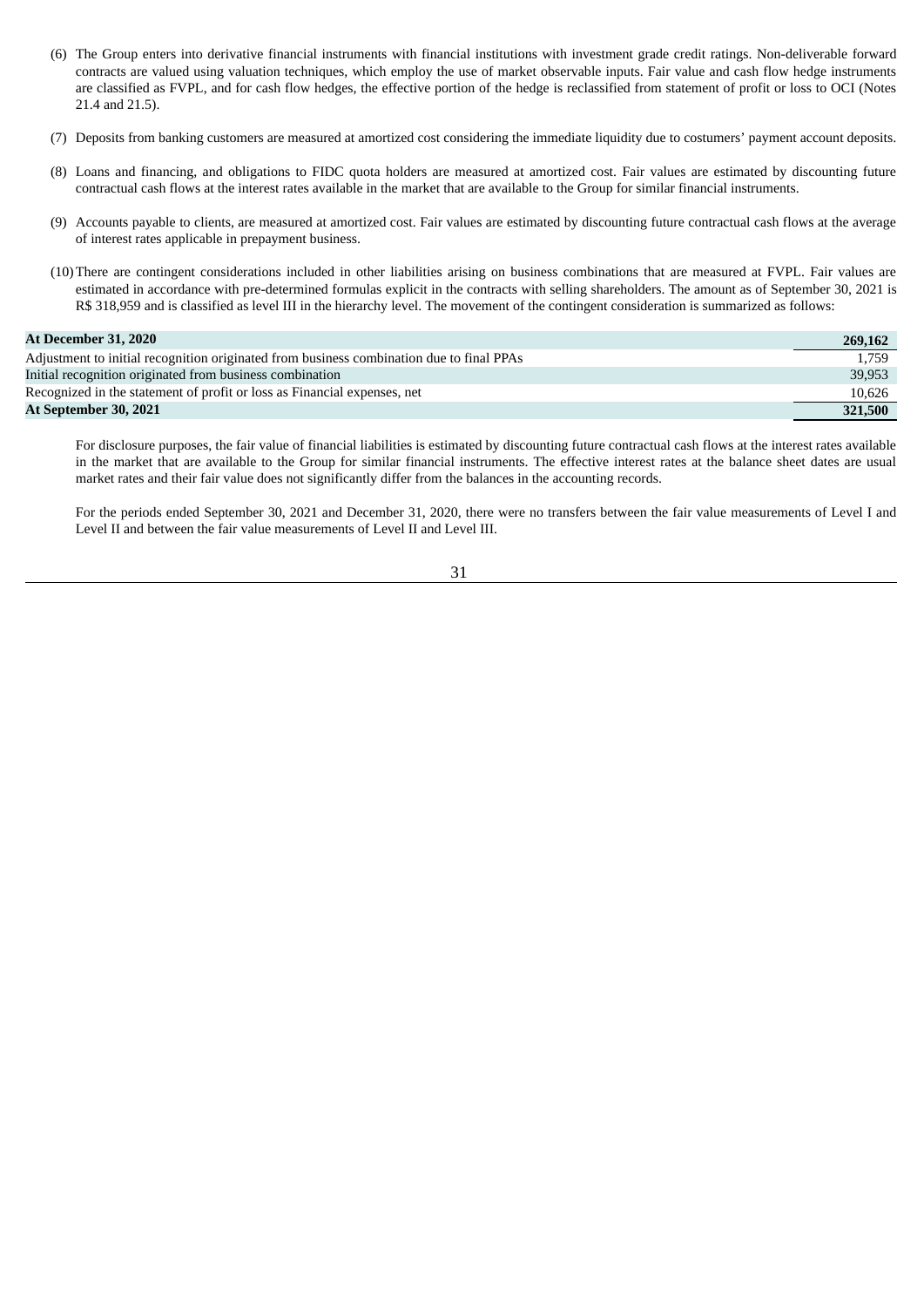#### **21.4.Hedge accounting - highly probable future imports**

During 2020, the Company entered into hedge operations for highly probable transactions related to the purchases of Pin Pads & POS subject to foreign exchange exposure using Non-Deliverable Forward ("NDF") contracts. The transactions have been elected for hedge accounting and classified as cash flow hedge in accordance with IFRS 9 *Financial Instruments*.

On January 14, 2021, the Company agreed with Pin Pads & POS providers that new purchases are not indexed to foreign currency, so there are no new hedge operations entered since then and the previously designated operations were discontinued.

The details of the operations and the position of asset, liability and equity as of September 30, 2021 and December 31, 2020 are presented as follows.

|                            |                                                        |                               |                   |                   |                                                        |                                                                      |                                                                                | <b>December</b>                             |
|----------------------------|--------------------------------------------------------|-------------------------------|-------------------|-------------------|--------------------------------------------------------|----------------------------------------------------------------------|--------------------------------------------------------------------------------|---------------------------------------------|
|                            |                                                        |                               |                   |                   |                                                        | September 30, 2021                                                   |                                                                                | 31, 2020                                    |
| Notional in<br>US\$<br>(i) | Contracted<br>exchange rate<br>(R\$ per US\$<br>(1.00) | <b>Notional in R\$</b><br>(i) | <b>Trade date</b> | Due date          | <b>Effective</b><br>portion - Gain /<br>(Loss)<br>(ii) | <b>Ineffective</b><br>$portion -$<br>Revenue /<br>(Expense)<br>(iii) | <b>Discontinued</b><br>hedge<br>accounting –<br>Revenue /<br>(Expense)<br>(iv) | Fair<br>$value -$<br>Asset /<br>(Liability) |
| 3,951                      | 5.40                                                   | 21,340                        | $07$ -Jul-20      | 04-Jan-21         | (288)                                                  | (518)                                                                | -                                                                              | (806)                                       |
| (1,100)                    | 5.31                                                   | (5,837)                       | $05$ -Aug-20      | $04$ -Jan-21      |                                                        | 121                                                                  | $\overline{\phantom{a}}$                                                       | 121                                         |
| 2,900                      | 5.33                                                   | 15,450                        | $05$ -Aug-20      | 01-Feb-21         | $\overline{\phantom{a}}$                               | $\overline{\phantom{a}}$                                             | 430                                                                            | (418)                                       |
| (600)                      | 5.26                                                   | (3, 158)                      | $17-Sep-20$       | $04$ -Jan-21      |                                                        | 39                                                                   | $\overline{\phantom{a}}$                                                       | 39                                          |
| (150)                      | 5.26                                                   | (790)                         | $17-Sep-20$       | 01-Feb-21         |                                                        | ٠                                                                    | (32)                                                                           | 12                                          |
| 1,900                      | 5.27                                                   | 10,020                        | 17-Sep-20         | $01-Mar-21$       |                                                        | $\overline{\phantom{a}}$                                             | 487                                                                            | (165)                                       |
| 2,900                      | 5.63                                                   | 16,333                        | 21-Oct-20         | 01-Apr-21         | $\overline{\phantom{0}}$                               | ٠                                                                    | 190                                                                            | (1,270)                                     |
| (2,750)                    | 5.20                                                   | 14,302                        | $14$ -Jan- $21$   | 01-Feb-21         |                                                        | $\overline{\phantom{a}}$                                             | (756)                                                                          |                                             |
| (1,900)                    | 5.21                                                   | 9,893                         | $14$ -Jan- $21$   | $01-Mar-21$       | $\overline{\phantom{a}}$                               | ٠                                                                    | (614)                                                                          |                                             |
| (2,900)                    | 5.21                                                   | 15,118                        | $14$ -Jan- $21$   | $01-Apr-21$       |                                                        | $\overline{\phantom{a}}$                                             | (1,404)                                                                        |                                             |
|                            |                                                        |                               |                   | <b>Net amount</b> | (288)                                                  | (358)                                                                | (1,699)                                                                        | (2,487)                                     |

(i) Negative amounts represent either hedge transactions designated to eliminate the exchange variation of the original hedges due to (i) reduction in the estimates of future purchases of Pin Pads & POS and (ii) elimination of exposure to foreign exchange.

- (ii) During the hedge life, this value is recognized in equity, in "Other comprehensive income", but subsequently (when settled), is reclassified to "Property and equipment", in the statement of financial position. In accordance with IFRS 9, the amount that has been accumulated in the cash flow hedge reserve shall be directly included in the carrying amount of the related asset if the hedged forecast transaction results in the recognition of a non-financial asset. From March 31, 2021, there is no longer effective portion recognized in equity because all transactions have been settled until this date. The amount of R\$ 1,512 presented in "Other comprehensive income" refers to unsettled transactions on December 31, 2020, that were reclassified to "Property and equipment" in the first quarter of 2021 (R\$ 2,291 gross amount and R\$ 1,512 amount net of tax).
- (iii) Recognized in the statement of profit or loss, in "Financial expenses, net". The ineffectiveness is due to (i) a smaller volume of purchases of Pin Pads & POS than the hedged volume, (ii) a commercial discount in the purchase moment, and (iii) hedge transactions designated due to reduction in the estimates of future purchases of Pin Pads & POS.
- (iv) Recognized in the statement of profit or loss, in "Financial expenses, net".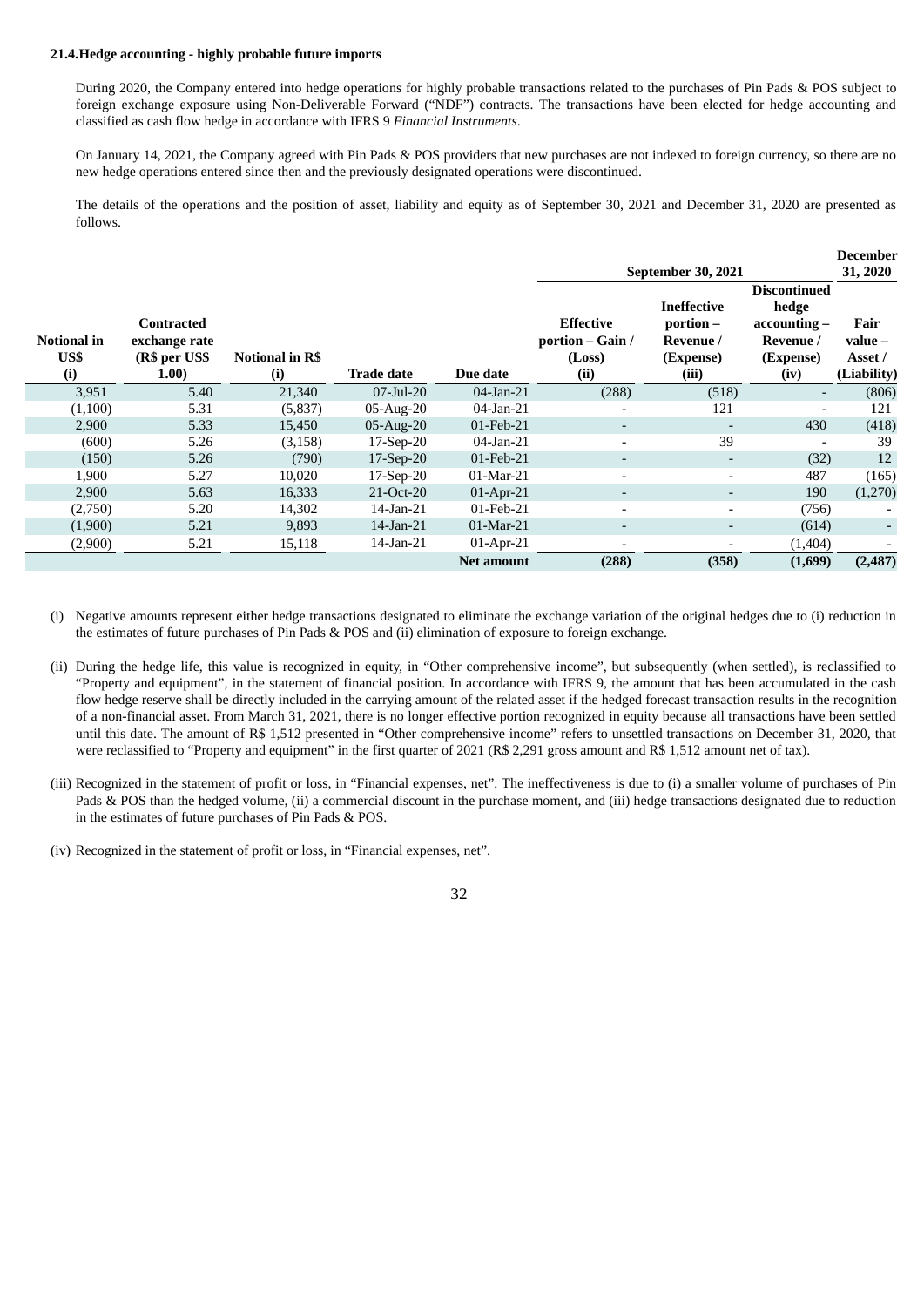#### **21.5.Hedge accounting – bonds**

During 2021, the Company entered into hedge operations to protect its inaugural dollar bonds (see details in Note 12(iv)), subject to foreign exchange exposure using cross-currency swap contracts. The transactions have been elected for hedge accounting and classified as cash flow hedge of the variability of the designated cash flows of the dollar denominated bond due to changes in the exchange rate. The details of the crosscurrency swaps and the position of asset, liability and equity as of September 30, 2021, are presented as follows.

|                         |                        |                  |                   |             | Fair value as of |                      | Gain (Loss)          |
|-------------------------|------------------------|------------------|-------------------|-------------|------------------|----------------------|----------------------|
|                         |                        |                  |                   |             | September 30,    | Gain (Loss)          | <b>Recognized in</b> |
|                         |                        | Pay ratein local |                   |             | $2021 - Asset$   | <b>Recognized in</b> | <b>OCI</b>           |
| <b>Notional in US\$</b> | <b>Notional in R\$</b> | currency         | <b>Trade date</b> | Due date    | (Liability)      | income (i)           | (ii)                 |
| 50,000                  | 248,500                | $CDI + 2.94\%$   | 23-Jun-2021       | 16-Jun-2028 | 23,357           | 21,169               | 2,188                |
| 50,000                  | 247,000                | $CDI + 2.90\%$   | 24-Jun-2021       | 16-Jun-2028 | 23,485           | 22,706               | 779                  |
| 50,000                  | 248,500                | $CDI + 2.90\%$   | 24-Jun-2021       | 16-Jun-2028 | 21,891           | 21,176               | 715                  |
| 75,000                  | 375,263                | $CDI + 2.99\%$   | 30-Jun-2021       | 16-Jun-2028 | 29,119           | 29,358               | (239)                |
| 50,000                  | 250,700                | $CDI + 2.99\%$   | 30-Jun-2021       | 16-Jun-2028 | 18,907           | 19,037               | (130)                |
| 50,000                  | 250,110                | $CDI + 2.98\%$   | 30-Jun-2021       | 16-Jun-2028 | 19,003           | 19,644               | (641)                |
| 25,000                  | 127,353                | $CDI + 2.99\%$   | 15-Jul-2021       | 16-Jun-2028 | 7,455            | 7,641                | (186)                |
| 25,000                  | 127,353                | $CDI + 2.99\%$   | 15-Jul-2021       | 16-Jun-2028 | 7,274            | 7,641                | (367)                |
| 50,000                  | 259,890                | $CDI + 2.96\%$   | 16-Jul-2021       | 16-Jun-2028 | 8,804            | 10,073               | (1,269)              |
| 25,000                  | 131,025                | $CDI + 2.85%$    | 06-Aug-2021       | 16-Jun-2028 | 4,248            | 4,207                | 41                   |
| 25,000                  | 130,033                | $CDI + 2.85%$    | 10-Aug-2021       | 16-Jun-2028 | 5,502            | 5,289                | 213                  |
| 25,000                  | 130,878                | $CDI + 2.85%$    | 11-Aug-2021       | 16-Jun-2028 | 4,225            | 4,430                | (205)                |
|                         |                        |                  |                   | Net amount  | 173,270          | 172,371              | 899                  |

(i) Recognized in the statement of profit or loss, in "Financial expenses, net".

(ii) Recognized in equity, in "Other comprehensive income".

### **21.6.Financial assets from banking solution and deposits from banking customers**

Financial assets from banking solution are deposited by the Company in Brazilian Central Bank's ("BACEN") custody accounts or in Brazilian National Treasury Bonds, in order to guarantee the deposits with banking customers, as required for companies under BACEN regulation.

In 2021, BACEN has issued a standard in which it states that all payment institutions must collateralize the deposits from banking customers, even if the institution is not yet authorized to operate as such by BACEN, which include one of our subsidiaries.

#### **21.7.Offsetting of financial instruments**

Financial asset and liability balances are offset (i.e., reported in the consolidated statement of financial position at their net amount) only if the Company and its subsidiaries currently have a legally enforceable right to set off the recognized amounts and intend either to settle on a net basis, or to sell the asset and settle the liability simultaneously.

As of September 30, 2021, and December 31, 2020, the Group has no financial instruments that meet the conditions for recognition on a net basis.

#### **22. Transactions with non-controlling interests**

|                                                                 | <b>Changes in non-controlling interest</b>                                                |                                                                |                                                                           |                                                                                |
|-----------------------------------------------------------------|-------------------------------------------------------------------------------------------|----------------------------------------------------------------|---------------------------------------------------------------------------|--------------------------------------------------------------------------------|
|                                                                 | <b>Capital</b><br><b>contributions</b><br>(deductions) by<br>non-controlling<br>interests | <b>Transfers to</b><br>(from) non-<br>controlling<br>interests | <b>Changes in</b><br>equity<br>attributable to<br>owners of the<br>parent | <b>Consideration</b><br>paid or payable<br>to non-<br>controlling<br>interests |
| For the period ended September 30, 2021                         |                                                                                           |                                                                |                                                                           |                                                                                |
| Transactions between subsidiaries and shareholders:             |                                                                                           |                                                                |                                                                           |                                                                                |
| Issuance of shares for purchased noncontrolling interests (a)   | (230,500)                                                                                 | (77, 911)                                                      | 308.411                                                                   | 230,500                                                                        |
| Capital contribution to subsidiary                              | 893                                                                                       |                                                                |                                                                           |                                                                                |
| Sale of subsidiary (b)                                          |                                                                                           | (1,219)                                                        |                                                                           | (1,219)                                                                        |
| Non-controlling interests arising on a business combination (c) |                                                                                           | 36,337                                                         |                                                                           |                                                                                |
|                                                                 | (229,607)                                                                                 | (42,793)                                                       | 308,411                                                                   | 229,281                                                                        |
|                                                                 | כפ                                                                                        |                                                                |                                                                           |                                                                                |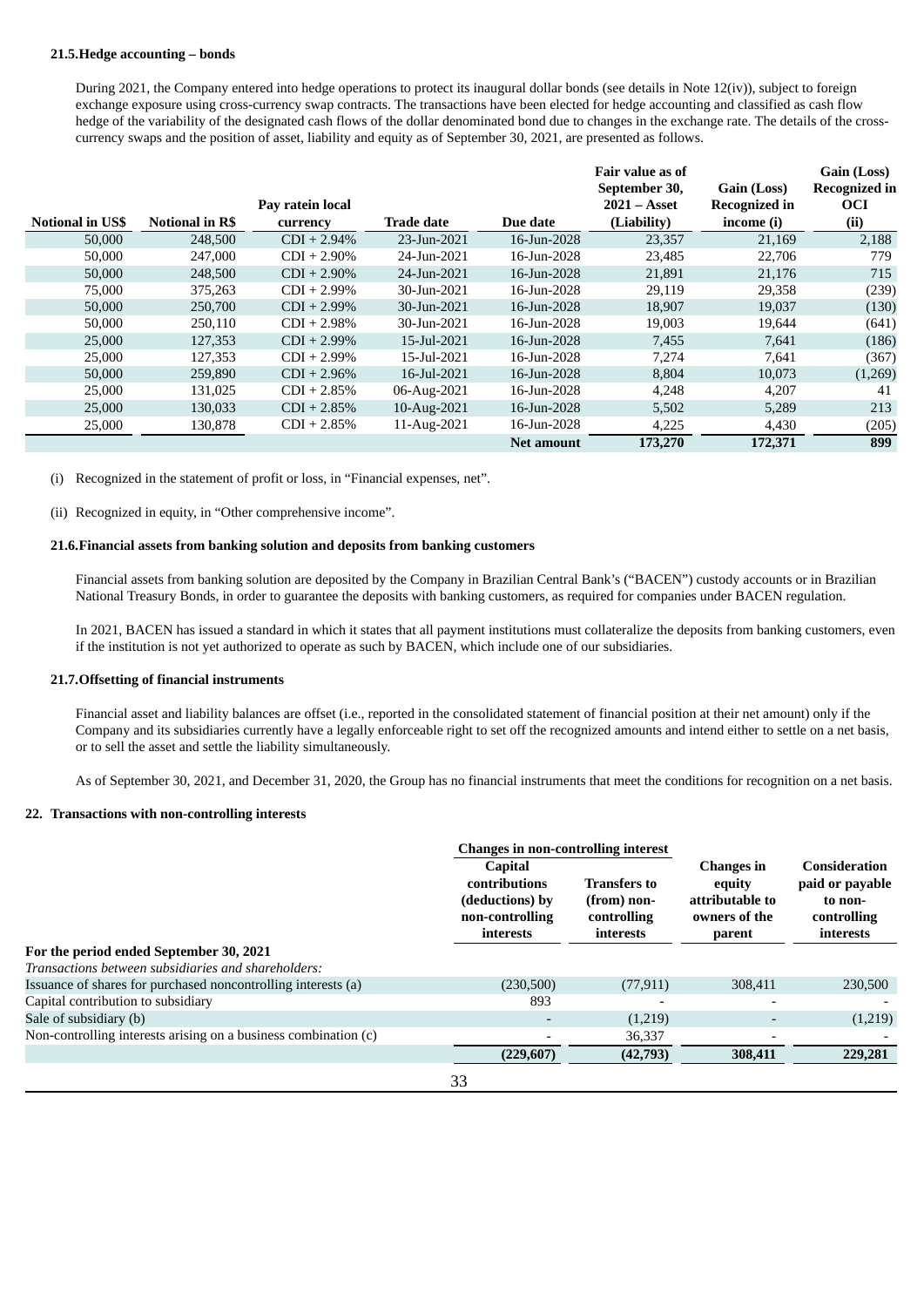- (a) On January 28, 2021, the Group has fully acquired the non-controlling interest in PDCA held by Bellver Fundo de Investimento Multimercado Crédito Privado Investimento no Exterior ("Bellver"). The transaction was made by a purchase and sale of shares, where Bellver agreed to acquire 1,313,066 STNE shares by a payment being part in cash in the amount of R\$ 230,500 and part by the delivering of their PDCA shares. The number of STNE shares delivered to Bellver was based on STNE volume-weighted average trading price of the 30 days preceding the signing of a memorandum of understanding ("MOU") between the parties on December 8th, 2020.
- (b) On June 28, 2021, the Group sold all of the 4,205,115 Linked Gourmet's shares held by it, representing 58.10% of the total and voting capital, for the total price of R\$1, thus withdrawing from Linked Gourmet's shareholders.

**Nine months**

(c) Arising from the business combination among the Group and SimplesVet and VHSYS (Note 24.2.3) and the conclusion of the PPA of Questor, Sponte and MLabs.

## **23. Other disclosures on cash flows**

### **23.1.Non-cash operating activities**

|                                                                                    | I VIIIL IIIVIILIID<br>ended September<br>2021 |
|------------------------------------------------------------------------------------|-----------------------------------------------|
| Fair value adjustment to accounts receivable from card issuers                     | 139,816                                       |
| Fair value adjustment on equity instruments/listed securities designated at FVOCI  | 213,753                                       |
| Fair value adjustment on loans designated at FVPL (Note 21.3)                      | (1, 142, 726)                                 |
| Fair value adjustment on equity securities designated at FVPL (Note 6)             | (500, 011)                                    |
| 23.2. Non-cash investing activities                                                |                                               |
|                                                                                    | Nine months<br>ended September<br>2021        |
| Property and equipment and intangible assets acquired through lease                | 72,642                                        |
| 23.3. Non-cash financing activities                                                |                                               |
|                                                                                    | Nine months<br>ended September<br>2021        |
| Settlement of loans with private entities (Note 12)                                | 748,297                                       |
| Unpaid consideration for acquisition of non-controlling shares                     | 2,188                                         |
| 23.4. Property and equipment, and intangible assets                                |                                               |
|                                                                                    | Nine months                                   |
|                                                                                    | ended September                               |
|                                                                                    | 2021                                          |
| Additions of property and equipment (Note 10)                                      | (679, 072)                                    |
| Additions of right of use (IFRS 16)                                                | 67,016                                        |
| Payments from previous year                                                        | (33,353)                                      |
| Purchases not paid at period end                                                   | 102,080                                       |
| Prepaid purchases of POS                                                           | (67, 673)                                     |
| Purchases of property and equipment                                                | (611,002)                                     |
| Additions of intangible assets (Note 11)                                           | (168, 840)                                    |
| Additions of right of use (IFRS 16)                                                | 5,626                                         |
| Purchases not paid at period end                                                   | 22,025                                        |
| Capitalization of borrowing costs                                                  | 382                                           |
| Issuance of shares for acquisition of assets                                       | 849                                           |
| Purchases and development of intangible assets                                     | (139, 958)                                    |
| Net book value of disposed assets (Note 10 / Note 11)                              | 97,391                                        |
| Net book value of disposed Leases                                                  | (3,297)                                       |
| Loss on disposal of property and equipment and intangible assets                   | (84, 186)                                     |
| Disposal of Linked's property, equipment and intangible assets, including goodwill | (11, 224)                                     |
| Proceeds from disposal of property and equipment and intangible assets             | (1,316)                                       |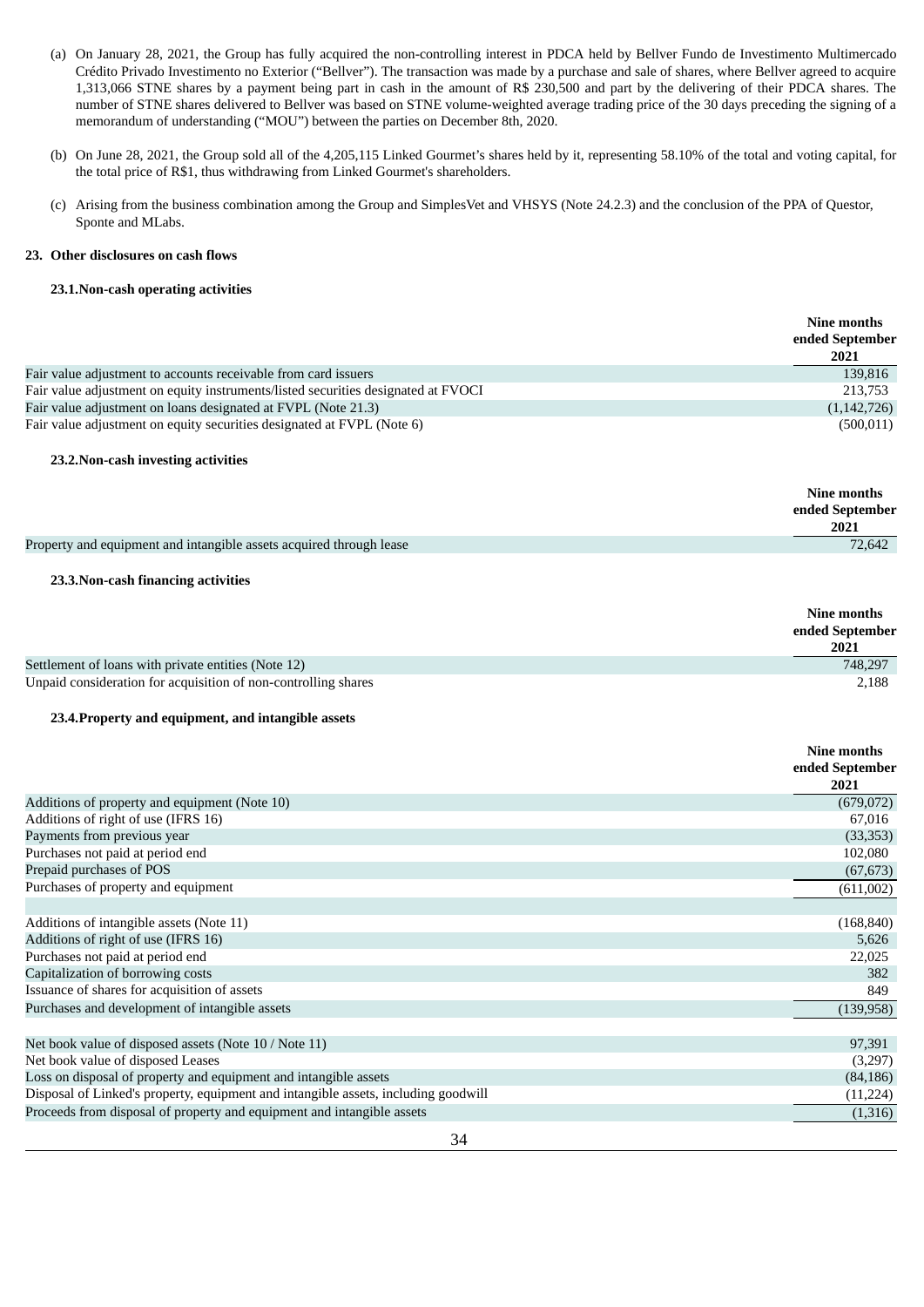### **23.5.Loans designated at FVPL**

Loans designated at FVPL represent a provision of cash of R\$ 699,902 on operating activities in the consolidated statement of cash flows.

#### **23.6.Linx's dividends**

The dividends received from Linx represent an addition of R\$ 20,129 on operating activities in the consolidated statement of cash flows (Note 1.1).

#### **24. Business combination**

#### **24.1.Acquisitions in 2021**

#### **24.1.1.Acquisition not yet approved by authorities**

On July 02, 2021, our subsidiary Linx Sistemas signed an agreement to acquire an equity interest of 40% of the shares of Neostore Desenvolvimento de Programas de Computadores SA ("Neomode"), through the execution of an Investment Agreement with the shareholders of Neomode. Founded in 2016, Neomode offers a sales channel and white label commerce app platform with agnostic integrator to Enterprise Resource Planning (ERP), Point of Sale (POS), e-commerces and gateways with cloud-based solutions. The main objective is the development and supply of solutions that integrate online channels and physical stores in the omnichannel concept using its application and integrator. The business model is based on recurring revenue (SaaS), consisting of monthly fees and transaction volume. It currently has more than 3,330 physical stores in the "click and collect, delivery and drive thru" system.

For the non-controlling shareholders, the Company will pay the total of R\$ 7,000 after the analysis and approval of this transaction by the Brazilian Antitrust Authority (CADE). The investment in Neomode is subject to compliance with certain suspensive conditions provided for in the Investment Agreement, including the approval of the transaction by CADE. Until this approval takes place, Neomode will continue to operate independently.

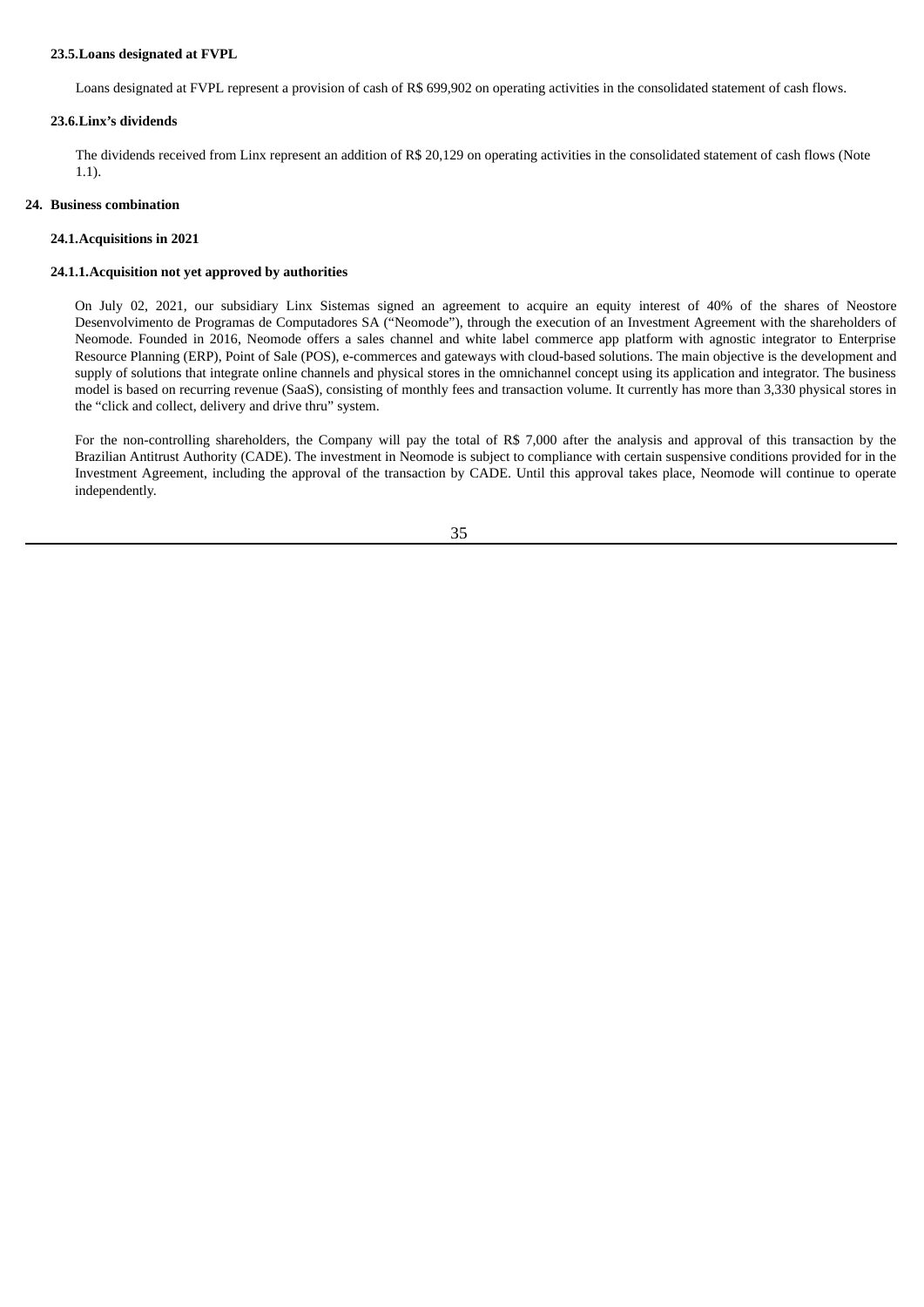# **24.1.2.Financial position of business acquired**

|                                   | <b>SimplesVet</b><br>(as of March 31,<br>2021) | <b>VHSYS</b><br>(as of March 31,<br>2021) | Linx<br>(as of June 30,<br>2021) | <b>Collact</b><br>(as of July 31,<br>2021) | <b>Trampolin</b><br>(as of July 31,<br>2021) |              |
|-----------------------------------|------------------------------------------------|-------------------------------------------|----------------------------------|--------------------------------------------|----------------------------------------------|--------------|
| <b>Fair value</b>                 | (i)                                            | (ii)                                      | (iii)                            | (iv)                                       | (v)                                          | <b>Total</b> |
| Cash and cash equivalents         | 11,107                                         | 13,731                                    | 41,618                           | 38                                         | 294                                          | 66,788       |
| Short-term investments            |                                                |                                           | 431,444                          |                                            |                                              | 431,444      |
| Accounts receivable from card     |                                                |                                           |                                  |                                            |                                              |              |
| issuers                           |                                                |                                           | 349,471                          |                                            |                                              | 349,471      |
| Trade accounts receivable         | 96                                             | 351                                       | 212,567                          | 29                                         | 130                                          | 213,173      |
| Recoverable taxes                 | $\overline{a}$                                 | $\blacksquare$                            | 43,927                           | $\overline{a}$                             | $\blacksquare$                               | 43,927       |
| Prepaid expenses                  |                                                |                                           | 4,735                            |                                            | $\overline{\phantom{a}}$                     | 4,735        |
| Deferred tax assets               |                                                |                                           | 21,439                           |                                            |                                              | 21,439       |
| Property, plant and equipment     | 179                                            | 2,232                                     | 180,123                          | 389                                        | 9                                            | 182,932      |
| Intangible asset                  |                                                | 2,522                                     | 366,914                          |                                            | $\overline{\phantom{a}}$                     | 369,436      |
| Intangible asset - Customer       |                                                |                                           |                                  |                                            |                                              |              |
| relationship (vi)                 | 15,924                                         | 6,134                                     | 1,223,560                        |                                            |                                              | 1,245,618    |
| Intangible asset - Software (vi)  | 2,807                                          | 14,583                                    | 173,113                          | 11,634                                     | 7,874                                        | 210,011      |
| Intangible asset - Trademarks and |                                                |                                           |                                  |                                            |                                              |              |
| patents                           |                                                |                                           | 215,757                          | 774                                        |                                              | 216,531      |
| Other assets                      | 137                                            | 109                                       | 77,367                           | 322                                        | $\overline{2}$                               | 77,937       |
| <b>Total assets</b>               | 30,250                                         | 39,662                                    | 3,342,035                        | 13,186                                     | 8,309                                        | 3,433,442    |
|                                   |                                                |                                           |                                  |                                            |                                              |              |
| Accounts payable to clients       |                                                |                                           | 332,902                          |                                            |                                              | 332,902      |
| Trade accounts payable            | 106                                            | 3,515                                     | 130,438                          | 261                                        |                                              | 134,320      |
| Loans and financing               |                                                | 1,525                                     | 346,151                          |                                            |                                              | 347,676      |
| Labor and social security         |                                                |                                           |                                  |                                            |                                              |              |
| liabilities                       | 566                                            | 2,019                                     | 85,829                           | 852                                        |                                              | 89,266       |
| Taxes payable                     |                                                |                                           | 34,635                           | 10                                         |                                              | 34,645       |
| Dividends payable                 |                                                |                                           | 905                              |                                            |                                              | 905          |
| Provision for contingencies (vii) |                                                | $\overline{\phantom{a}}$                  | 26,858                           | $\overline{\phantom{a}}$                   | $\overline{\phantom{a}}$                     | 26,858       |
| Deferred tax liabilities          | 6,369                                          | 7,044                                     | 625,849                          | 4,219                                      | 2,677                                        | 646,158      |
| Other liabilities                 | 843                                            | 177                                       | 86,705                           | 902                                        | 125                                          | 88,752       |
| <b>Total liabilities</b>          | 7,884                                          | 14,280                                    | 1,670,272                        | 6,244                                      | 2,802                                        | 1,701,482    |
|                                   |                                                |                                           |                                  |                                            |                                              |              |
| <b>Net assets and liabilities</b> | 22,366                                         | 25,382                                    | 1,671,763                        | 6,942                                      | 5,507                                        | 1,731,960    |
| Consideration paid (Note 24.1.4)  | 37,023                                         | 55,411                                    | 6,737,900                        | 14,116                                     | 25,840                                       | 6,870,290    |
| <b>Goodwill (viii)</b>            | 14,657                                         | 30,029                                    | 5,066,137                        | 7,174                                      | 20,333                                       | 5,138,330    |
|                                   |                                                |                                           | 36                               |                                            |                                              |              |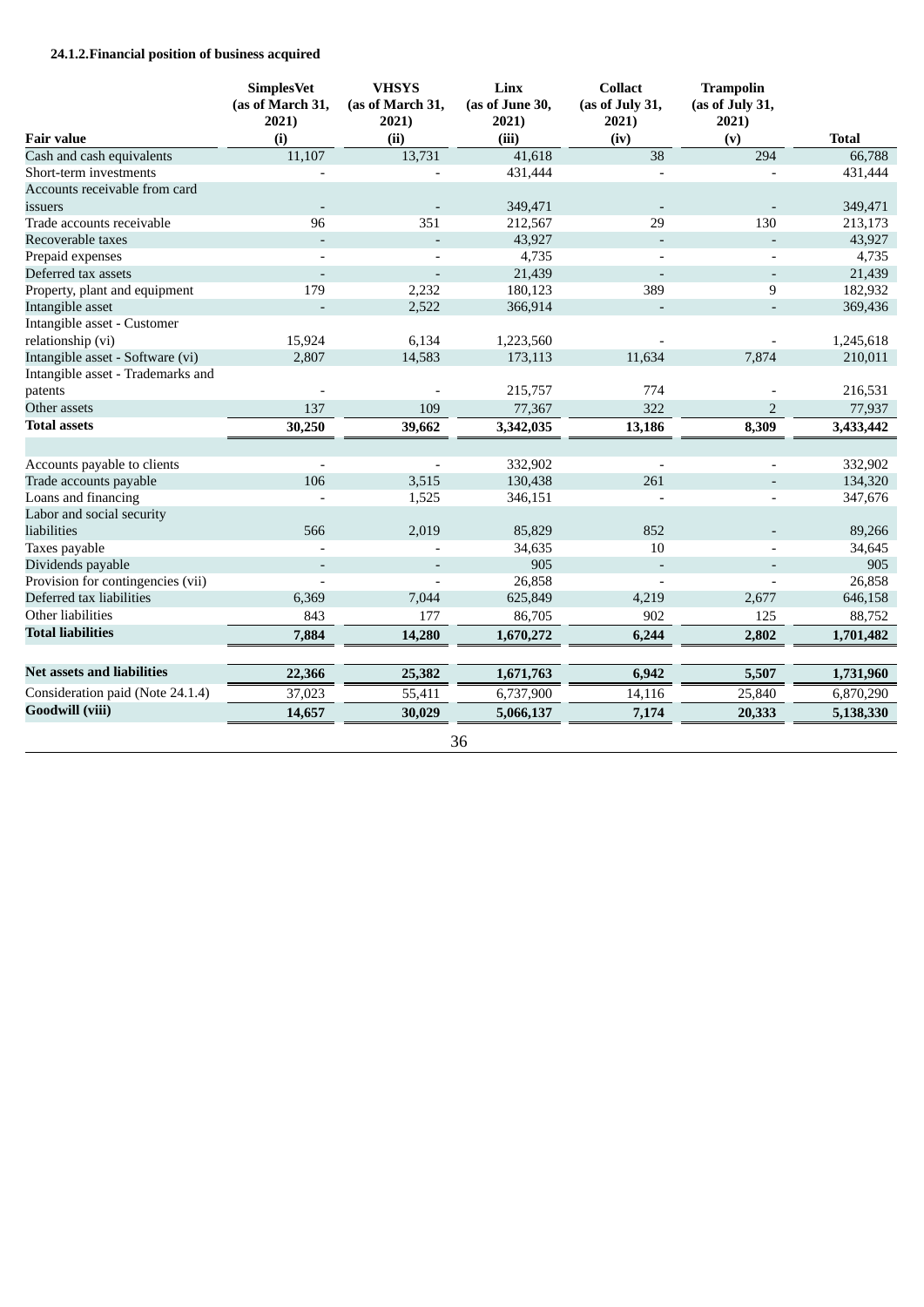- (i) On April 1, 2021, the Group acquired a 50.0% interest in SimplesVet Tecnologia S.A ("SimplesVet"), which is an unlisted company based in Salvador, Brazil, that develops management software for veterinary clinics, petshops and autonomous veterinarians. Through this acquisition, the Group expects to obtain synergies in servicing its clients. The Group determined they had control based on the voting power over the main decisions of the company.
- (ii) On April 1, 2021, the Group obtained the control of VHSYS through a step acquisition, which started on June 4, 2019, with the acquisition of 33.33% interest. On April 1, 2021, through a capital increase and buying some shares from selling shareholders the Group acquired VHSYS's control with a 50% interest. VHSYS is an unlisted company based in Paraná, Brazil, that is an omni-channel, cloud-based, Application Programming Interface ("API") driven, Point of Sale ("POS") and Enterprise Resource Planning ("ERP") platform built to serve an array of service and retail businesses. The self-service platform consists of over 40 applications, accessible a la carte, such as order and sales management, invoicing, dynamic inventory management, cash and payments management, CRM, along with marketplace, logistics, and ecommerce integrations, among others, with which the Company expects to obtain synergies in its services to clients. The Group determined they had control based on the voting power over the main decisions of the company.
- (iii) On November 17, 2020, Linx S.A ("Linx") held an Extraordinary General Meeting that approved the business combination between STNE Participações S.A. ("STNE Par") that holds the software investments business of the Group and Linx, a leading provider of retail management software in Brazil. The transaction was unanimously approved by the Brazilian Antitrust Authority (CADE) on June 16, 2021, with no restrictions, and was completed on July 01, 2021. Pursuant to the terms and subject to the conditions set forth in the Association Agreement and its amendments, each Linx share issued and outstanding immediately prior to the consummation of the transaction was automatically contributed to the Group in exchange for one newly issued redeemable STNE Par Class A Preferred Share and one newly issued redeemable STNE Par Class B Preferred Share. Immediately thereafter, each STNE Par Class A Preferred Share was redeemed for a cash payment of R \$33.5229 updated pro rata die according to the CDI rate variation from February 11, 2021 until the date of the effective payment and each STNE Par Class B Preferred Share was redeemed for 0.0126730 BDR (Brazilian Depositary Receipt) Level1 ("StoneCo BDR"), admitted to trading on B3, and credited to the shareholders' account on July 01, 2021, provided that each 1 (one) StoneCo BDR corresponded to 1 (one) StoneCo Class A Share (the "Base Exchange Ratio"). The Base Exchange Ratio was calculated on a fully diluted basis, assuming a number of fully diluted shares of Linx of 178,361,138 on the transaction consummation date and represented a total consideration of R\$ 37.78 for each Linx share.
- (iv) On August 17, 2021, the Group obtained the control of Collact through a step acquisition, which started on February 6, 2019, with the acquisition of 25% interest. On August 17, 2021, after buying shares from selling shareholders the Group acquired Collact's control with a 100% interest. Collact is a private company based in the State of São Paulo, that develops customer relationship management ("CRM") software for customer engagement, focused mainly on the food service segment, with which the Company expects to obtain synergies in its services to clients.
- (v) On August 20, 2021, the Group obtained the control of Trampolin Pagamentos S.A. ("Trampolin"), through a payment in cash and the delivery of STNE shares, of which 50% will be vested after 36 months and 50% after the achievement of some operational goals. There is also a contingent consideration that might be paid after 5 years from the acquisition date. Trampolin is a "banking as a service" fintech that has developed a software that allows other companies to offer banking functionality on their own systems and/or offer whitelabel digital wallet applications.
- (vi) The Company carried out an assessment of fair value of the assets acquired in the business combination, having determined certain assets such as customer relationship and software. Details on the methods and assumptions adopted are described on Note 24.1.3.
- (vii) A provision for contingent liabilities at fair value of R\$ 26,858 was recognized at the acquisition date resulting from civil, labor and tax claims against Linx. The claims are subject to legal arbitration and to the Group's re-assessment at the end of each reporting period, based on the expected probable outcome (see Note 14). As mentioned above, the fair value amount and purchase price allocation are still being evaluated, and for that reason the total contingent liabilities are also being determined.
- (viii)Goodwill comprises the value of expected synergies and other benefits from combining the assets and activities of the business acquired with those of the Group and is entirely allocated to the single Cash Generating Unit ("CGU") of the Group. None of the goodwill recognized is expected to be deductible for income tax purposes.

In order to evaluate the contingent consideration, the Group has considered different probabilities of scenarios and discounted future contractual cash flows at the interest rates available in the market that are available to the Group for similar financial instruments.

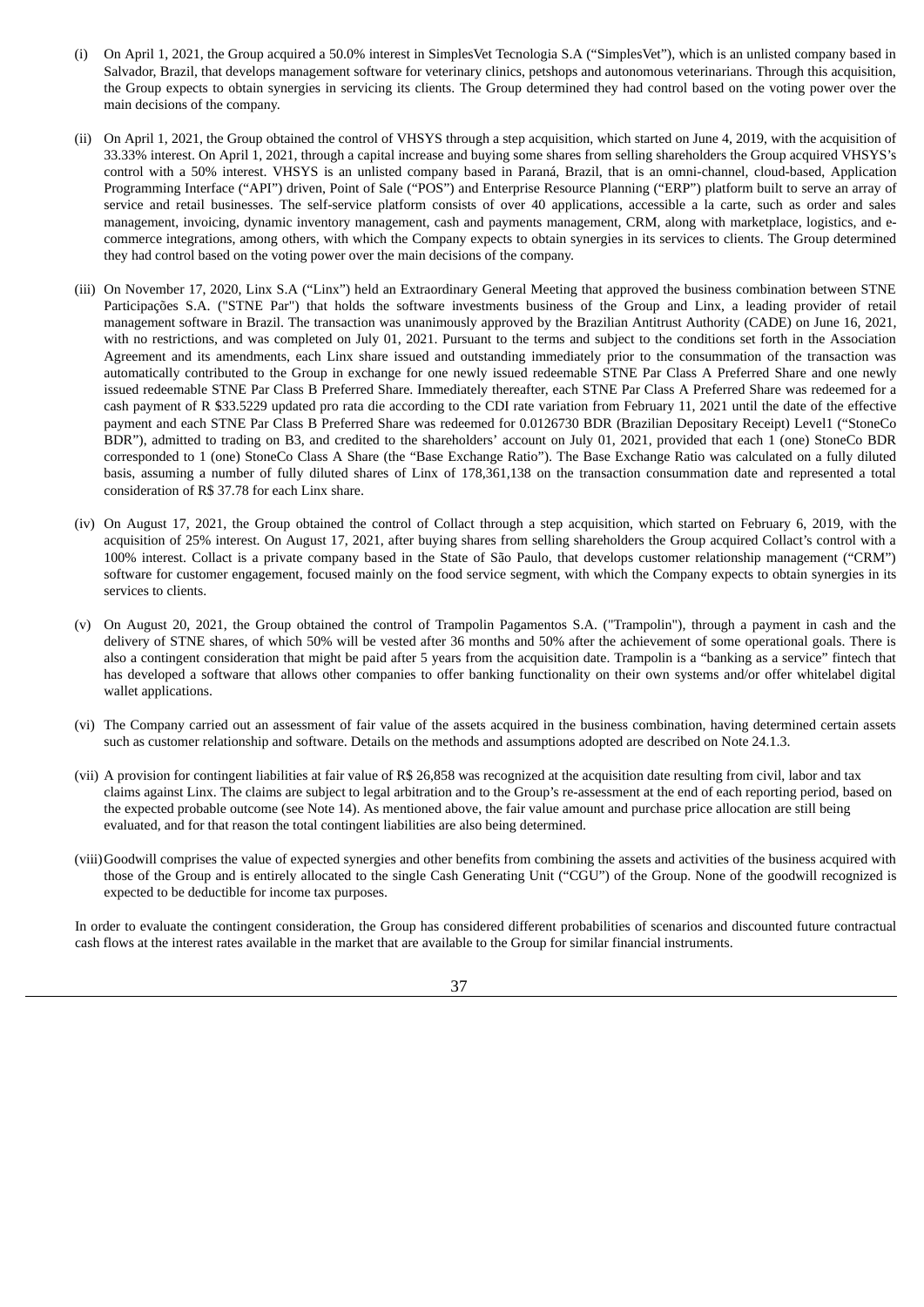The valuation of the identifiable assets acquired and liabilities assumed had not been completed by the date the interim financial statements were approved for issue by the Board of Directors. Thus, property, plant and equipment may need to be subsequently adjusted, with a corresponding adjustment to goodwill prior to one year after the transaction is completed.

### **24.1.3.Intangible assets arised from the business combination**

The fair value of intangible assets identified in the business combination are detailed below, as well as whether the assessment is preliminary or final. The Company has up to 12 months after each of the acquisitions to conclude the assessment.

| <b>Customer relationship</b> | Linx        | <b>SimplesVet</b>                                             | VHSYS                          |
|------------------------------|-------------|---------------------------------------------------------------|--------------------------------|
| Amount                       | 1,223,560   | 15,924                                                        | 6,134                          |
| Method of evaluation         | $MEEM (*)$  | $MEEM (*)$                                                    | $MEEM (*)$                     |
| Estimated useful life (i)    | 5 years     | 7 years                                                       | 4 years                        |
| Discount rate (ii)           | 13.7%       | 15.6%                                                         | 15.6%                          |
| Source of information        |             | Acquirer's management internal Acquirer's management internal | Acquirer's management internal |
|                              | projections | projections                                                   | projections                    |
| Assessment status            | Preliminary | Preliminary                                                   | Preliminary                    |

(i) Useful lives were estimated based on internal benchmarks.

(ii) Discount rate used was equivalent to the weighted average cost of capital combined with the sector's risk.

(\*) Multi-Period Excess Earnings Method ("MEEM")

| <b>Software</b>           | Linx             | <b>SimplesVet</b> | VHSYS            | Collact          | <b>Trampolin</b> |
|---------------------------|------------------|-------------------|------------------|------------------|------------------|
| Amount                    | 173,112          | 2.807             | 14,583           | 11,634           | 7,874            |
| Method of evaluation      | Replacement cost | Replacement cost  | Replacement cost | Replacement cost | Replacement cost |
| Estimated useful life (i) | 3 years          | 5 years           | 5 years          | 4 years          | 5 years          |
| Discount rate (ii)        | 13.7%            | 15.6%             | 15.6%            | 18.0%            | 18.0%            |
| Source of information     | Historical data  | Historical data   | Historical data  | Historical data  | Historical data  |
| Assessment status         | Preliminary      | Preliminary       | Preliminary      | Preliminary      | Preliminary      |

(i) Useful lives were estimated based on internal benchmarks.

(ii) Discount rate used was equivalent to the weighted average cost of capital combined with the sector's risk.

| <b>Trademark and patents</b> | Linx                                       | Collact                                    |
|------------------------------|--------------------------------------------|--------------------------------------------|
| Amount                       | 215,757                                    | 774                                        |
| Method of evaluation         | Relief from royalties                      | Relief from royalties                      |
| Estimated useful life (i)    | 25 years                                   | 25 years                                   |
| Discount rate (ii)           | 13.7%                                      | 18.0%                                      |
| Source of information        | Acquirer's management internal projections | Acquirer's management internal projections |
| Assessment status            | Preliminary                                | Preliminary                                |

(i) Useful lives were estimated based on internal benchmarks.

(ii) Discount rate used was equivalent to the weighted average cost of capital combined with the sector's risk.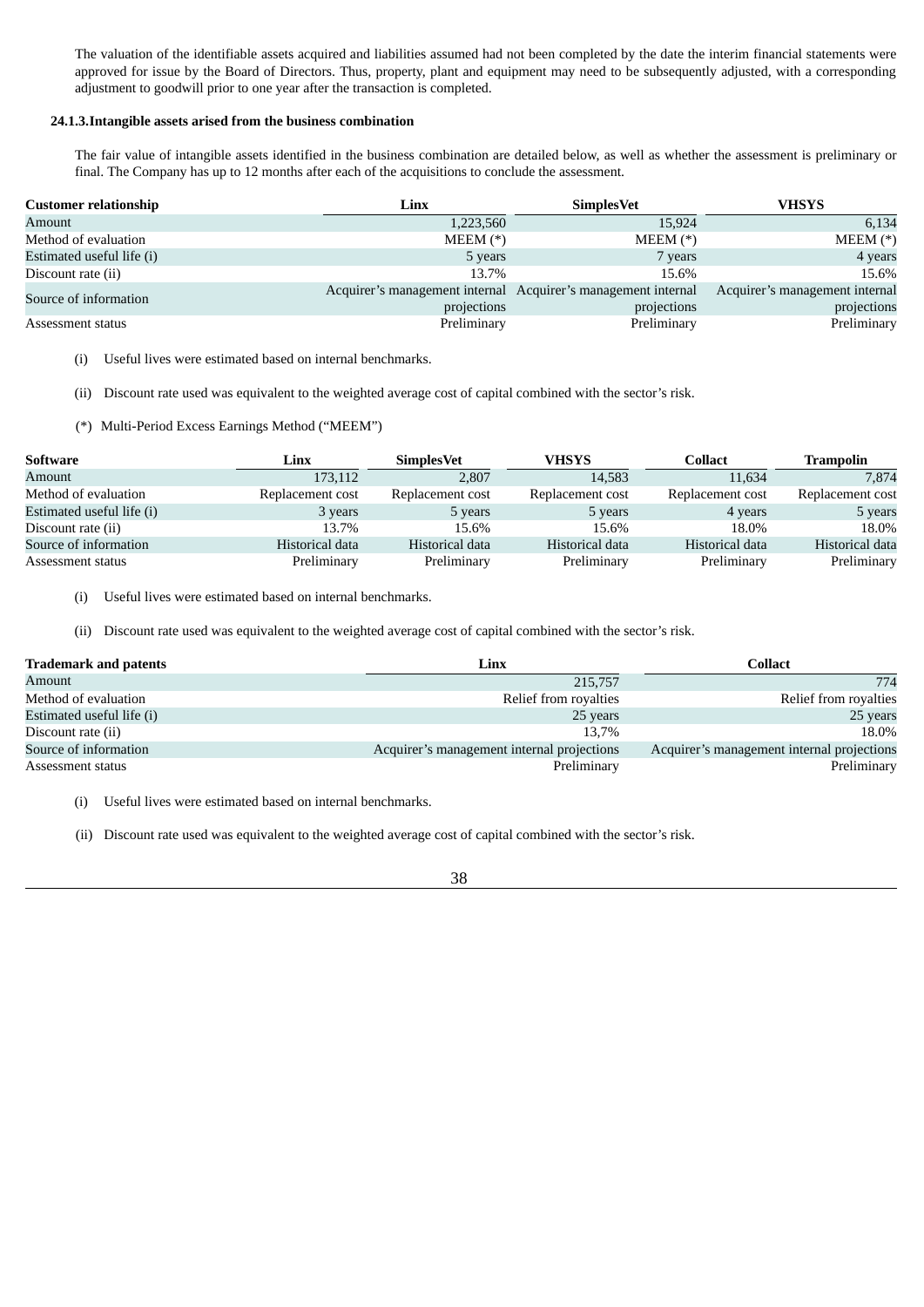# **24.1.4.Consideration paid**

The fair value of the consideration paid on the business combination were as follows:

|                                                          | <b>SimplesVet</b> | <b>VHSYS</b> | Linx                     | <b>Collact</b> | Trampolin                | <b>Total</b> |
|----------------------------------------------------------|-------------------|--------------|--------------------------|----------------|--------------------------|--------------|
| Cash consideration paid to the selling shareholders      | 15,650            | 18,656       | 4,752,811                | 3,173          | 13,402                   | 4,803,692    |
| Cash consideration to be paid to the selling             |                   |              |                          |                |                          |              |
| shareholders                                             | 5,750             |              | $\overline{\phantom{a}}$ | 167            |                          | 5,917        |
| Previously held equity interest in the acquiree, at fair |                   |              |                          |                |                          |              |
| value (i)                                                |                   | 24,064       | 1,335,603                | 3,529          | $\overline{\phantom{a}}$ | 1,363,196    |
| Shares of the Company issued to selling                  |                   |              |                          |                |                          |              |
| shareholders                                             |                   |              | 618,514                  |                | 9,897                    | 628,411      |
| Loans converted into shares                              |                   |              |                          | 5,247          |                          | 5,247        |
| Non-controlling interest in the acquiree (ii)            | 11,183            | 12,691       | $\overline{\phantom{a}}$ |                |                          | 23,874       |
| Contingent consideration (iii)                           | 4,440             |              | 30,972                   | 2,000          | 2,541                    | 39,953       |
| Total                                                    | 37,023            | 55,411       | 6,737,900                | 14,116         | 25,840                   | 6,870,290    |

- (i) Refers to the acquiree's shares previously acquired in stock market or from the selling shareholders. As a result of the step acquisition of VHSYS, the Group recognized a gain of R\$ 12,010 by the difference between the previously held 33.33% interest in VHSYS, at fair value, in the amount of R\$ 24,064, and its carrying amount, of R\$ 12,054. As a result of the step acquisition of Collact, the Group recognized a gain of R\$ 3,838 by the difference between the previously held 25% interest in Collact, at fair value, in the amount of R\$ 3,529, and its carrying amount, of R\$ (309).
- (ii) The Group has elected to measure the non-controlling interests in the acquiree using the present ownership instruments' proportionate share in the recognized amounts of the acquiree's identifiable net assets.
- (iii) SimplesVet's contingent consideration will be transferred to the selling shareholders after the closing of the 2022 fiscal year and is determined based on predetermined formulas mainly based in the amount of revenue and profitability that the acquired company will have at the end of 2022. Collact's contingent consideration is related to revenue performance in 2021 fiscal year and will be paid to selling shareholders in 2022. Trampolin's contingent consideration will be paid to selling shareholders if the performance obligations related to revenue and number of active customers specified in the investment agreement are met within the next 36 months from the date of acquisition of the business. For Linx acquisition, the amount of R\$ 30,972 refers to share-based payments that may be paid in the next months.

In order to evaluate the contingent consideration, the Group has considered different probabilities of scenarios and discounted future contractual cash flows at the interest rates available in the market that are available to the Group for similar financial instruments.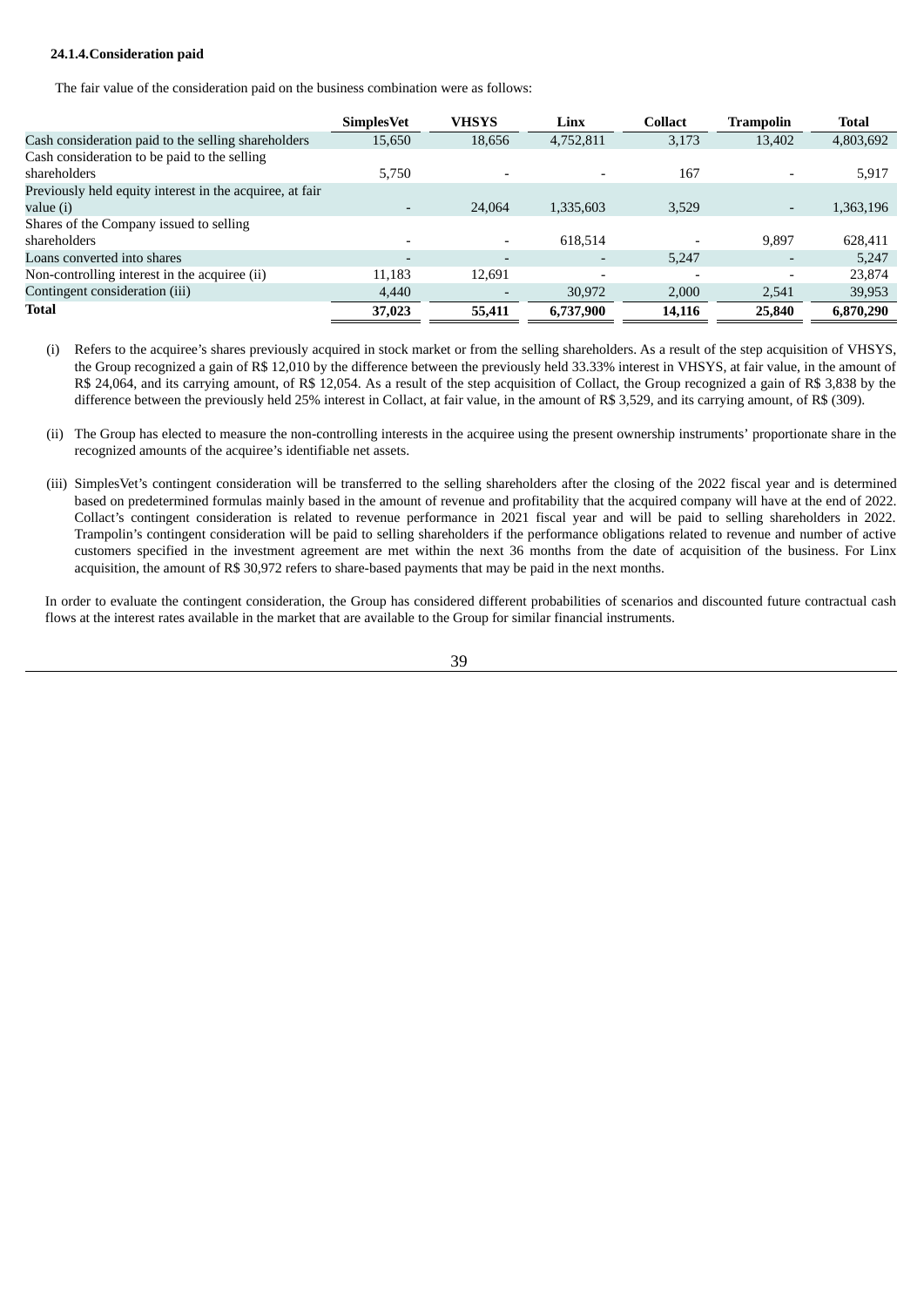#### **24.1.5.Acquisition-related costs**

Until September 30, 2021, the calculated costs related to Linx acquisition were R\$ 95,057 – of which R\$ 28,369 were costs incurred in 2020 and R\$ 66,688 in 2021 – recognized in the statement of profit or loss under administrative expenses. The Group estimates that R\$ 107,875 will be incurred as Linx's total acquisition-related costs.

## **24.1.6.Revenue and profit contribution**

The combined statement of profit or loss from the acquisition date through September 30, 2021 for all companies acquired in 2021 is presented below:

|                                                             | Nine months<br>ended September |
|-------------------------------------------------------------|--------------------------------|
|                                                             | 30, 2021                       |
| Net revenue from transaction activities and other services  | 32,998                         |
| Net revenue from subscription services and equipment rental | 237,539                        |
| Financial income                                            | 3,721                          |
| Other financial income                                      | 6,142                          |
| <b>Total revenue and income</b>                             | 280,400                        |
| Cost of services                                            | (152, 191)                     |
| Administrative expenses                                     | (70, 232)                      |
| Selling expenses                                            | (57, 113)                      |
| Financial expenses, net                                     | (15, 556)                      |
| Other income (expenses), net                                | (10, 835)                      |
|                                                             | (305, 927)                     |
| Loss before income taxes                                    | (25, 527)                      |
|                                                             |                                |
| Current income tax and social contribution                  | (4, 444)                       |
| Deferred income tax and social contribution                 | 5,938                          |
| Loss for the period                                         | (24, 033)                      |

Total revenue and net income for the Group is presented below on a pro-forma basis assuming the acquisitions occurred at the beginning of the year of each acquisition:

|                                    | Nine months<br>ended September<br>30, 2021 |
|------------------------------------|--------------------------------------------|
| Pro-forma total revenue and income | 3,450,902                                  |
| Pro-forma net income (loss)        | (694, 241)                                 |

This pro-forma financial information is presented for informational purposes only and does not purport to represent what the Company's results of operations would have been had it completed the acquisition on the date assumed, nor is it necessarily indicative of the results that may be expected in future periods.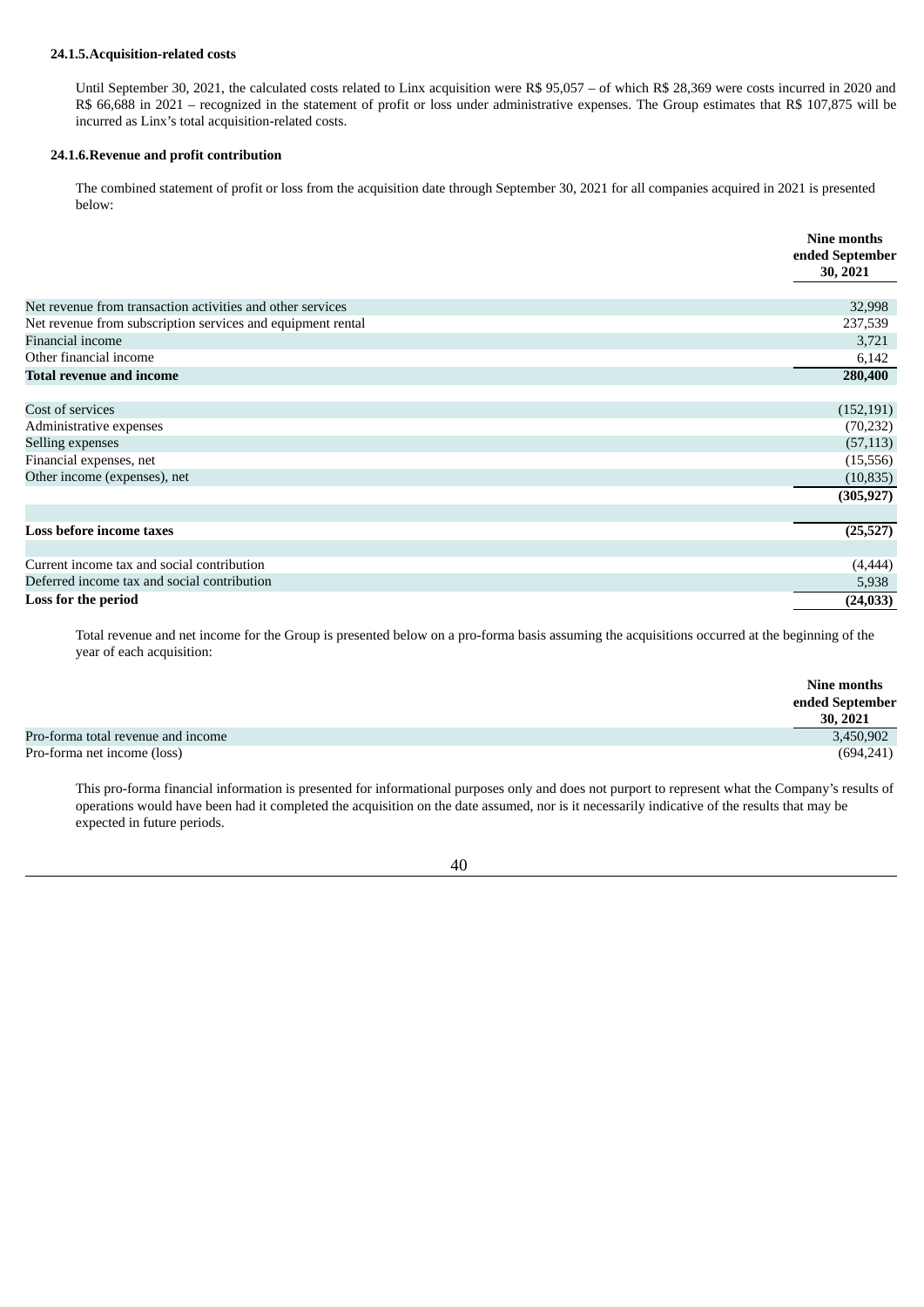#### **24.2.Acquisitions in 2020**

# **24.2.1.Financial position of businesses acquired**

The allocation of assets acquired and liabilities assumed in the business combinations are presented below.

#### **24.2.1.1.MLabs**

|                                                      | <b>MLabs</b>          |                    | <b>MLabs</b>    |
|------------------------------------------------------|-----------------------|--------------------|-----------------|
|                                                      | <b>As of December</b> |                    | As of September |
|                                                      | 31, 2020              | <b>Adjustments</b> | 30, 2021        |
| <b>Fair value</b>                                    | (Preliminary)         | <b>PPA</b>         | (Final)         |
| Cash and cash equivalents                            | 9,406                 |                    | 9,406           |
| Trade accounts receivable (i)                        | 944                   |                    | 944             |
| Property and equipment                               | 1,695                 |                    | 1,695           |
| Intangible asset - Customer relationship (ii and iv) | 2,750                 | 12,294             | 15,044          |
| Deferred tax assets                                  |                       | 1,562              | 1,562           |
| Other assets                                         | 15,610                |                    | 15,610          |
| <b>Total assets</b>                                  | 30,405                | 13,856             | 44,261          |
|                                                      |                       |                    |                 |
| Trade accounts payable                               | 146                   |                    | 146             |
| Labor and social security liabilities                | 980                   | 142                | 1,122           |
| <b>Tax liabilities</b>                               |                       | 209                | 209             |
| Deferred tax liabilities (iv)                        | 935                   | 4,180              | 5,115           |
| Other liabilities                                    | 1,475                 | 4,242              | 5,717           |
| <b>Total liabilities</b>                             | 3,536                 | 8,773              | 12,309          |
|                                                      |                       |                    |                 |
| <b>Net assets and liabilities</b>                    | 26,869                | 5,083              | 31,952          |
| Consideration paid (Note 24.2.3.1)                   | 69,636                | (1,757)            | 67,879          |
| Goodwill (iii)                                       | 42,767                | (6, 840)           | 35,927          |

On September 1, 2020, the Group acquired a 51.5% interest in MLabs. MLabs is an unlisted company based in São Paulo, Brazil, that develops software and services for social media management. Through this acquisition, the Group expects to obtain synergies in servicing its clients. The shareholders shall approve the stock option plan of MLabs limited to 2.912% of the total share capital of MLabs. Therefore, after the referred approval, STNE Par shall hold 50% interest in MLabs.

- (i) The fair value of trade accounts receivable is R\$ 944.
- (ii) The Company carried out an assessment of fair value of the assets acquired in the business combination, having determined customer relationship related amounts. Details on the methods and assumptions adopted are described on Note 24.2.2.
- (iii) Goodwill comprises the value of expected synergies and other benefits from combining the assets and activities of the business acquired with those of the Group and is entirely allocated to the single Cash Generating Unit ("CGU") of the Group. None of the goodwill recognized is expected to be deductible for income tax purposes.
- (iv) The net assets recognized in the December 31, 2020 financial statements were based on a provisional assessment of their fair value while the Group sought an independent valuation for the intangible assets owned by MLabs. The valuation had not been completed by the date the 2020 financial statements were approved for issue by the Board of Directors. In September 2021, the valuation was completed, and the acquisition date fair value of the intangible asset Customer relationship was R\$ 15,044, an increase of R\$ 12,294 over the provisional value. The 2020 comparative information was restated to reflect the adjustment to the provisional amounts. As a result, there was an increase in the deferred tax liability of R\$ 4,180. There were also other adjustments made because of the completion of the valuation as can be seen in the table above, but those adjustments were considered immaterial for the Group.

In order to evaluate the contingent consideration, the Group has considered different probabilities of scenarios and discounted future contractual cash flows at the interest rates available in the market that are available to the Group for similar financial instruments.

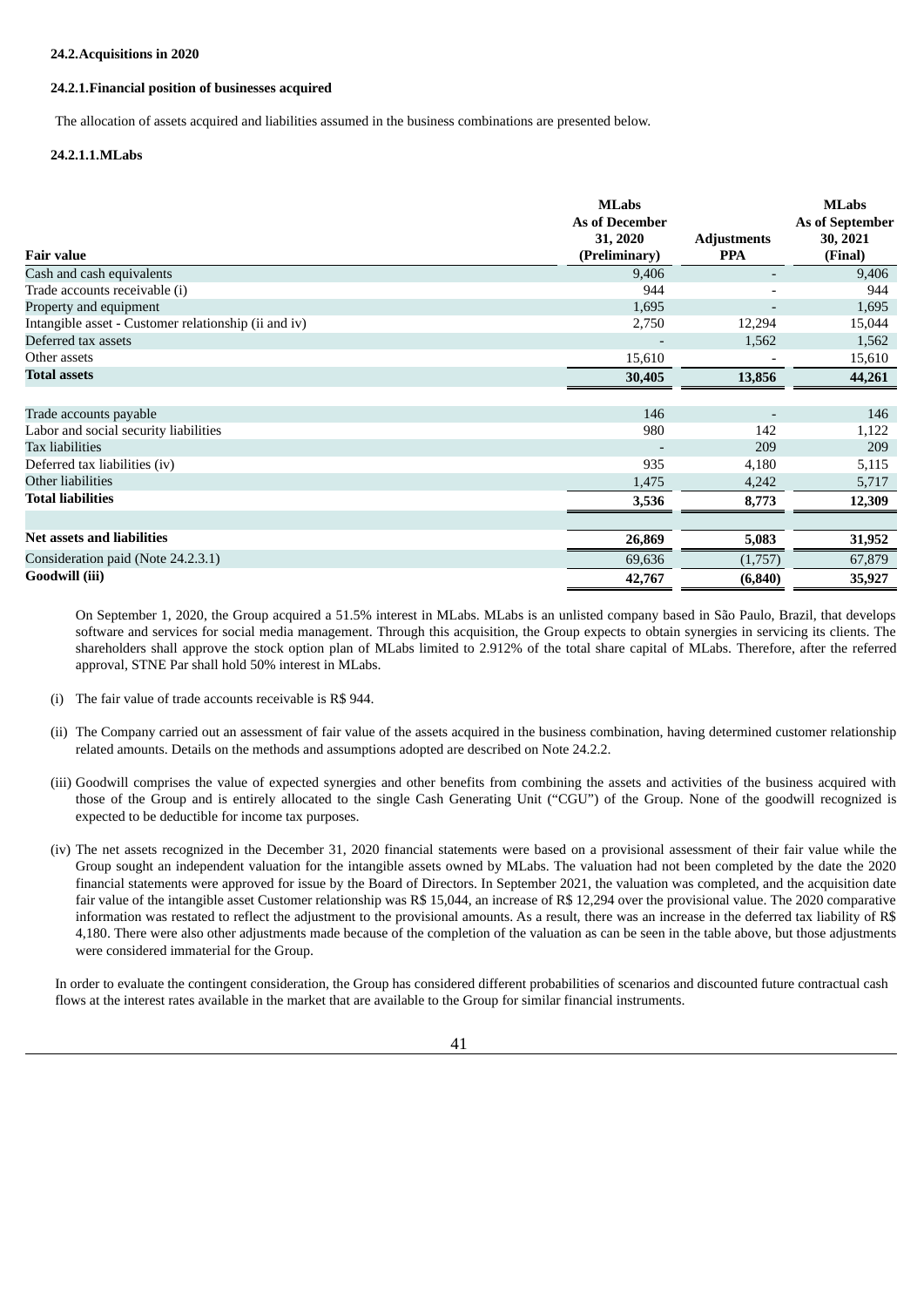# **24.2.1.2.Questor**

|                                                       | <b>Questor</b>        |                    |                  |
|-------------------------------------------------------|-----------------------|--------------------|------------------|
|                                                       | <b>As of December</b> |                    | Questor          |
|                                                       | 31, 2020              | <b>Adjustments</b> | As of September  |
| <b>Fair value</b>                                     | (Preliminary)         | <b>PPA</b>         | 30, 2021 (Final) |
| Cash and cash equivalents                             | 4,354                 | (12)               | 4,342            |
| Trade accounts receivable (i)                         | 1,664                 | 732                | 2,396            |
| Property and equipment                                | 1,575                 | 393                | 1,968            |
| Intangible asset                                      | 1,119                 | (1,119)            |                  |
| Intangible asset - Customer relationship (ii and iv)  | 23,649                | (17, 773)          | 5,876            |
| Intangible asset - Software (ii and iv)               | 4,437                 | 47,653             | 52,090           |
| Intangible asset - Trademarks and patents (ii and iv) |                       | 5,734              | 5,734            |
| Other assets                                          | 11,539                | (498)              | 11,041           |
| <b>Total assets</b>                                   | 48,337                | 35,110             | 83,447           |
|                                                       |                       |                    |                  |
| Trade accounts payable                                | 47                    | 745                | 792              |
| Labor and social security liabilities                 | 2,822                 |                    | 2,822            |
| <b>Tax liabilities</b>                                |                       | 582                | 582              |
| Deferred tax liabilities                              | 9,549                 | 12,109             | 21,658           |
| Provision for contingencies (v)                       |                       | 7,040              | 7,040            |
| Other liabilities                                     | 3,482                 | (1,831)            | 1,651            |
| <b>Total liabilities</b>                              | 15,900                | 18,645             | 34,545           |
| <b>Net assets and liabilities</b>                     | 32,437                | 16,465             | 48,902           |
| Consideration paid (Note 24.2.3.2)                    | 58,324                | 7,303              | 65,627           |
| Goodwill (iii)                                        | 25,887                | (9,162)            | 16,725           |

On October 1, 2020, the Group acquired a 50.0% interest in Questor. Questor is an unlisted company based in Santa Catarina, Brazil, that develops management software for accounting offices. Through this acquisition, the Group expects to obtain synergies in servicing its clients. The Group determined they had control based on the voting power over the main decisions of the company. The Group also holds an option to acquire an additional interest in the period from two to three years counted from the date of the initial acquisition, which will allow the Group to acquire an additional 50.0% interest in Questor.

- (i) The fair value of trade accounts receivable is R\$ 2,396.
- (ii) The Company carried out an assessment of fair value of the assets acquired in the business combination, having determined certain assets such as customer relationship, trademarks and patents, and software. Details on the methods and assumptions adopted are described on Note 24.2.2.
- (iii) Goodwill comprises the value of expected synergies and other benefits from combining the assets and activities of the business acquired with those of the Group and is entirely allocated to the single Cash Generating Unit ("CGU") of the Group. None of the goodwill recognized is expected to be deductible for income tax purposes.
- (iv) The net assets recognized in the December 31, 2020 financial statements were based on a provisional assessment of their fair value while the Group sought an independent valuation for the intangible assets owned by Questor. The valuation had not been completed by the date the 2020 financial statements were approved for issue by the Board of Directors. In September 2021, the valuation was completed, and the acquisition date fair value of the intangible asset Customer relationship was R\$ 5,876, a decrease of R\$ 17,773 over the provisional value. Besides that, the acquisition date fair value of the intangible assets Software and Trademarks and patents were R\$ 52,090 and R\$ 5,734, an increase of R\$ 47,653 and R\$ 5,734 over the provisional values, respectively. The 2020 comparative information was restated to reflect the adjustment to the provisional amounts. As a result, there was an increase in the deferred tax liability of R\$ 12,109. There were also other adjustments made because of the completion of the valuation as can be seen in the table above, but those adjustments were considered immaterial for the Company.
- (v) A provision for contingent liabilities at fair value of R\$ 7,040 was recognized at the acquisition date resulting from tax claims against Questor. The claims are subject to legal arbitration and to the Group's re-assessment at the end of each reporting period, based on the expected probable outcome. The subsequent changes are charged to profit or loss.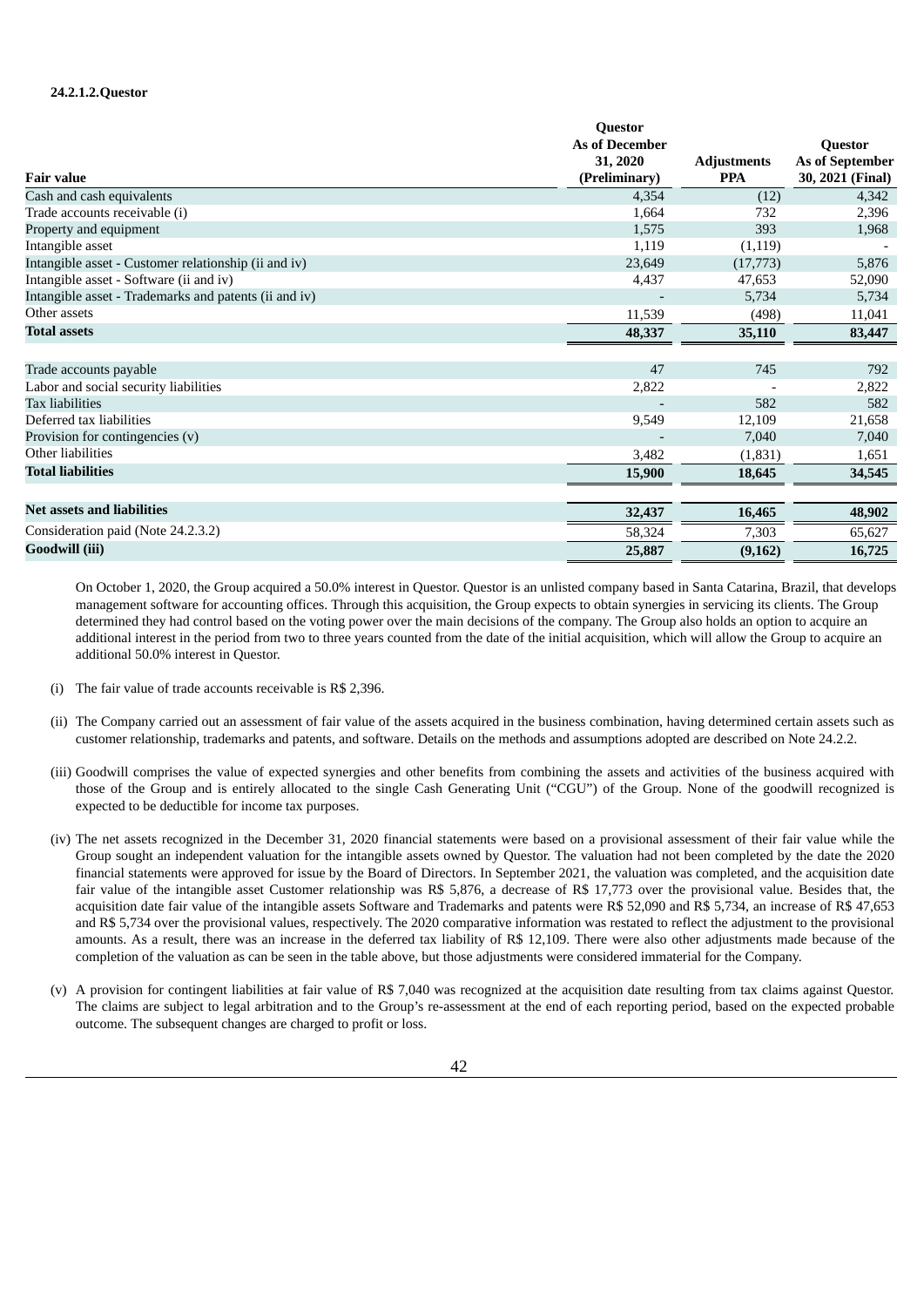In order to evaluate the contingent consideration, the Group has considered different probabilities of scenarios and discounted future contractual cash flows at the interest rates available in the market that are available to the Group for similar financial instruments.

# **24.2.1.3.Sponte**

|                                                       | <b>Sponte</b>         |                    |                  |
|-------------------------------------------------------|-----------------------|--------------------|------------------|
|                                                       | <b>As of December</b> |                    | <b>Sponte</b>    |
|                                                       | 31, 2020              | <b>Adjustments</b> | As of September  |
| <b>Fair value</b>                                     | (Preliminary)         | <b>PPA</b>         | 30, 2021 (Final) |
| Cash and cash equivalents                             | 1,487                 | (592)              | 895              |
| Trade accounts receivable (i)                         | 824                   | 2,665              | 3,489            |
| Property and equipment                                | 811                   | 9                  | 820              |
| Intangible asset                                      | 9                     | (9)                |                  |
| Intangible asset - Customer relationship (ii and iv)  | 8,784                 | 6,606              | 15,390           |
| Intangible asset - Software (ii and iv)               |                       | 10,354             | 10,354           |
| Intangible asset - Trademarks and patents (ii and iv) |                       | 6,632              | 6,632            |
| Other assets                                          | 681                   |                    | 681              |
| <b>Total assets</b>                                   | 12,596                | 25,665             | 38,261           |
|                                                       |                       |                    |                  |
| Trade accounts payable                                | 93                    | 11                 | 104              |
| Labor and social security liabilities                 | 2,069                 |                    | 2,069            |
| <b>Tax liabilities</b>                                |                       | 285                | 285              |
| Deferred tax liabilities (iv)                         | 2,987                 | 8,021              | 11,008           |
| Other liabilities                                     | 2,173                 | (299)              | 1,874            |
| <b>Total liabilities</b>                              | 7,322                 | 8,018              | 15,340           |
|                                                       |                       |                    |                  |
| <b>Net assets and liabilities</b>                     | 5,274                 | 17,647             | 22,921           |
| Consideration paid (Note 24.2.3.3)                    | 80,553                | 8,568              | 89,121           |
| Goodwill (iii)                                        | 75,279                | (9,079)            | 66,200           |

On November 5, 2020, the Group acquired a 90.0% interest in Sponte. Sponte is an unlisted company based in Paraná, Brazil, that develops management software for education. Through this acquisition, the Group expects to obtain synergies in servicing its clients.

- (i) The fair value of trade accounts receivable is R\$ 3,489.
- (ii) The Company carried out an assessment of fair value of the assets acquired in the business combination, having determined certain assets such as customer relationship, trademarks and patents, and software. Details on the methods and assumptions adopted are described on Note 24.2.2.
- (iii) Goodwill comprises the value of expected synergies and other benefits from combining the assets and activities of the business acquired with those of the Group and is entirely allocated to the single Cash Generating Unit ("CGU") of the Group. None of the goodwill recognized is expected to be deductible for income tax purposes.
- (iv) The net assets recognized in the December 31, 2020 financial statements were based on a provisional assessment of their fair value while the Group sought an independent valuation for the intangible assets owned by Sponte. The valuation had not been completed by the date the 2020 financial statements were approved for issue by the Board of Directors. In September 2021, the valuation was completed, and the acquisition date fair value of the intangible assets Customer relationship, Software and Trademarks and patents were R\$ 15,390, R\$ 10,354 and R\$ 6,632, an increase of R\$ 6,606, R\$ 10,354 and R\$ 6,632 over the provisional values, respectively. The 2020 comparative information was restated to reflect the adjustment to the provisional amounts. As a result, there was an increase in the deferred tax liability of R\$ 8,021. There were also other adjustments made because of the completion of the valuation as can be seen in the table above, but those adjustments were considered immaterial for the Company.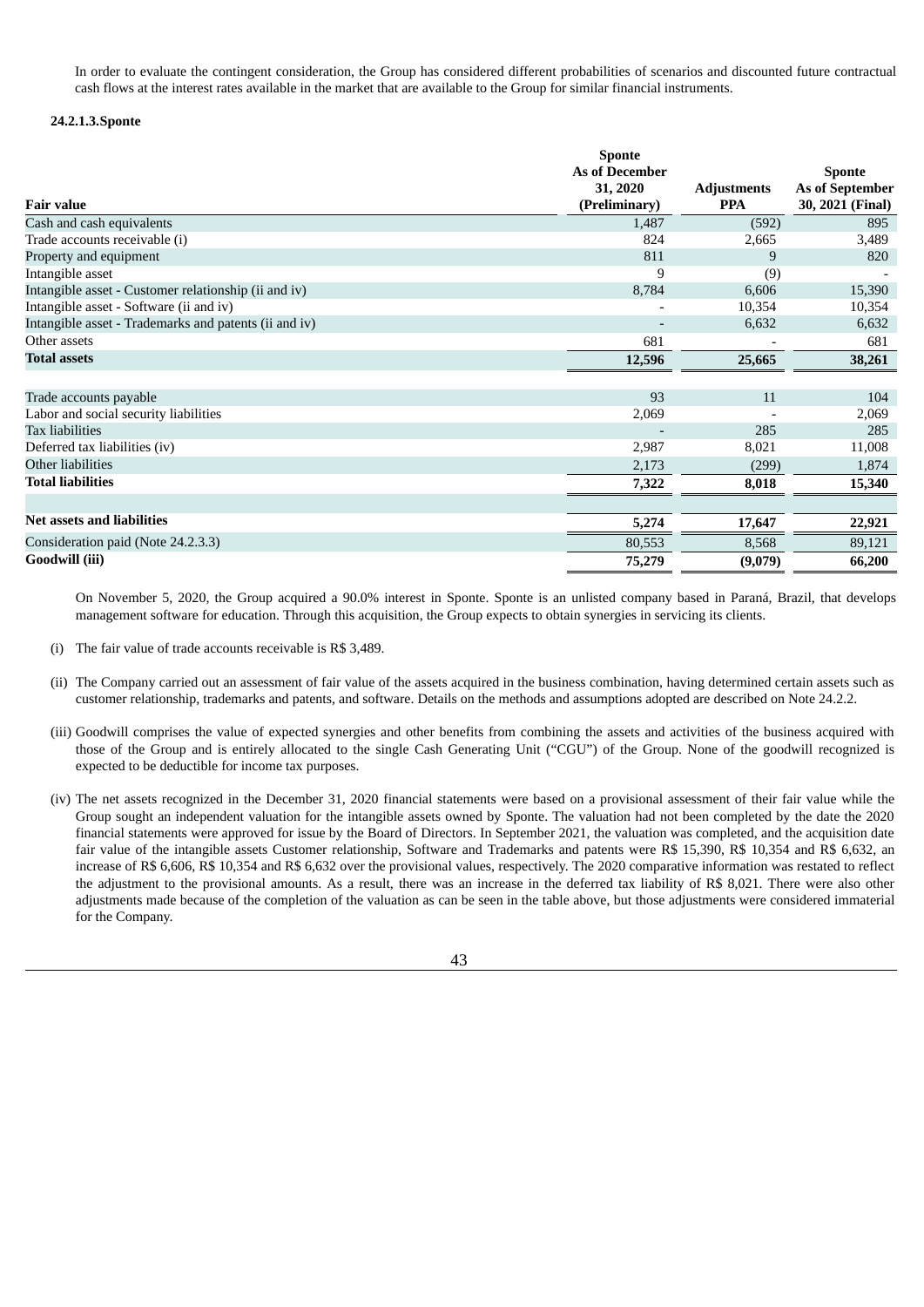### **24.2.2.Intangible assets arisen from the business combination**

The fair value of intangible assets identified in the business combination are detailed below, as well as whether the assessment is preliminary or final. The Company has up to 12 months after each of the acquisitions to conclude the assessment.

| <b>Customer relationship</b> | <b>MLabs</b>                   | Ouestor                        | <b>Sponte</b>                  |
|------------------------------|--------------------------------|--------------------------------|--------------------------------|
| Amount                       | 15,044                         | 5,876                          | 15,390                         |
| Method of evaluation         | Replacement cost               | $MEEM(*)$                      | $MEEM (*)$                     |
| Estimated useful life (i)    | 19 months                      | 13 years and 3 months          | 14 years and 2 months          |
| Discount rate (ii)           | 16.6%                          | 17.2%                          | 14.5%                          |
| Source of information        | Acquirer's management internal | Acquirer's management internal | Acquirer's management internal |
|                              | projections                    | projections                    | projections                    |
| Assessment status            | Complete                       | Complete                       | Complete                       |

(i) Useful lives were estimated based on internal benchmarks.

(ii) Discount rate used was equivalent to the weighted average cost of capital combined with the sector's risk.

(\*) Multi-Period Excess Earnings Method ("MEEM")

| Software                  | <b>MLabs</b>             | Ouestor          | Sponte (iii)     |
|---------------------------|--------------------------|------------------|------------------|
| Amount                    | $\overline{\phantom{a}}$ | 52,090           | 10,354           |
| Method of evaluation      | $MEEM (*)$               | Replacement cost | Replacement cost |
| Estimated useful life (i) | $\overline{\phantom{0}}$ | 10 years         | 10 years         |
| Discount rate (ii)        | 16.6%                    | 18.2%            | 15.5%            |
| Source of information     | Estimated costs          | Historical data  | Estimated costs  |
| Assessment status         | Complete                 | Complete         | Complete         |

(i) Useful lives were estimated based on internal benchmarks.

(ii) Discount rate used was equivalent to the weighted average cost of capital combined with the sector's risk.

(iii) Total amount of Softwares – R\$ 7,101 Software *Educação* and R\$ 3,253 Software *Saúde*

(\*) Multi-Period Excess Earnings Method ("MEEM")

| <b>Trademark and patents</b> | <b>MLabs</b> | Ouestor                        | <b>Sponte</b>                  |
|------------------------------|--------------|--------------------------------|--------------------------------|
| Amount                       |              | 5,734                          | 6,632                          |
| Method of evaluation         | N/A          | Relief from royalties          | Relief from royalties          |
| Estimated useful life (i)    | N/A          | Indefinite                     | Indefinite                     |
| Discount rate (ii)           | N/A          | 18.2%                          | 15.5%                          |
| Source of information        | N/A          | Acquirer's management internal | Acquirer's management internal |
|                              |              | projections                    | projections                    |
| Assessment status            | Complete     | Complete                       | Complete                       |

(i) Useful lives were estimated based on internal benchmarks.

(ii) Discount rate used was equivalent to the weighted average cost of capital combined with the sector's risk.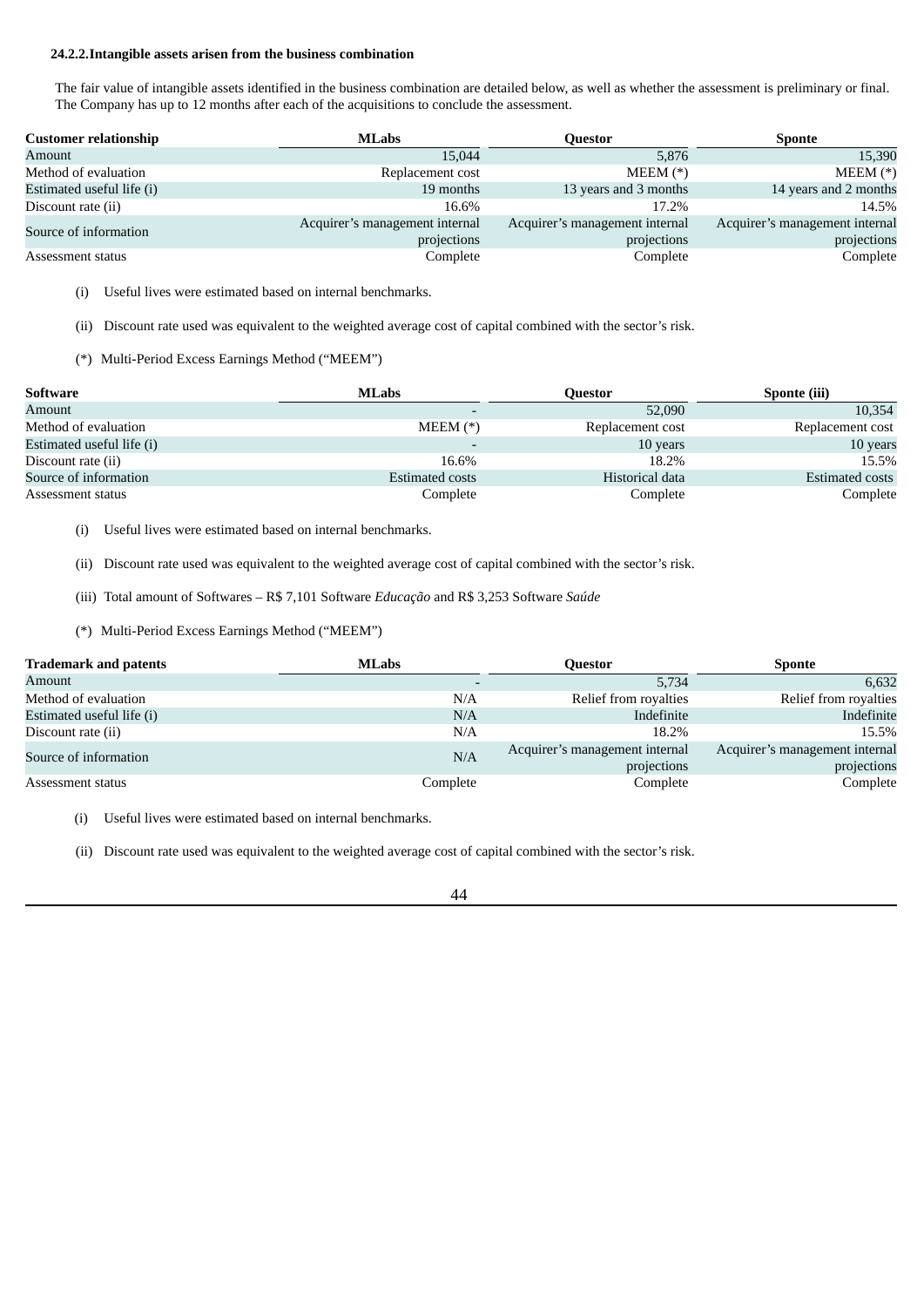### **24.2.3.Consideration paid**

The fair value of the consideration paid on the business combination were as follows:

### **24.2.3.1.MLabs**

|                                                                      | <b>MLabs</b>          |                    |                        |
|----------------------------------------------------------------------|-----------------------|--------------------|------------------------|
|                                                                      | <b>As of December</b> |                    | <b>MLabs</b>           |
|                                                                      | 31, 2020              | <b>Adjustments</b> | <b>As of September</b> |
|                                                                      | (Preliminary)         | <b>PPA</b>         | 30, 2021 (Final)       |
| Cash consideration paid to the selling shareholders in 2020          | 37,371                | (98)               | 37,273                 |
| Cash consideration to be paid to the selling shareholders after 2020 | 15,110                |                    | 15,110                 |
| Non-controlling interest in the acquiree (i)                         | 13,031                | 2,465              | 15,496                 |
| Contingent consideration (ii)                                        | 4.124                 | (4, 124)           |                        |
| Total                                                                | 69,636                | (1,757)            | 67,879                 |

(i) The Group has elected to measure the non-controlling interests in the acquiree using the present ownership instruments' proportionate share in the recognized amounts of the acquiree's identifiable net assets.

(ii)MLab's contingent consideration will be paid to the selling shareholders after the closing of the 2022 fiscal year and is determined based on predetermined formulas mainly based in the amount of revenue that the acquired company will have at the end of 2022. The contingent consideration is limited to R\$ 11,741. The adjustment refers to changes in the Group's projections regarding MLab's revenue for 2022 fiscal year.

#### **24.2.3.2.Questor**

|                                                                      | <b>Questor As of</b><br>December 31,<br>2020<br>(Preliminary) | <b>Adjustments</b><br><b>PPA</b> | <b>Questor As of</b><br>September 30,<br><b>2021 (Final)</b> |
|----------------------------------------------------------------------|---------------------------------------------------------------|----------------------------------|--------------------------------------------------------------|
| Cash consideration paid to the selling shareholders in 2020          | 46,296                                                        |                                  | 46,296                                                       |
| Cash consideration to be paid to the selling shareholders after 2020 | 3,031                                                         |                                  | 3,031                                                        |
| Non-controlling interest in the acquiree (i)                         | 16,218                                                        | 8.233                            | 24,451                                                       |
| Call option in the acquiree (ii)                                     | (10, 891)                                                     | (10)                             | (10, 901)                                                    |
| Contingent consideration (iii)                                       | 3,670                                                         | (920)                            | 2,750                                                        |
| Total                                                                | 58,324                                                        | 7,303                            | 65,627                                                       |

(i) The Group has elected to measure the non-controlling interests in the acquiree using the present ownership instruments' proportionate share in the recognized amounts of the acquiree's identifiable net assets.

- (ii) The option has been evaluated in accordance with pre-determined formulas and was recorded in the consolidated statement of financial position as Derivative financial instruments. R\$ 10,901 represents the final evaluate on acquisition date. This value is periodically recalculated and as of September 30, 2021 is included in the amount of R\$ 4,959 mentioned in Note 2.1.
- (iii) Questor's contingent consideration will be paid to the selling shareholders after the closing of the 2021 fiscal year and is determined based on predetermined formulas mainly based in the amount of revenue, number of new clients and profit margin that Questor will have at the end of 2021.

#### **24.2.3.3.Sponte**

|                                                                      | <b>Sponte</b>         |                    |                  |
|----------------------------------------------------------------------|-----------------------|--------------------|------------------|
|                                                                      | <b>As of December</b> |                    |                  |
|                                                                      | 31, 2020              | <b>Adjustments</b> | As of September  |
|                                                                      | (Preliminary)         | <b>PPA</b>         | 30, 2021 (Final) |
| Cash consideration paid to the selling shareholders in 2020          | 56,500                |                    | 56,500           |
| Cash consideration to be paid to the selling shareholders after 2020 | 6.500                 |                    | 6.500            |
| Non-controlling interest in the acquiree (i)                         | 527                   | 1.765              | 2,292            |
| Contingent consideration (ii)                                        | 17.026                | 6,803              | 23,829           |
| <b>Total</b>                                                         | 80,553                | 8,568              | 89,121           |
|                                                                      |                       |                    |                  |